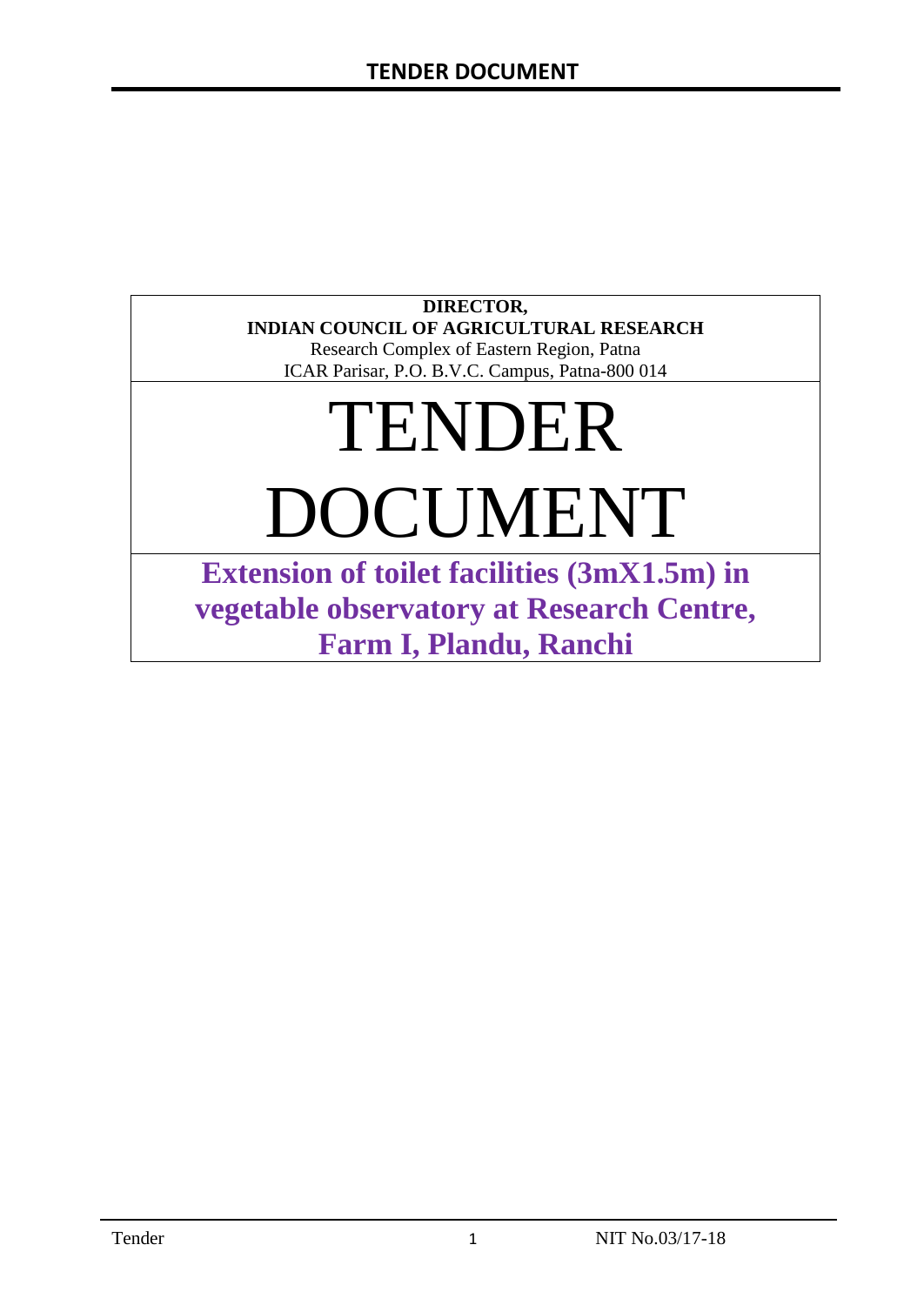# **INDIAN COUNCIL OF AGRICULTURAL RESEARCH RESEARCH COMPLEX OF EASTERN REGION PATNA**

# **TENDER DOCUMENT**

**Extension of toilet facilities (3mX1.5m) in vegetable observatory at Research Centre, Farm I, Plandu, Ranchi**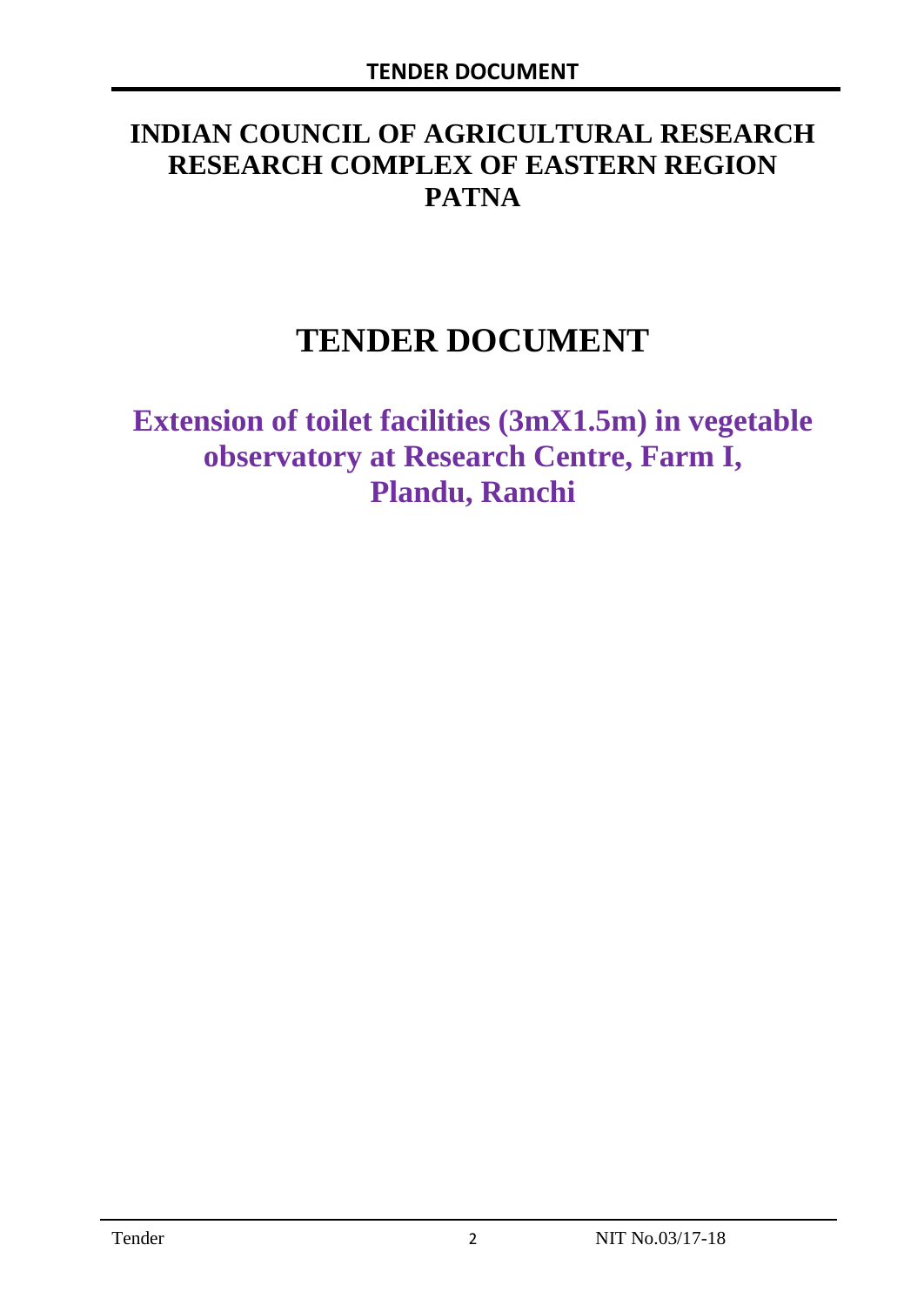# **INDEX**

| Sl. No.                 | <b>Details</b>                                               |        |  |
|-------------------------|--------------------------------------------------------------|--------|--|
| 1.                      | <b>NOTICE INVITING TENDERS</b>                               | 5      |  |
| 2.                      | <b>INSTRUCTIONS TO TENDERERS</b>                             | 6      |  |
| A)                      | General                                                      | 6      |  |
| B)                      | Tender document                                              | 7      |  |
| $\mathcal{C}$           | Preparation of tenders                                       | 8      |  |
| D)                      | Submission of tenders                                        | $9-10$ |  |
| E)                      | Tender opening and evaluation                                | 11     |  |
| F)                      | Award of contract                                            | 12     |  |
| $\overline{\mathbf{3}}$ | <b>QUALIFICATION INFORMATION (ANNEXURE-I)</b>                | 13     |  |
|                         | <b>CHECKLIST TO ACOMPANY THE TENDER</b>                      |        |  |
| $\overline{\mathbf{4}}$ | <b>CONDITIONS OF CONTRACT</b>                                | 14     |  |
|                         | <b>TENDER</b>                                                | 15     |  |
| $\overline{A}$          | General                                                      | 17     |  |
| B                       | Time for completion                                          | 20     |  |
| $\overline{C}$          | Quality control                                              | 22     |  |
| D                       | Cost control                                                 | 23     |  |
| E                       | Finishing the contract                                       | 26     |  |
| $\mathbf{F}$            | Special conditions                                           | 27     |  |
| 5                       | <b>ADDITIONAL CONDITIONS TO TENDER NOTICE</b>                | 39     |  |
| 6                       | <b>GENERAL SPECIFICATIONS</b>                                | 40     |  |
| $\overline{7}$          | <b>DRAWINGS</b>                                              | 41     |  |
| 8                       | <b>BILL OF QUANTITIES</b>                                    | 42     |  |
| 9                       | <b>SCHEDULE - A: PRICE SCHEDULE &amp; BILL OF QUANTITIES</b> | 46     |  |
| A)                      | Price schedule of contract                                   | 48     |  |
| B)                      | Price summary                                                | 49     |  |
| $\mathcal{C}$           | Price schedule and Plan/Layout                               | 50     |  |
| 10                      | <b>Contract Form</b>                                         | 51-52  |  |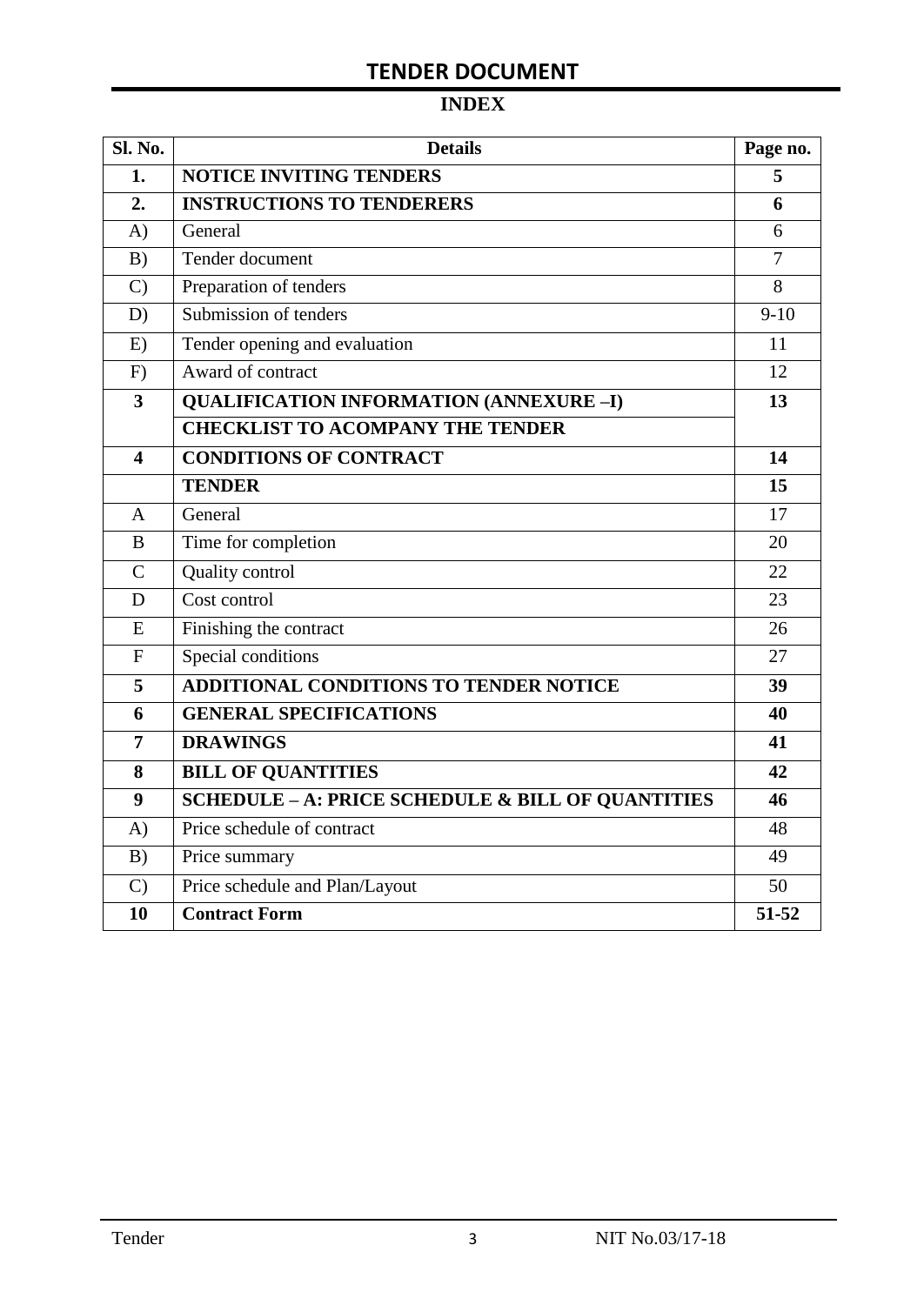# **NOTICE INVITING TENDERS**

# **No. 03/17-18**

# **INDIAN COUNCIL OF AGRICULTURAL RESEARCH RESEARCH COMPLEX OF EASTERN REGION PATNA**

**Name of Work: Extension of toilet facilities (3mX1.5m) in vegetable observatory at Research Centre, Farm I, Plandu, Ranchi**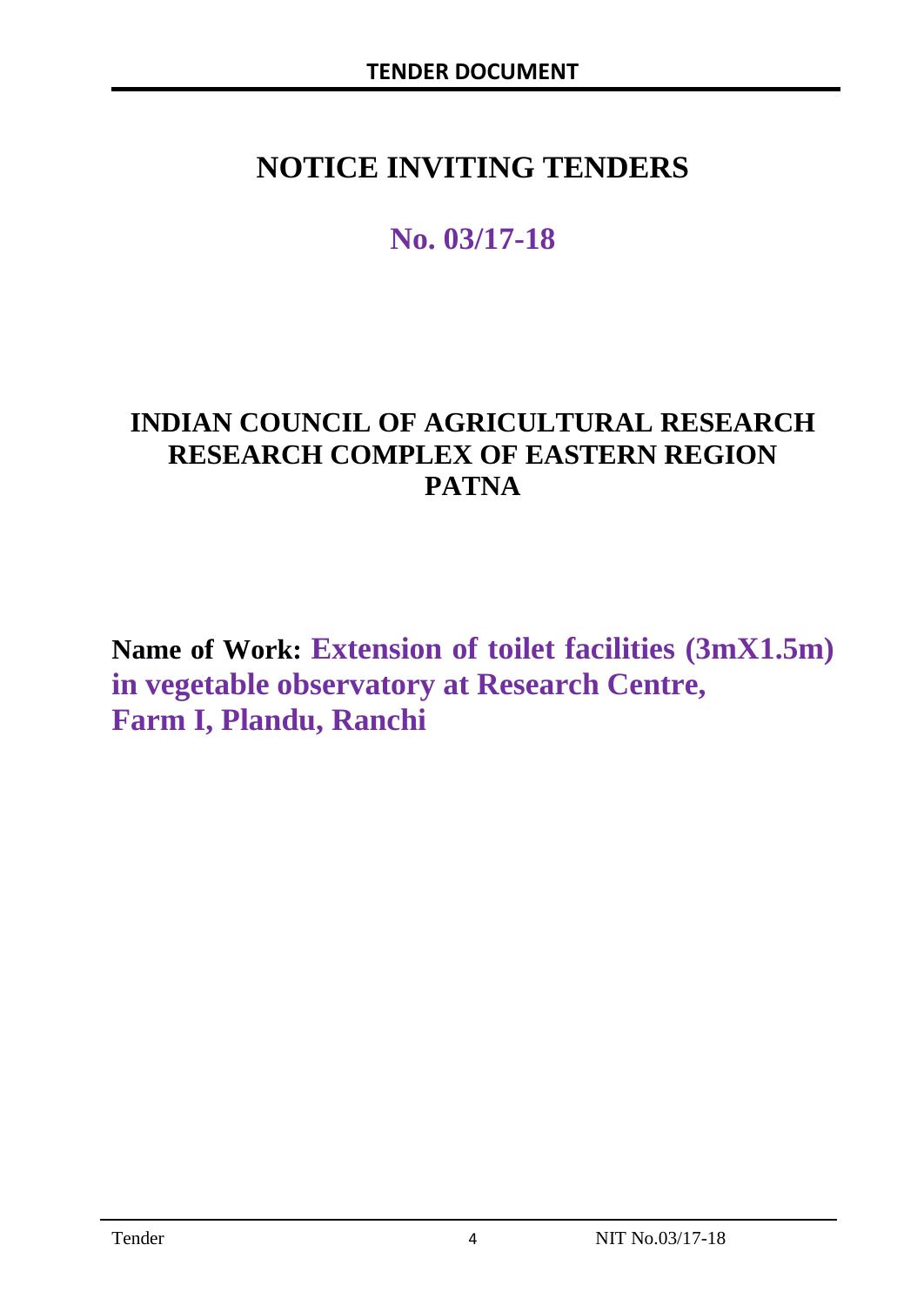### **Notice Inviting Tenders No. 03/17-18**

I) Tenders are invited from eligible Contractors for the work mentioned below:-

| 1.               | Extension of toilet facilities (3mX1.5m) in vegetable observatory<br>of<br><b>Name</b><br>the $\vert$ |                                                                                          |  |  |  |
|------------------|-------------------------------------------------------------------------------------------------------|------------------------------------------------------------------------------------------|--|--|--|
|                  | at Research Centre, Farm I, Plandu, Ranchi<br>Work                                                    |                                                                                          |  |  |  |
| 2.               | Estimated cost of the work<br><b>Rs 0.76 lakh</b><br>without Tax                                      |                                                                                          |  |  |  |
| 3.               | Period of completion of work                                                                          | 60 days from the award of the work                                                       |  |  |  |
| $\overline{4}$ . | Form of contract / class of firms<br>eligible.                                                        | PWD/<br>CCW/<br>Registered<br>contractor<br>from<br>CPWD/RWD and similar govt. agencies. |  |  |  |
| 5.               | E.M.D to be paid in the shape of                                                                      | Rs. 1900.00 (Rs. One thousand nine hundred only)                                         |  |  |  |
|                  | Demand Draft obtained from                                                                            |                                                                                          |  |  |  |
|                  | Nationalized Bank only.                                                                               |                                                                                          |  |  |  |
| 6.               | Issue of tender document                                                                              | Tender documents can be purchased on payment of                                          |  |  |  |
|                  |                                                                                                       | Rs.500/- for the work which estimated cost is less                                       |  |  |  |
|                  |                                                                                                       | than Rs.3.0 lakhs and Rs. 1000/- for the work which                                      |  |  |  |
|                  |                                                                                                       | estimated cost is higher than 3.0 lakhs) in shape of                                     |  |  |  |
|                  |                                                                                                       | demand draft towards cost of tender document or                                          |  |  |  |
|                  |                                                                                                       | down loaded from website: www.icarrcer.in in which                                       |  |  |  |
|                  |                                                                                                       | case, a demand draft for Rs.500/- or Rs.1000/- per                                       |  |  |  |
|                  |                                                                                                       | work to be enclosed alongwith tender in favour of                                        |  |  |  |
|                  |                                                                                                       | Head, <b>ICAR RCER RC, Ranchi</b> , payable at Ranchi.                                   |  |  |  |
| 7.               | date<br>for<br>Last<br>and                                                                            | time<br>09.10.2017 up to 11.00 A.M.                                                      |  |  |  |
|                  | submission of tender.                                                                                 |                                                                                          |  |  |  |
| 8.               | Date and time of opening of $\vert$ 09.10.2017 at 11.30 A.M.                                          |                                                                                          |  |  |  |
|                  | tender.                                                                                               |                                                                                          |  |  |  |

#### II) **Eligibility criteria for tenderer.**

- a) Registered contractor from CCW/CPWD/ PWD/ RWD and similar govt. agencies.
- b) Any type of single civil work of not less than Rs.3.50 lakhs in preceding three years.
- c) Should have a net worth of at least Rs.3.50 lakhs
- d) Certificates in support of existing Commitments.
- e) Valid Labour license and Income Tax Clearance certificate for last Financial Year must be submitted alongwith tender document.
- f) Copy of GST Registration.
- III) To purchase tender documents by paying an amount of Rs. 500/- or Rs. 1000/- (as applicable) towards cost of tender document including GST etc. Those not able to purchase tender document can down load the application from web site www.icarrcer.in and submit the D.D for Rs.500/- or Rs. 1000/- (as applicable) along with EMD in the shape of Demand Draft of **Rs. 1900/-** on Tender Value issued by any Nationalized Bank/Scheduled Commercial bank in favour of "**Head, ICAR RCER, RC, Ranchi**" to be valid for 3 months from the date of NIT along with bid. The tenderer shall invariably furnish original DD towards EMD to the tender inviting authority along with the Tender Document.
- IV) The tenders will be opened by the Tender Cum Works committee, ICAR-RCER, RC, Ranchi in the presence of tenderers/or their authorized representatives on the date mentioned above.
- V) If the office happens to be closed on the dates specified above, the respective activity will be performed at the designated time on the next working day without any notification.
- VI) Any other details can be obtained from the Office of the **AAO (P), ICAR-RCER, Patna or www.icarrcer.in**.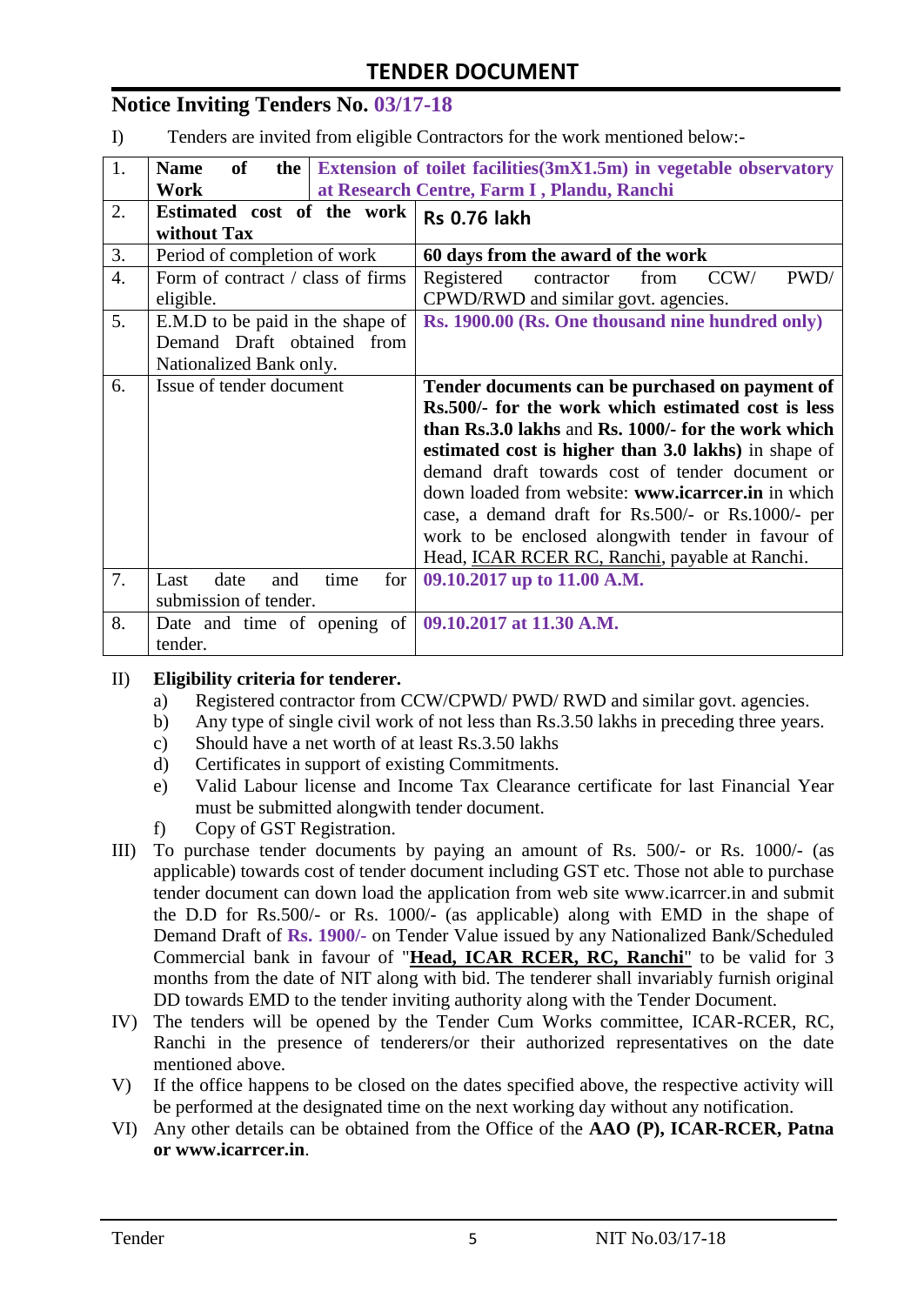#### **INSTRUCTIONS TO TENDERERS A – GENERAL**

#### **1. Name & Scope of work:**

1.1 Brief details of the work are as follows:

| A | Brief description and<br>location of work | $\bullet$<br>$\bullet$<br>$\bullet$<br>$\bullet$<br>$\bullet$<br>٠ | Providing and fixing water closet squatting pan (Indian type W.C.<br>pan) with 100 mm sand cast Iron P or S trap, 10 litre low level<br>white P.V.C. flushing cistern, including flush pipe, with manually<br>controlled device (handle lever) conforming to IS: 7231, with all<br>fittings and fixtures complete, including cutting and making good<br>the walls and floors wherever required: White Vitreous china<br>Orissa pattern W.C. pan of size 580x440 mm with integral type<br>foot rest<br>one no.<br>Providing and fixing white vitreous china flat back half stall urinal<br>of size 580x380x350 mm with white PVC automatic flushing<br>cistern, with fittings, standard size C.P. brass flush pipe,<br>spreaders with unions and clamps (all in C.P. brass) with waste<br>fitting as per IS: 2556, C.I. trap with outlet grating and other<br>couplings in C.P. brass, including painting of fittings and cutting<br>and making good the walls and floors wherever required : Single<br>half stall urinal with 5 litre P.V.C automatic flushing cistern one<br>no.<br>Cement concrete flooring with mix 1:2:4 all complete. $3x1.5=4.5$<br>sqm<br>Providing and fixing Chlorinated Polyvinyl Chloride (CPVC)<br>pipes, having thermal stability for hot & cold water supply,<br>including all CPVC plain & brass threaded fittings, i/c fixing the<br>pipe with clamps at 1 m spacing. includes jointing of pipes &<br>fitting including testing of joints complete as per direction of E/I<br>(Concealed work25mm) 9m<br>Providing and fixing C.P. brass bib cock of approved quality<br>conforming to IS:8931 15 mm nominal bore 1no<br>Providing and fixing C.P. brass angle valve approved quality<br>conforming to IS:8931 a) 15 mm nominal bore 15mm 2nos<br>Providing wood work in frames of doors, windows, clerestory<br>windows and other frames, wrought framed and fixed in position<br>with hold fast lugs or with dash fasteners of required dia & length<br>.Sal wood 5.02x0.125x0.06=0.037cum<br>Providing and fixing ISI marked flush door shutters non-<br>decorative type, core of block board construction with frame of<br>1st class hard wood and matched commercial 3 ply veneering<br>with vertical grains or cross bands and face veneers on both<br>faces of shutters: 35 mm thick including ISI marked Stainless<br>Steel butt hinges with necessary screw0.76x2.13=1.61 sqm<br>Providing, laying100mm SWR pvc (4"/6")pipe double sockets<br>including testing of joints etc. complete 10m<br>Half brick masonry with common burnt clay F.P.S. (non modular)<br>bricks of class designation 7.5 in superstructure above plinth<br>level up to floor V level. Cement mortar 1:4 9x2.44=21.96 sqm<br>Plaster work 12mm th with CM 1:6<br>44sqm<br>Providing corrugated G.S. sheet roofing including vertical /<br>curved surface fixed with polymer coated J or L hooks, bolts and<br>nuts 8 mm diameter with bitumen and G.I. limpet washers or |
|---|-------------------------------------------|--------------------------------------------------------------------|------------------------------------------------------------------------------------------------------------------------------------------------------------------------------------------------------------------------------------------------------------------------------------------------------------------------------------------------------------------------------------------------------------------------------------------------------------------------------------------------------------------------------------------------------------------------------------------------------------------------------------------------------------------------------------------------------------------------------------------------------------------------------------------------------------------------------------------------------------------------------------------------------------------------------------------------------------------------------------------------------------------------------------------------------------------------------------------------------------------------------------------------------------------------------------------------------------------------------------------------------------------------------------------------------------------------------------------------------------------------------------------------------------------------------------------------------------------------------------------------------------------------------------------------------------------------------------------------------------------------------------------------------------------------------------------------------------------------------------------------------------------------------------------------------------------------------------------------------------------------------------------------------------------------------------------------------------------------------------------------------------------------------------------------------------------------------------------------------------------------------------------------------------------------------------------------------------------------------------------------------------------------------------------------------------------------------------------------------------------------------------------------------------------------------------------------------------------------------------------------------------------------------------------------------------------------------------------------------------------------------------------------------------------------------------------------------------------------------------------------------------------------------------------------------------------------------------------------------------------------------------------------------------------------------------------------------------------------------------------|
|   |                                           |                                                                    | with G.I. limpet washers filled with white lead, including a coat of<br>approved steel primer and two coats of approved paint on<br>overlapping of sheets complete (up to any pitch in horizontal/<br>vertical or curved surfaces), excluding the cost of purlins, rafters                                                                                                                                                                                                                                                                                                                                                                                                                                                                                                                                                                                                                                                                                                                                                                                                                                                                                                                                                                                                                                                                                                                                                                                                                                                                                                                                                                                                                                                                                                                                                                                                                                                                                                                                                                                                                                                                                                                                                                                                                                                                                                                                                                                                                                                                                                                                                                                                                                                                                                                                                                                                                                                                                                               |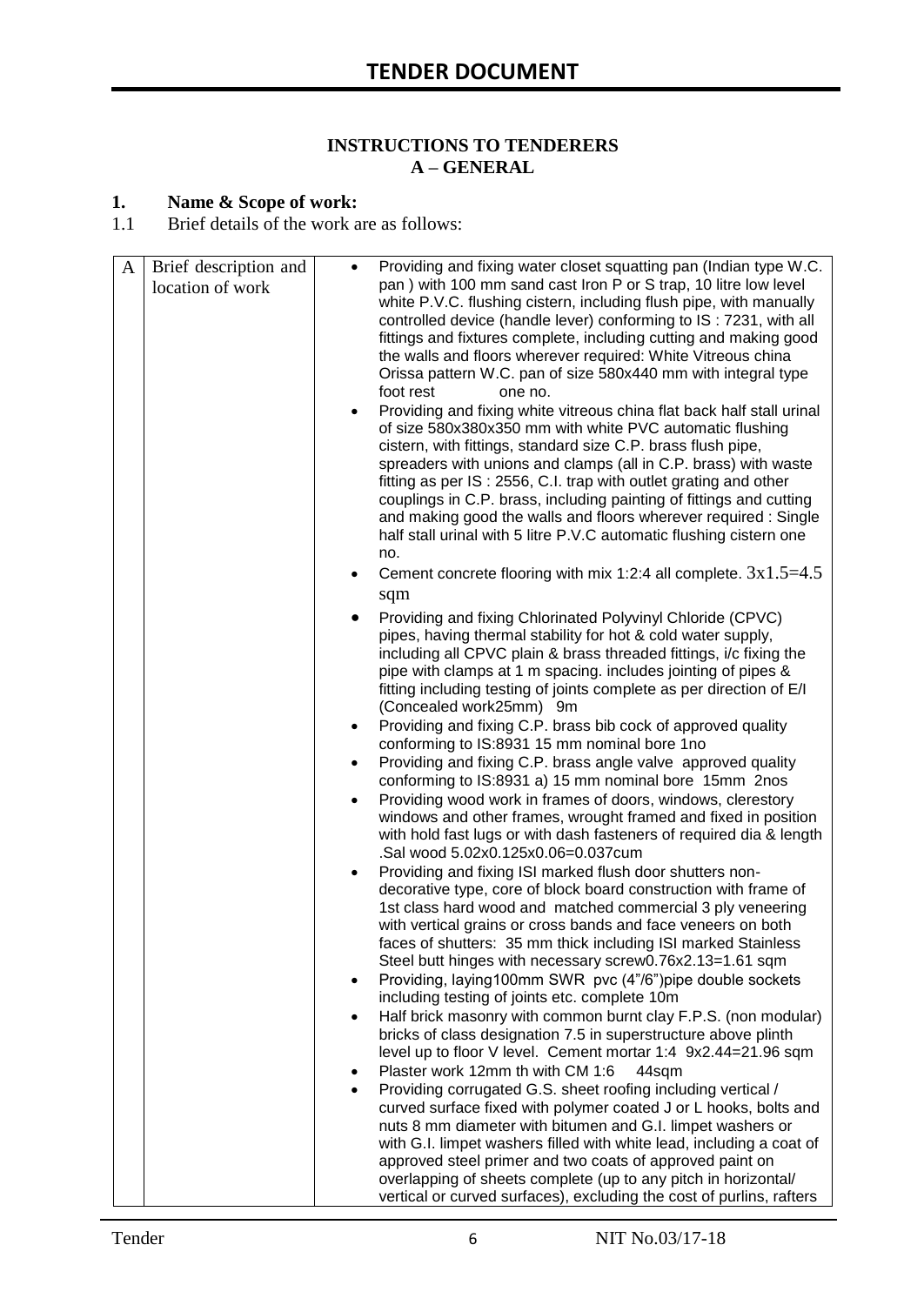|   |                |          | and trusses and including cutting to size and shape wherever<br>required 0.63 mm thick with zinc coating not less than 275 gm/ m<br>7 sqm<br>Distempering with oil bound washable distemper of approved<br>brand and manufacture to give an even shade 44-9=35sqm<br>Painting wood work with Deluxe Multi Surface Paint of required<br>shade. Two or more coat applied @ 0.90 ltr/10 sqm over an<br>under coat of primer of approved brand and manufacture<br>1.25+ 5.19x2=11.63>12sqm<br>Providing and laying Vitrified tiles(anti skid) in 500x500 sizes of<br>approved make, in all colours & shade, in skirting, riser of steps,<br>over 12 mm thick bed of cement mortar 1:3 including grouting<br>the joint with white cement & matching pigments etc.<br>complete.4.5sqm<br>Providing and fixing Ist quality ceramic glazed wall tiles of<br>approved make,, colour over12 mm thick bed of cement mortar<br>1:3 and jointing with grey cement slurry including pointing in<br>white cement mixed with pigment of matching shade complete<br>$9x1 = 9sqm$<br>$1m'$ ht |
|---|----------------|----------|-----------------------------------------------------------------------------------------------------------------------------------------------------------------------------------------------------------------------------------------------------------------------------------------------------------------------------------------------------------------------------------------------------------------------------------------------------------------------------------------------------------------------------------------------------------------------------------------------------------------------------------------------------------------------------------------------------------------------------------------------------------------------------------------------------------------------------------------------------------------------------------------------------------------------------------------------------------------------------------------------------------------------------------------------------------------------------|
| B | Scope of work: |          | Civil work                                                                                                                                                                                                                                                                                                                                                                                                                                                                                                                                                                                                                                                                                                                                                                                                                                                                                                                                                                                                                                                                  |
|   | Period         | $\sigma$ | 60 days from the award of the work                                                                                                                                                                                                                                                                                                                                                                                                                                                                                                                                                                                                                                                                                                                                                                                                                                                                                                                                                                                                                                          |
|   | Completion     |          |                                                                                                                                                                                                                                                                                                                                                                                                                                                                                                                                                                                                                                                                                                                                                                                                                                                                                                                                                                                                                                                                             |

- **1.2 The Director, ICAR-RCER, Patna invites tenders along with** EMD of Rs. **1900/-** in the shape of Demand Draft issued by any Nationalized Bank**, in f/o Head, ICAR-RCER, RC, Ranchi, Payable at Ranchi** to be valid for 3 months from the date of NIT along with bid. Bids without EMD will be summarily rejected.
- **1.3** The successful tenderer is expected to complete the work within the stipulated time period, as specified in 1.1 C.

#### **2. Firms Eligible to Tender:**

- 2.1 The Firms who are having;
	- a) Registered contractor from CCW/PWD/CPWD/RWD and similar govt. agencies.
	- b) Any type of single civil work of not less than **Rs.3.50** lakhs in preceding the years.
	- c) Should have net worth of at least **Rs.3.50** Lakhs.
	- d) Experience in any type of civil work.
	- e) Certificates in support of Existing Commitments.
	- f) Valid Labour license, Income Tax Clearance certificate for last Financial Year and Copy of GST Registration must be submitted alongwith tender document.

#### **3. Qualification data of the Tenderers:**

- 3.1 The tenderer shall furnish the following particulars in the formats enclosed, supported by documentary evidence as specified in the formats.
	- a) Check slip to accompany the tender **(in Annexure-I)**.
	- b) Attested copies of documents relating to experience in the similar type of works.
- 3.2 Even though the tenderers meet the above qualifying criteria, they are liable to be disqualified / debarred / suspended / blacklisted if they have
	- Furnished false / fabricated particulars in the forms, statements and /annexure submitted in proof of the qualification requirements and/or
	- Not turned up for entering into agreement, when called upon.
	- Record of poor progress such as abandoning the work, not properly completing the contract, inordinate delays in completion, litigation history or financial failures etc. and/or
	- Participated in the previous bidding for the same work and had quoted unreasonably high tender rate and
	- Even while execution of the work, if found that the work was awarded to the Contractor based on false / fake certificates of experience, the Contractor will be blacklisted and work will be taken over invoking relevant standard rules of GOI.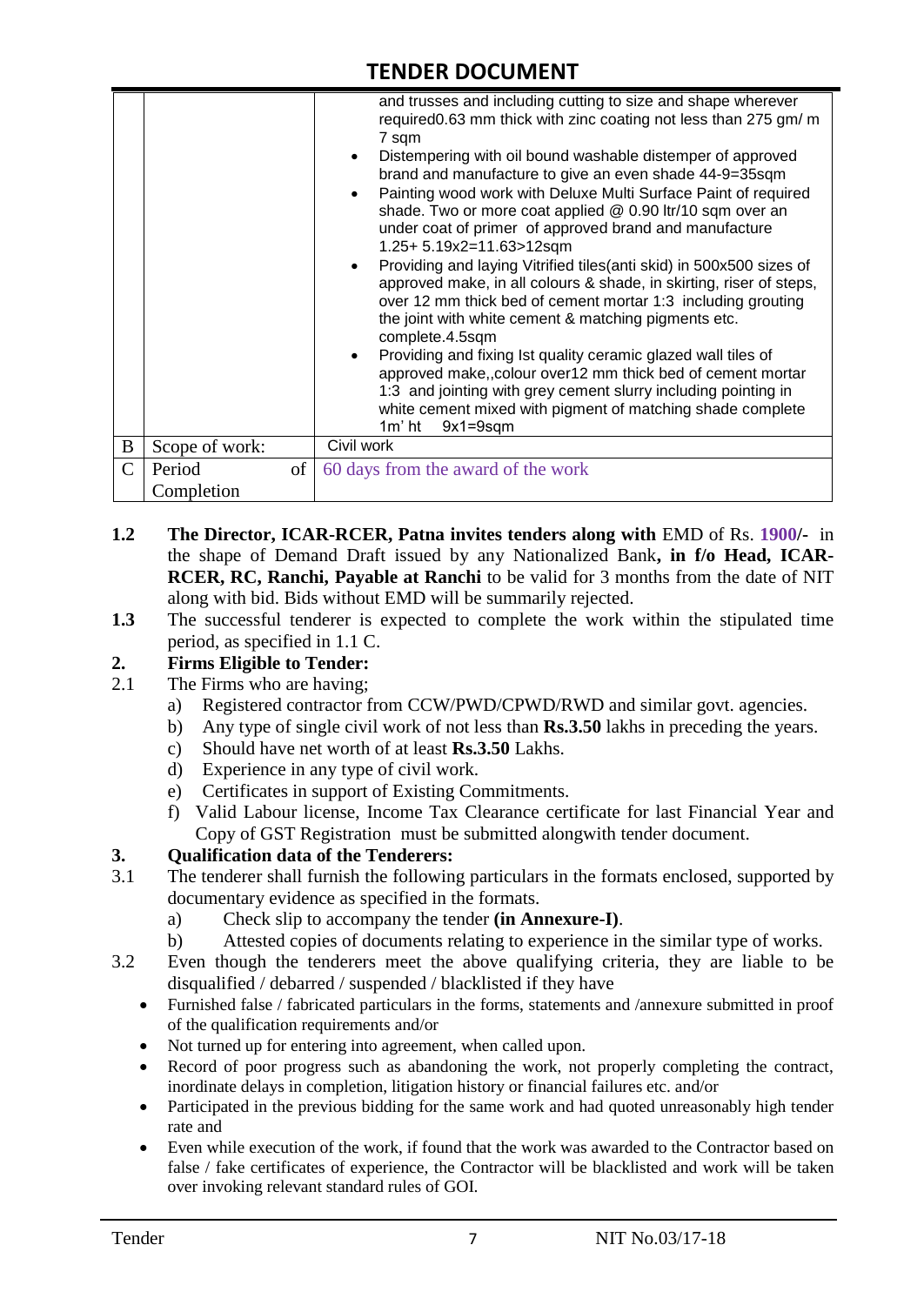3.3 **A tenderer submitting a Tender which the tender accepting authority considers excessive and or indicative of insufficient knowledge of current prices or definite attempt of profiteering will render him liable to be debarred permanently from tendering or for such period as the tender accepting authority may decide. The tenderer overall quote should be based on the controlled prices for the materials, if any, fixed by the Government or the reasonable prices permissible for the tenderer to charge a private purchaser under the provisions of clause-6 of the hoarding and profiteering prevention ordinance of 1943 as amended from time to time and on similar principle in regard to labour supervision on the construction.**

#### **4. One Tender per Tenderer:**

4.1 Each Tenderer shall submit only one Tender for the work. A Tenderer who submits more than one Tender will cause disqualification of all the Tenders submitted by the Tenderer.

#### **5. Cost of Tendering**

5.1 The Tenderer shall bear all costs associated with the preparation and submission of his Tender and the tender inviting authority will in no case be responsible and liable for those costs.

#### **6. Site Visit.**

6.1 The Tenderer, at the Tenderer's own responsibility and risk is advised to visit and examine the Site of Work and its surroundings and obtain all information that may be necessary for preparing the Tender for entering into a contract, for construction of the work. The costs of visiting the site shall be at the Tenderer's own expenses.

#### **B. TENDER DOCUMENT**

#### **7. Contents of Tender document.**

- 7.1 One set of Tender document, comprises of the following:
	- 1) **Notice Inviting Tenders (NIT)**
	- **2) Instruction to Tenderers**
	- **3) Forms of Tender and qualification information**
	- **4) Conditions of Contract.**
	- **5) Specifications.**
	- **6) Drawings.**
	- **7) Forms of Securities. i.e., EMD, Additional Security etc.**
	- **8) Bill of quantities and Price.**

#### **8. Clarification on Tender Documents.**

8.1 A prospective Tenderer requiring any clarification on Tender documents may contact the Administrative Officer at the address **indicated in the NIT**. The Administrative Officer will also respond to any request for clarification, received through post.

#### **9. Amendment to Tender Documents.**

- 9.1 Before the last date for submission of Tenders, the Tender Inviting Officer may modify any of the Contents of the Tender Notice, Tender documents by issuing amendment / Addendum.
- 9.2 Any addendum/amendments issued by the Tender Inviting Officer shall be part of the Tender Document and it shall either be communicated in writing to all the purchasers of the Tender documents or notified on the Website in which NIT was published.
- 9.3 To give prospective Tenderers reasonable time to take an addendum into account in preparing their bids, the Tender Inviting Officer may extend if necessary, the last date for submission of tenders.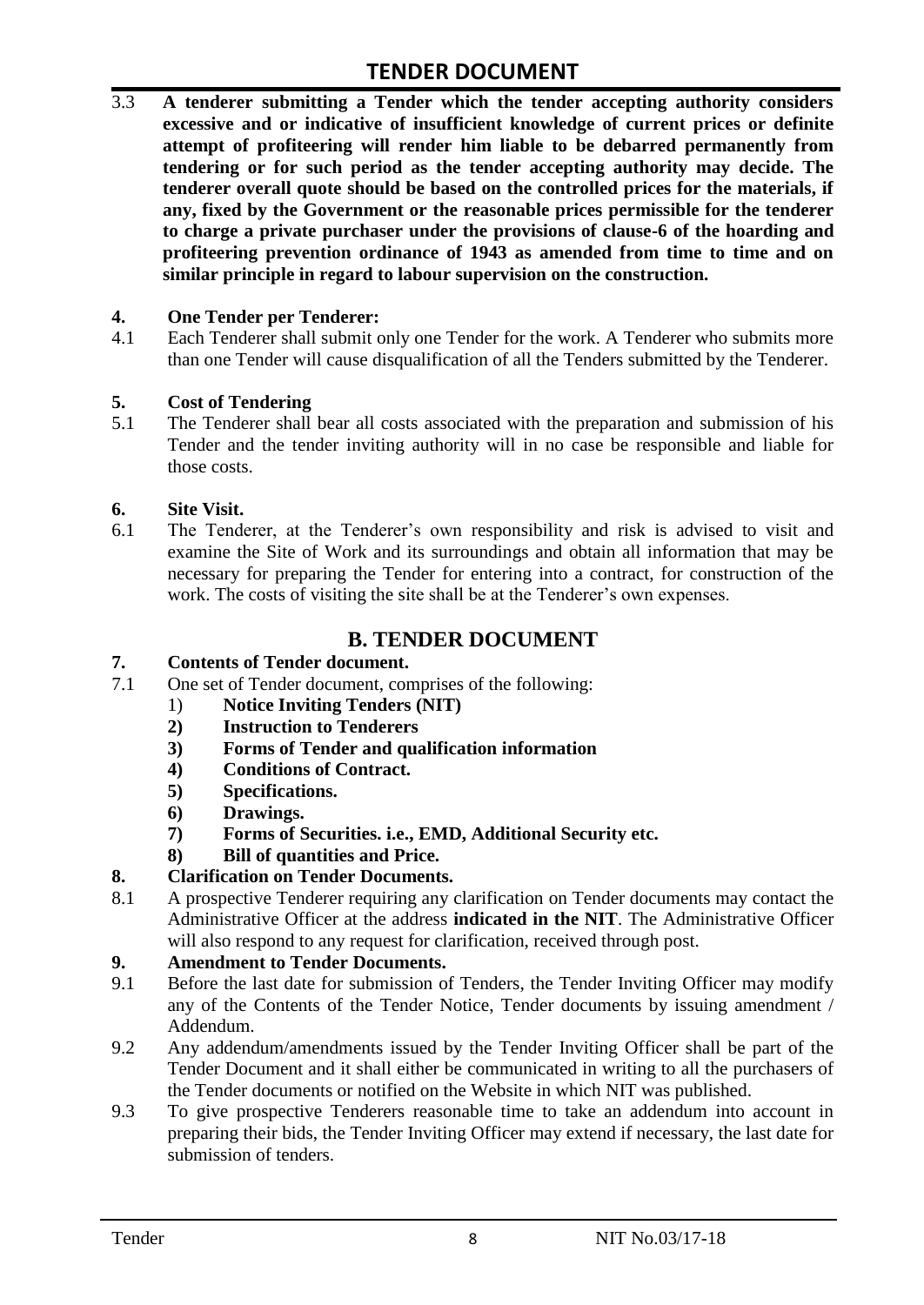# **C. PREPARATION OF TENDERS**

**10. Language of the Tender:** All documents relating to the tender shall be in the English Language only.

#### **11. Documents comprising of the Tender.**

- 11.1 The bidders are requested to submit a proposal as detail in this document.
- 11.2 The bidders, who are desirous of participating in the Tender, shall sign on all the statements, documents, certificates, tender document purchased by him, owning responsibility for their correctness/authenticity.
- 11.3 **Earnest Money Deposit (EMD):** The bidders shall submit EMD as indicated earlier along with the Proposal. The proposals without EMD are liable for rejection.

#### **11.4 The tenderer should place two bids in separate envelopes namely;**

#### **a) Technical bid**

**b) Financial bid or Price bid Both the envelope should clearly mention the NIT No. and type of bid i.e. technical or financial or price bid.**

#### **11.5 Proposal of Technical Bid**

- a. In preparing the Technical bid, bidders are expected to examine the documents comprising this tender document in detail. Material deficiencies in providing the information requested may result in rejection of a Proposal.
- b. While preparing the Technical bid, bidders must give particular attention to the following:
	- I) If a bidder considers that they do not have all the expertise for the Assignment, it may obtain a full range of expertise by associating with other firms as appropriate.
	- II) The Technical Proposal should provide the following information using the attached Standard Forms, where ever applicable
	- III) A brief description of the bidder organization and an outline of recent experience on assignments of a similar nature. For each assignment, the outline should indicate, inter alia, duration of the assignment, contract amount, and bidder involvement.
	- IV) List of equipment make, model etc with technical brochures, if any equipment is to be supplied.
	- V) List of personnel who will be looking after the work execution.
	- VI) Any comments or suggestions on the proposed scope of work, list of services, and any facilities expected to be provided by the **ICAR-RCER, Patna**.
	- VII) Any additional comments/ remarks.
- c. The Technical Proposal shall not include any financial information.
- **11.6** The Technical proposal will be reviewed by Tender cum Works Monitoring Committee of the **ICAR-RCER, Patna** and the clarifications, particulars if any required from the bidders will be obtained or in the conventional method by addressing the bidders.
- **11.7 The Tender Document will be opened in front of Purchase and Works Committees of the ICAR-RCER RC, Ranchi at the time and date as specified in the tender documents.**

#### **12. Price Offer:**

- 12.1 The tenderer should however quote his lump sum tender based on this schedule of quantities. He should quote his offer as an overall tender percentage. The over all tender percentage should be written both in words and figures. The bid offers i.e., percentage shall be written both in figures and words legibly and free from erasures, over writings or corrections of figures. Corrections where unavoidable should be made by crossing out, and rewriting duly inalization with date.
- 12.2 The Schedule A contains not only the quantities but also the rates worked out by the department and the amount for each item and total value of the estimated contract. The tenderer should workout his own rates keeping in view the work, site conditions and quote his overall tender percentage with which he intends to execute the work.
- 12.3 The bid offer shall be for the whole work and not for individual items / part of the work.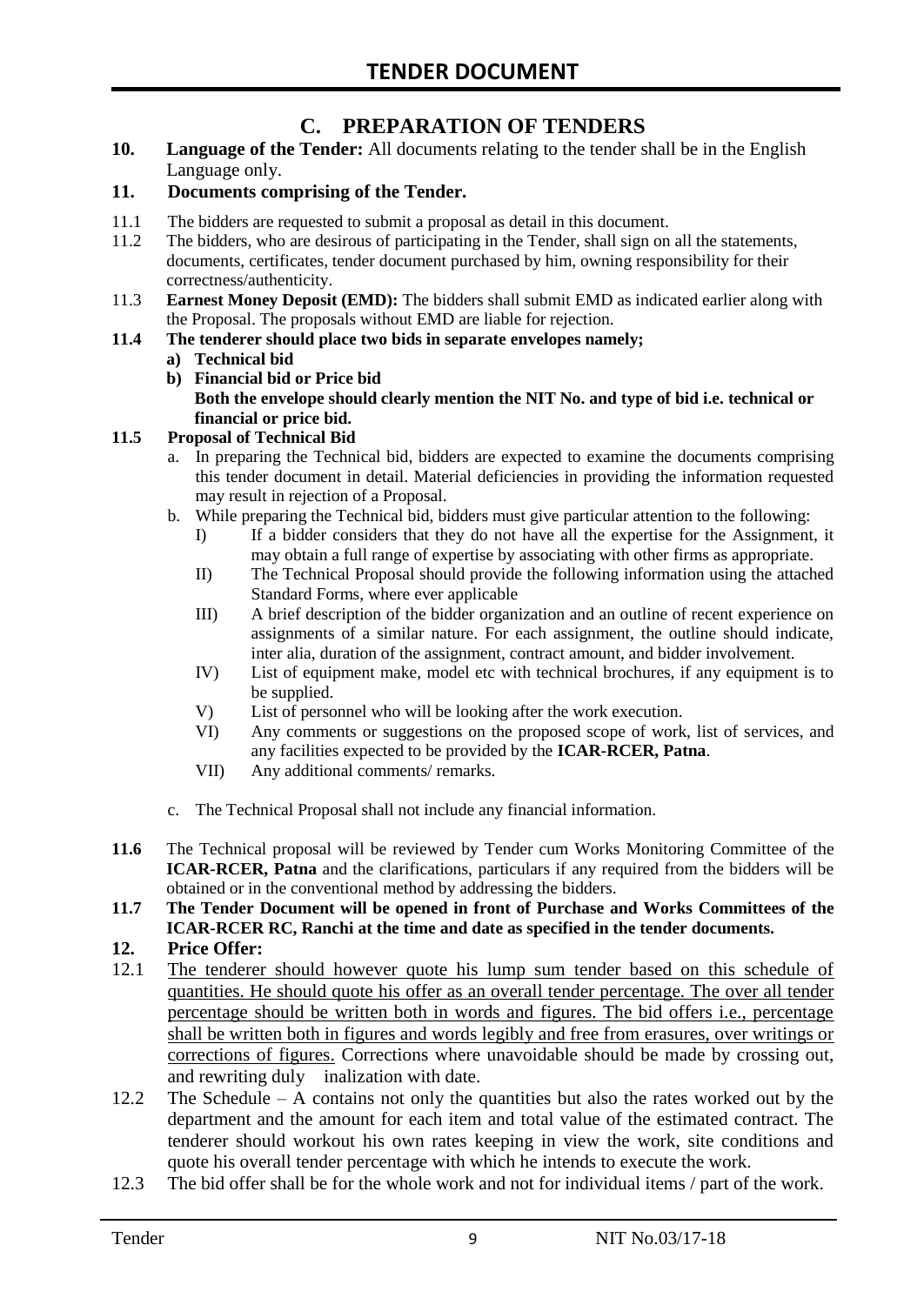- 12.4 All duties, taxes, and other levies payable by the contractor as per State / Central Government rules, shall be included in the tender percentage quoted by the tenderer.
- 12.5 **The tendered contract amount as computed based on overall tender percentage is subject to variation during the performance of the Contract in accordance with variation in quantities etc.**

#### **13. Validity of Tenders:**

- 13.1 Tenders shall remain valid for a period of not less than six months from the last date for receipt of Tender.
- 13.2 During the above mentioned period no plea by the tenderer for any sort of modification of the tender based upon or arising out of any alleged misunderstanding or misconceptions or mistake or for any reason will be entertained.
- 13.3 In exceptional circumstances, prior to expiry of the original time limit, the Tender Inviting Officer may request the bidders to extend the period of validity for a specified additional period. Such request to the Tenderers shall be made in writing. A Tenderer may refuse the request without forfeiting his E.M.D. A tenderer agreeing to the request will not be permitted to modify his Tender, but will be required to extend the validity of his E.M.D for a period of the extension.

#### **14. Signing of Tenders**

- 14.1 If the tender is made by an individual, it shall be signed with his full name and his address shall be given. If it is made by a firm, it shall be signed with the co-partnership name by a member of the firm, who shall also sign his own name, and the name and address of each member of the firm shall be given, if the tender is made by a corporation it shall be signed by a duly authorized officer who shall produce with his tender satisfactory evidence of his authorization. Such tendering corporation may be required before the contract is executed, to furnish evidence of its corporate existence. Tenders signed on behalf of G.P.A holder will be rejected.
- 14.2 The tender shall contain no alterations or additions, except those to comply with instructions issued by the tender inviting officer, or as necessary to correct errors made by the tenderer, in which case all such corrections shall be inalizat by the person signing the tender.
- 14.3 No alteration which is made by the tenderer in the contract form, the conditions of the contract, the drawings, specifications or statements / formats or quantities accompanying the same will be recognized, and, if any such alterations are made the tender will be void.

# **D. SUBMISSION OF TENDERS.**

# **15. Submission of Tenders:**

- 15.1 The tenderer shall invariably ensure that the following are to be submitted along with tender document.
	- **a) Check slip**
	- **b) Copy of Experience Certificate in Civil type of Work.**
	- **c) Any type of single civil work of not less than Rs.3.50 lakhs in preceding three years.**
	- **d) DD towards EMD.**
	- **e) Declaration towards the genuineness of the certificates**
- 15.2 The successful tenderer shall furnish the original hard copies of all the documents/ EMD / certificates / statements by them before concluding the agreement.
- 15.3 Submit tenders in as explained above. The tender should be submitted in a water proof covers and duly sealed. The cover should clearly indicate the Tender Number, Name of work tendered, due date for opening, address of the bidder and the Bid schedule. The EMD should be enclosed prominently along with the BID.

# **16. Last date / time for submission of the tenders.**<br>**16.1** Tenders must be submitted not later than the date

16.1 Tenders must be submitted not later than the date and time specified in NIT. In the event of the specified date / time for the submission of bids declared as holiday, the bids will be received on the next working day.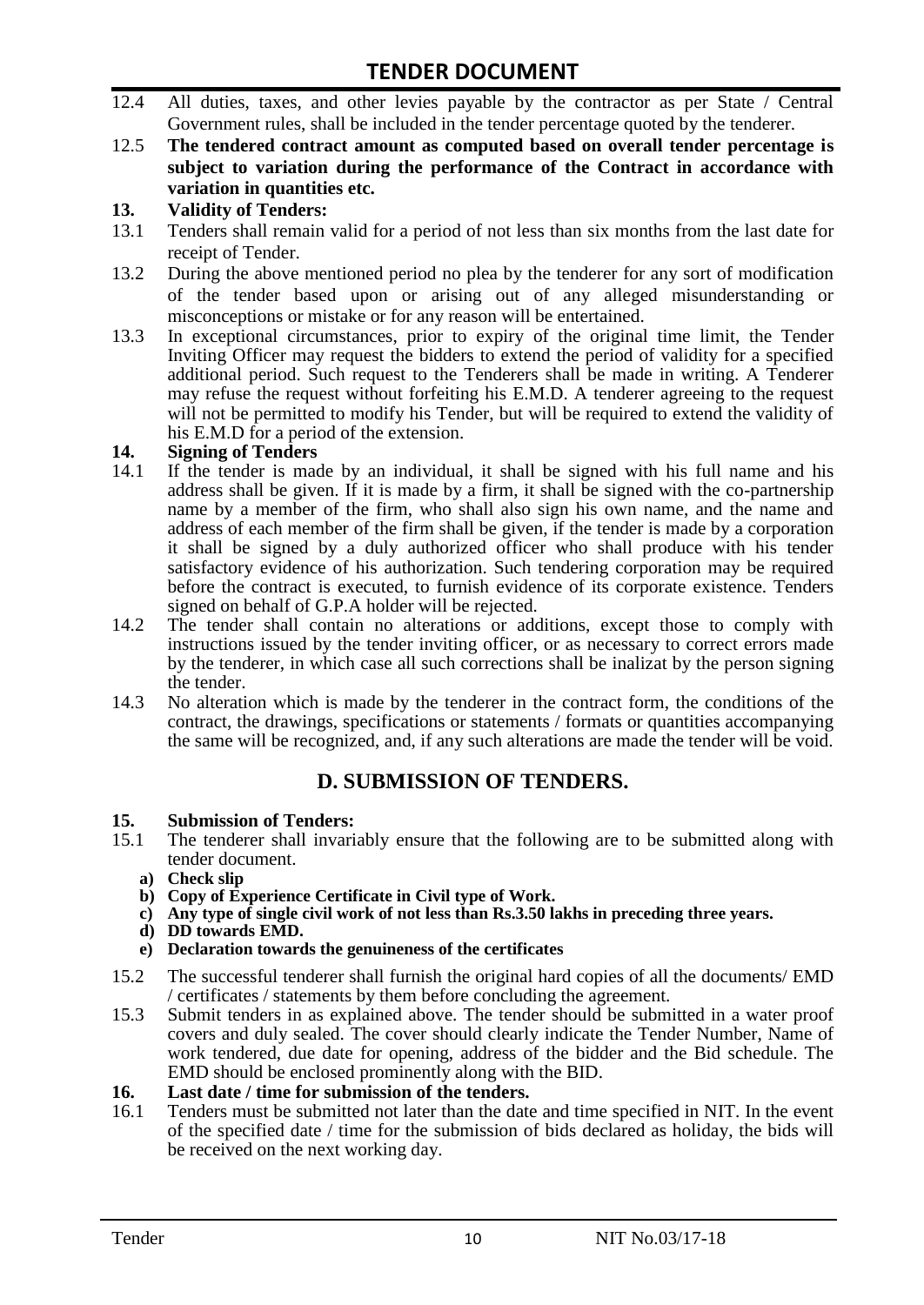- 16.2 The Director, ICAR-RCER may extend the dates for issue and receipt of Tenders by issuing an amendment in which case all rights and obligations of the Incharge and the Tenderers will remain same as previously.
- **17. Late tenders**
- 17.1 Any tender received after the last date / time prescribed will be summarily rejected.<br>18. Modification to the tender
- **18. Modification to the tender**<br>18.1 No tender shall be modified
- No tender shall be modified after the last date / time of submission of tenders.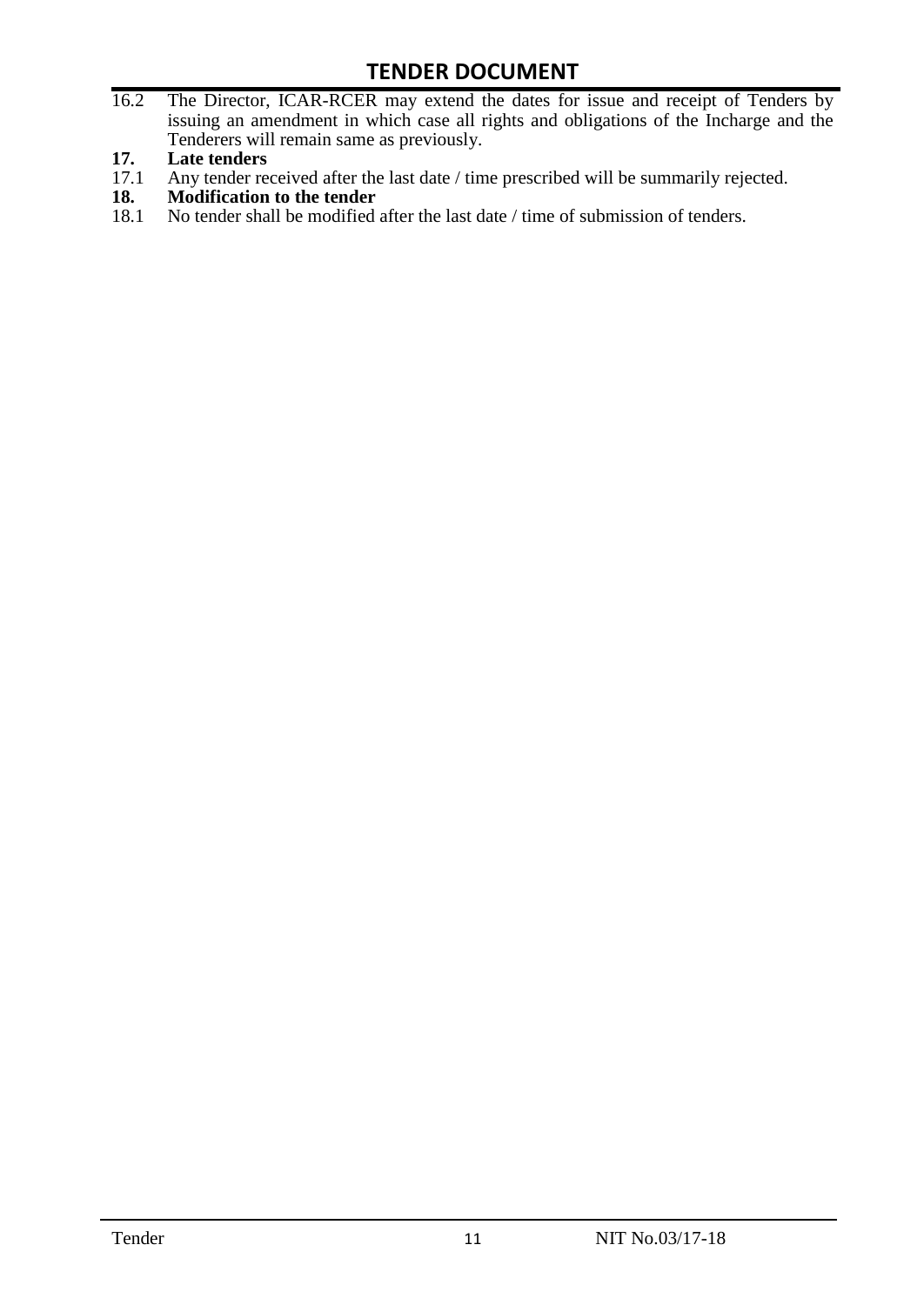### **E. TENDER OPENING AND EVALUATION**

- **19. Tender opening**
- 19.1 **The tenderers or their authorized representatives can be present at the time of opening of the tenders. Either the tenderer himself or one of his representative with proper authorization only will be allowed at the time of tender opening. If any of the tenderer is not present at the time of opening of tenders, the tender opening authority will, on opening the tender of the absentee tenderer, reads out and record the deficiencies if any, which shall be binding on the tenderer.**
- 19.2 **The technical bid containing qualification requirements as per Annexure: I and statement I to VII in 11:5 (b) will be evaluated by the tender opening authority and the minutes are recorded which will be signed by the tender opening authority as well as tenderers or their authorized representatives present.**

#### **20. Clarification of the Tender Document.**

- 20.1 The tender opening authority may call upon any tenderer for clarification on the statements, documentary proof relating to the Tender Document. The request for clarification and response thereto shall be in writing and it shall be only on the qualification information furnished by the tenderer. The clarification called for from the tenderers shall be furnished within the stipulated time, which shall not be more than a week.
- 20.2 The tenderer if so desirous, shall agree in writing to furnish the clarification called for within the stipulated time and, for disqualification and rejection of his tender in the event of failure to do so.

# **21. Examination of Tender Document and determination of responsiveness**

- 21.1 The Director, ICAR-RCER will evaluate whether each tenderer is satisfying the eligibility criteria prescribed in the tender document and declares them as a qualified tenderer.
- 21.2 If any alteration is made by the tenderer in the tender documents, the conditions of the contract, the drawings, specifications or statements / formats or quantities the tender will be rejected.
- 21.3 Tenders shall be scrutinized in accordance with the conditions stipulated in the Tender document. In case of any discrepancy of non-adherence conditions the tender accepting authority shall communicate the same which will be binding both on the tender opening authority and the tenderer. In case of any ambiguity, the decision taken by the tender accepting authority on tenders shall be final.
- 21.4 Those proposals which are found to meet the minimum standards as prescribed by the Director, ICAR-RCER will be treated as responsive bids.

# **22. Evaluation and comparison of price.**

- The committee will evaluate and compare the price of all the qualified tenderers.
- 22.2 Negotiations at any level are strictly prohibited. However, good gesture rebate, if offered by the lowest tenderer prior to finalization of tenders may be accepted by the tender accepting authority.
- 22.3 Selection of tenderer among the lowest and equally quoted tenderers will be in the following orders:
	- **a) The tenderer whose bid capacity is higher will be selected.**
	- **b) In case the bid capacity is also same the tenderer whose annual turnover is more will be preferred.**
	- **c) Even if the criteria incidentally become the same, the turnover on similar works and thereafter machinery available for the work and then the clean track record will be considered for selection.**

#### **23. Process to be confidential**

- 23.1 Information relating to the examination, clarification, evaluation and comparison of tenders and recommendations for the award of a contract shall not be disclosed to tenderers or any other persons not officially concerned with such process until the award to the successful tenderer has been announced by the tender accepting authority. Any effort by a tenderer to influence the processing of tenders or award decisions may result in the rejection of his tender.
- 23.2 No Tenderer shall contact the Director, ICAR-RCER or any authority concerned with finalization of tenders on any matter relating to its Tender from the time of the Tender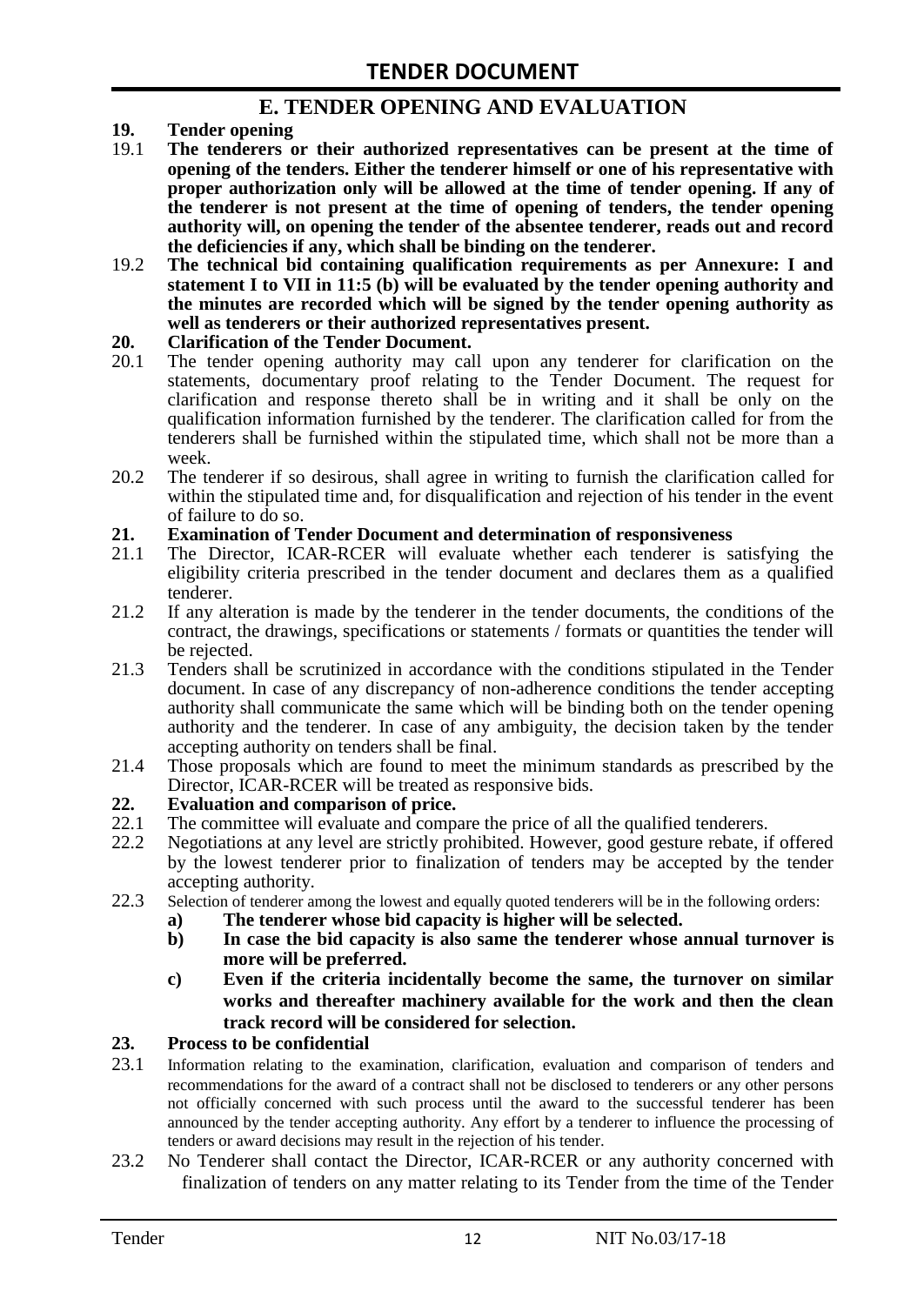opening to the time the Contract is awarded. If the Tenderer wishes to bring additional information to the notice of the Director, it should do so in writing.

23.3 Before recommending / accepting the tender, the tender recommending / accepting authority shall verify the correctness of certificates submitted to meet the eligibility criteria and specifically experience. The authenticated agreements of previous works executed by the lowest tenderer shall be called for.

# **F. AWARD OF CONTRACT**

#### **24. Award Criteria**

- 24.1 The Director, ICAR-RCER will award or recommend to the competent tender accepting authority for award of the contract to the tenderer who is found technically qualified as per the tender conditions and whose price is lowest.
- 24.2 The tender accepting authority reserves the right to accept or reject any tender or all tenders and to cancel the tendering process, at any time prior to the award of contract, without thereby incurring any liability to the affected tenderer or tenderers or any obligation to inform the affected tenderer or tenderers of the reasons for such action.
- 25. Notification of award and signing of agreement
- 25.1 **The Tenderer whose Tender has been accepted will be notified of the award of the work by The Director ICAR-RCER prior to expiration of the Tender validity period by registered letter. This letter (hereinafter and in the Conditions of Contract called "Letter of Acceptance") will indicate the sum that the Government will pay the Contractor in consideration of the execution, completion, and maintenance of the Works by the Contractor as prescribed by the Contract (hereinafter and in the Contract called the "Contract Amount").**
- 25.2 The successful tenderer has to sign an agreement within a period of 15 days from the date of receipt of communication of acceptance of his tender. On failure to do so his tender will be cancelled duly forfeiting the E.M.D., paid by him without issuing any further notice and action will be initiated for black listing the tenderer.

#### **26. Corrupt or fraudulent practices**

- 26.1 The Government requires that the bidders / suppliers / contractors under Government financed contracts, observe the highest standard of ethics during the procurement and execution of such contracts. In pursuance of this policy, the Government
- (a) Define for the purposes of the provision, the terms set forth below as follows:
- (i) "corrupt practices" means the offering, giving, receiving or soliciting of anything of value to influence the action of a Government official in procurement process or in contract execution: and
- (ii) "fraudulent practice" means a misrepresentation of facts in order to influence a procurement process or the execution of a contract to the detriment of the Government and includes collusive practice among Tenderers (prior to or after Tender submission) designed to establish in Tender prices at artificial noncompetitive levels and to deprive the Government of the benefits of free and open competition.
- (b) Will reject a proposal for award if it determines that the tenderer recommended for award has engaged in corrupt or fraudulent practices in competing for the contract in question.
- I Will blacklist / or debar a firm, either indefinitely or for a stated period of time, if at any time determines that the firm has engaged in corrupt or fraudulent practices in competing for, or in executing a Government contract.
- (d) Further more, tenderers shall be aware of the provisions stated in the general conditions of contract.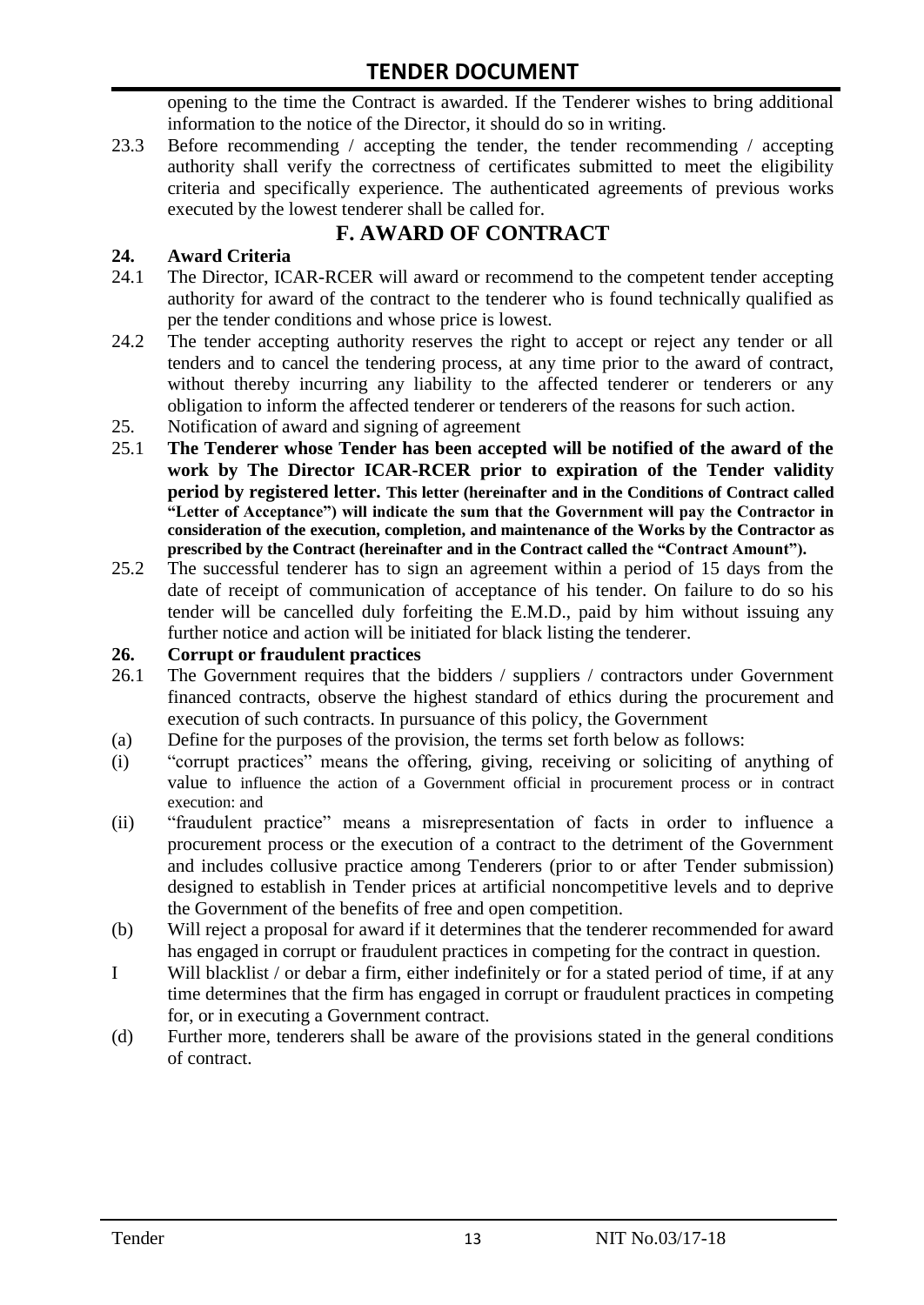#### **QUALIFICATION INFORMATION Annexure –I CHECKLIST TO ACOMPANY THE TENDER**

| Sl.            | <b>Description</b>                                       | <b>Submitted</b> | Page No.  |  |  |  |  |
|----------------|----------------------------------------------------------|------------------|-----------|--|--|--|--|
| No.            |                                                          | Yes/No           | (see Note |  |  |  |  |
|                |                                                          |                  | below)    |  |  |  |  |
| 1              | 2                                                        | 3                |           |  |  |  |  |
| $\mathbf{1}$   | Attested photocopy of Registered contractor from         | Yes / No         |           |  |  |  |  |
|                | CCW/CPWD/ PWD/ RWD and similar govt. agencies            |                  |           |  |  |  |  |
| 2              | Any type of single civil work of not less than Rs.3.50   | Yes / No         |           |  |  |  |  |
|                | lakhs in preceding three years.                          |                  |           |  |  |  |  |
| 3              | Certificates in support of Existing Commitments.         | Yes / No         |           |  |  |  |  |
| 4              | DD towards EMD.                                          | Yes / No         |           |  |  |  |  |
| 5              | Declaration towards the genuineness of the certificates  | Yes / No         |           |  |  |  |  |
| 6              | <b>Experience :</b> Experience in any type of civil work | Yes / No         |           |  |  |  |  |
| $\overline{7}$ | Valid Labour license and Income Tax Clearance            | Yes / No         |           |  |  |  |  |
|                | certificate for last Financial Year must be submitted    |                  |           |  |  |  |  |
|                | alongwith tender document.                               |                  |           |  |  |  |  |
| 8              | Copy of GST Registration                                 | Yes / No         |           |  |  |  |  |

#### **Notes:-**

- 1) All the statements copies of the certificates, documents etc., enclosed to the Tender Document shall be given page numbers on the right corner of each certificate, which will be indicated in column (4) against each item. The statements furnished shall be in the formats appended to the tender document.
- 2) The information shall be filled-in by the Tenderer in the checklist and **statements VI & VII** of section 11.5 (b) and shall be enclosed to the Technical bid for the purposes of verification as well as evaluation of the tenderer's Compliance to the qualification criteria as provided in the Tender document. All the Certificates, documents, statements as per check-list shall be submitted by the tenderer.
- 3) The bidder shall sign all the statements/documents/certificates received by him owing responsibility for their correctness/authenticity. The successful tenderer shall furnish the original hard copies of all the documents / certificates / statements received by them before concluding the Agreement.

#### **DECLARATION**

I / WE ………………………………………………………………. have gone through carefully all the Tender conditions and solemnly declare that the certificates or the documents uploaded by me/us are genuine and I/We will abide by any penal action such as disqualification or black listing or determination of contract or any other action deemed fit, taken by, the Institute against us, if it is found that the statements, documents, certificates produced by me/us are false/fabricated.

I / WE hereby declare that, I / WE have not been blacklisted / debarred / Suspended / demoted in any department in any State due to any reasons.

Signature of the Tenderer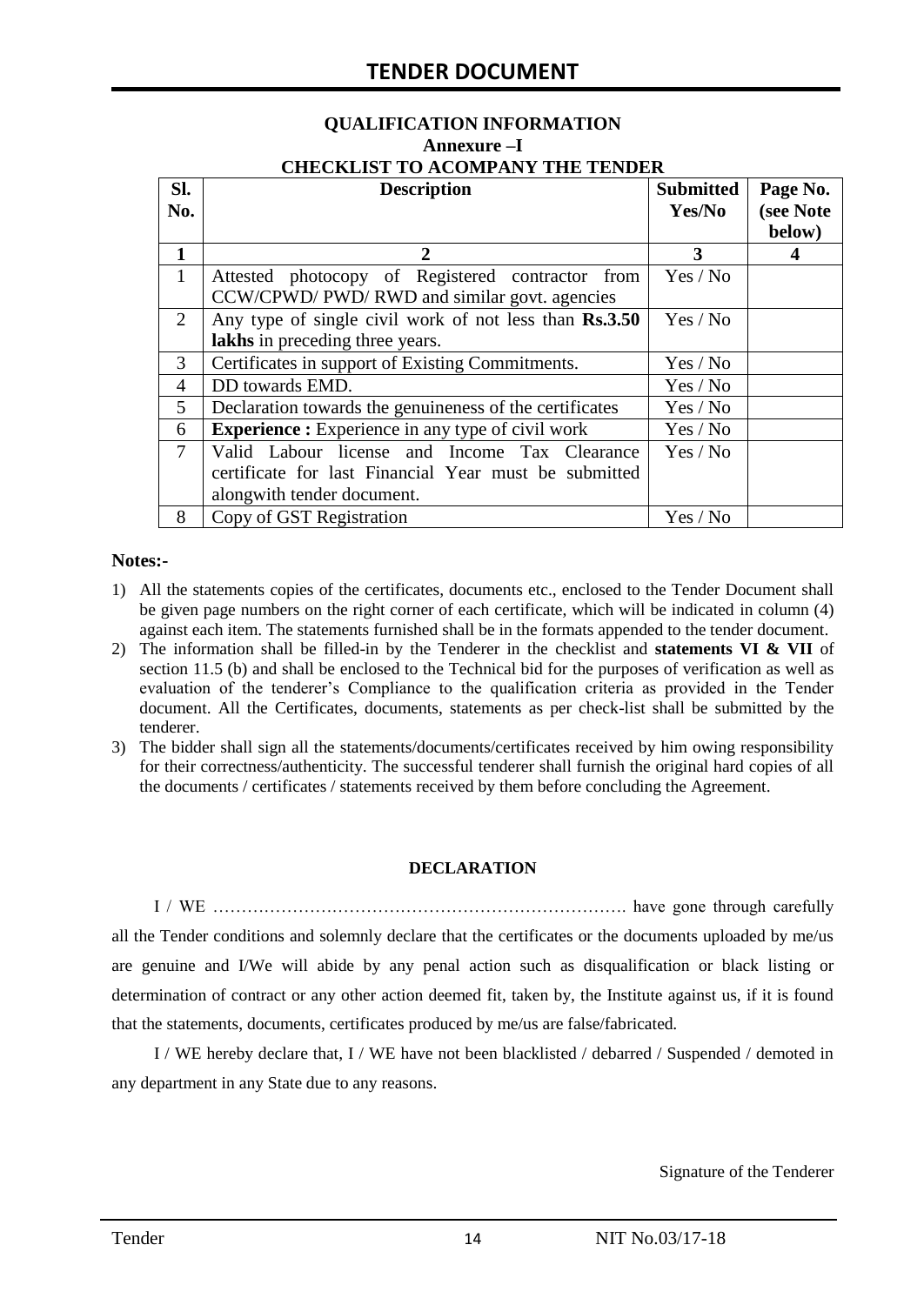### **CONDITIONS OF CONTRACT**

#### **TENDER**

Date: ……………

To The Director, ICAR-RCER, Patna

Sir,

I / We do hereby tender and if this tender be accepted, under take to execute the work entitled "**Extension of toilet facilities(3mx1.5m) in vegetable observatory at farm I , Plandu"** as shown in the drawings and as per specifications described in this document of ICAR-RCER, Patna for the sum of **Rs. 0.76 lakhs** or such other sum as may be arrived under the clause of the standard preliminary specifications relating to "Payment by final measurement at unit rates"

I/WE have also quoted rates in Schedule 'A', annexed (in words and figures) for which I/We agree to execute the work when the lumpsum payment under the terms of the agreement is varied by payment on measurement quantities.

I/WE have quoted rates in Schedule 'A' both in words & figures. In case of any discrepancy between the Percentage excess or less on E.C.V., in words and figures, the rates quoted words only shall prevail.

I/WE agreed to keep the offer in this tender valid a period of six month(s) mentioned in the tender notice and not to modify the whole or any part of it for any reason within above period. If the tender is withdrawn by me/us for any reasons whatsoever, the earnest money paid by me/us will be forfeited to Government

I/WE hereby distinctly and expressly, declare and acknowledge that, before the submission of my/our tender I/We have carefully followed the instructions in the tender notice and have read the preliminary specifications and that I/We have made such examination of the contract documents and the plans, specifications and quantities and of the location where the said work is to be done, and such investigation of the work required to be done, and in regard to the material required to be furnished as to enable me/us to thoroughly understand the intention of same and the requirements, covenants, agreements, stipulations and restrictions contained in the contract, and in the said plans and specifications and distinctly agree that I/We will not hereafter make any claim or demand upon the Government based upon or arising out of any alleged misunderstanding or misconception /or mistake on my/or our part of the said requirement, covenants, agreements, stipulations, restrictions and conditions.

I / WE enclosed to my/our application for tender schedule a crossed demand draft (No.

dated: \_\_\_\_\_\_\_\_\_\_\_) for Rs: \_\_\_\_\_\_\_\_\_\_\_\_\_\_\_\_\_\_\_\_\_\_\_\_\_\_\_\_\_\_\_\_\_\_\_\_\_\_\_\_\_\_\_\_\_\_\_\_\_\_\_\_\_\_ as earnest money not to bear interest.

I / WE shall not assign the contractor or sublet any portion of the same. In case if it becomes necessary such subletting with the permission of the shall be limited to (1) Labour contract, (2) Material contract, (3) Transport contract and (4) Engaging specialists for special item of work.

IF MY / OUR tender is not accepted the sum shall be returned to me/us on application when intimation is sent to me/us of rejection or at the expiration of three months from last date of receipt of this tender, whichever is earlier. If my/our tender is accepted the earnest money shall be retained by the Government as security for the due fulfilment of this contract. If upon written intimation to me/us by the Office, I/We fail to attend the said office on the date herein fixed or if upon intimation being given to me/us or acceptance of my/our tender, and if I/We fail to make the additional security deposit or to enter into the required agreement as defined in tender document, then I/We agree the forfeiture of the earnest money. Any notice required to be served on me/us here under shall be sufficiently served on me/us if delivered to me/us hereunder shall be sufficiently served on me/us if delivered to me/us personally or forwarded to me/us by post to (registered or ordinary) or left at my/our address given herein. Such notice shall if sent by post be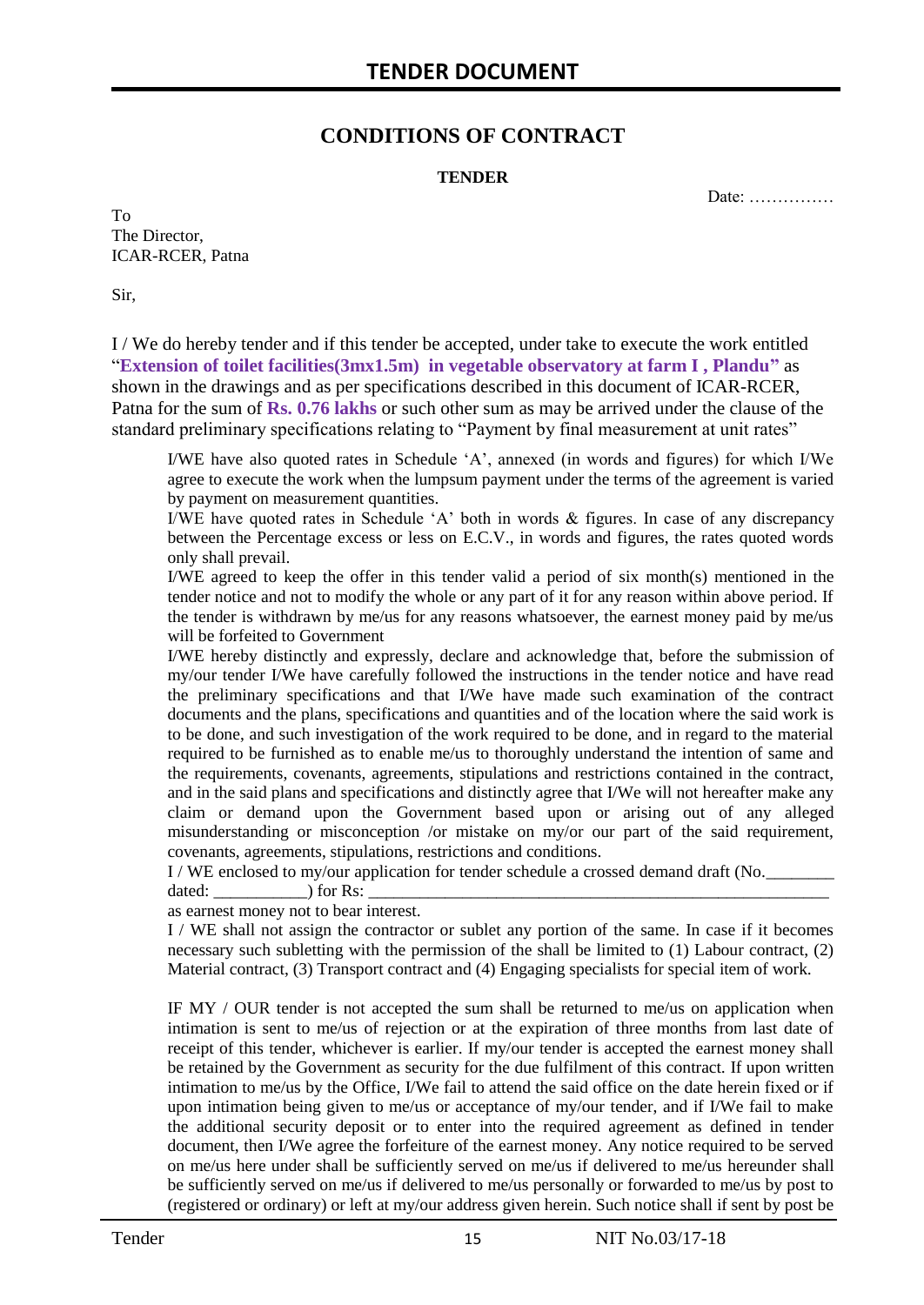deemed to have been served on me/us at the time when in due course of post it would be delivered at the address to which it is sent.

I/WE fully understand that the written agreement to be entered into between me/us and Government shall be the foundation of the rights of the both the parties and the contract shall not be deemed to be complete until the agreement has first been signed by me/us and then by the proper officer authorized to enter into contract on behalf of Government.

I AM/WE ARE professionally qualified and my/our qualifications are given below:

| S. No. | Name | Qualification |
|--------|------|---------------|
|        |      |               |
|        |      |               |
|        |      |               |
|        |      |               |
|        |      |               |
|        |      |               |
|        |      |               |
|        |      |               |

I/WE will employ the following technical staff for supervising the work and will see that one of them is always at site during working hours, personally checking all items of works and paint extra attention to such works as required special attention (eg) Main panel boards, Cable connections etc.,

| S. No. | Name | Qualification |
|--------|------|---------------|
|        |      |               |
|        |      |               |
|        |      |               |
|        |      |               |
|        |      |               |
|        |      |               |

I / WE declare that I / WE agree to recover the salaries of the technical staff actually engaged on the work by the department, from the work bills, if I / We fail to employ technical staff as per the tender condition.

#### **TENDERERS / CONTRACTOR'S CERTIFICATE.**

- (1) I/WE hereby declare that I/We have perused in detail and examined closely the Indian Standard Specifications, all clauses of the preliminary specifications with all amendments and have either examined all the standards specifications or will examine all the standard specifications for items for which I/We tender, before I/We submit such tender and agree to be bound and comply with all such specifications for this agreement which I/We execute in the different Government Departments.
- (2)I/WE certify that I/We have inspected the site of the work before quoting my price, I /We have satisfied about the quality, availability and transport facilities for all the materials.
- (3)I / WE am/are prepared to furnish detailed data in support of all my quoted rates, if and when called upon to do so without any reservations.
- $(4)$  I / WE hereby declare that I / We will not claim any price escalation.
- (5)I / WE hereby declare that I am / We are accepting for the defect liability period as 24 months.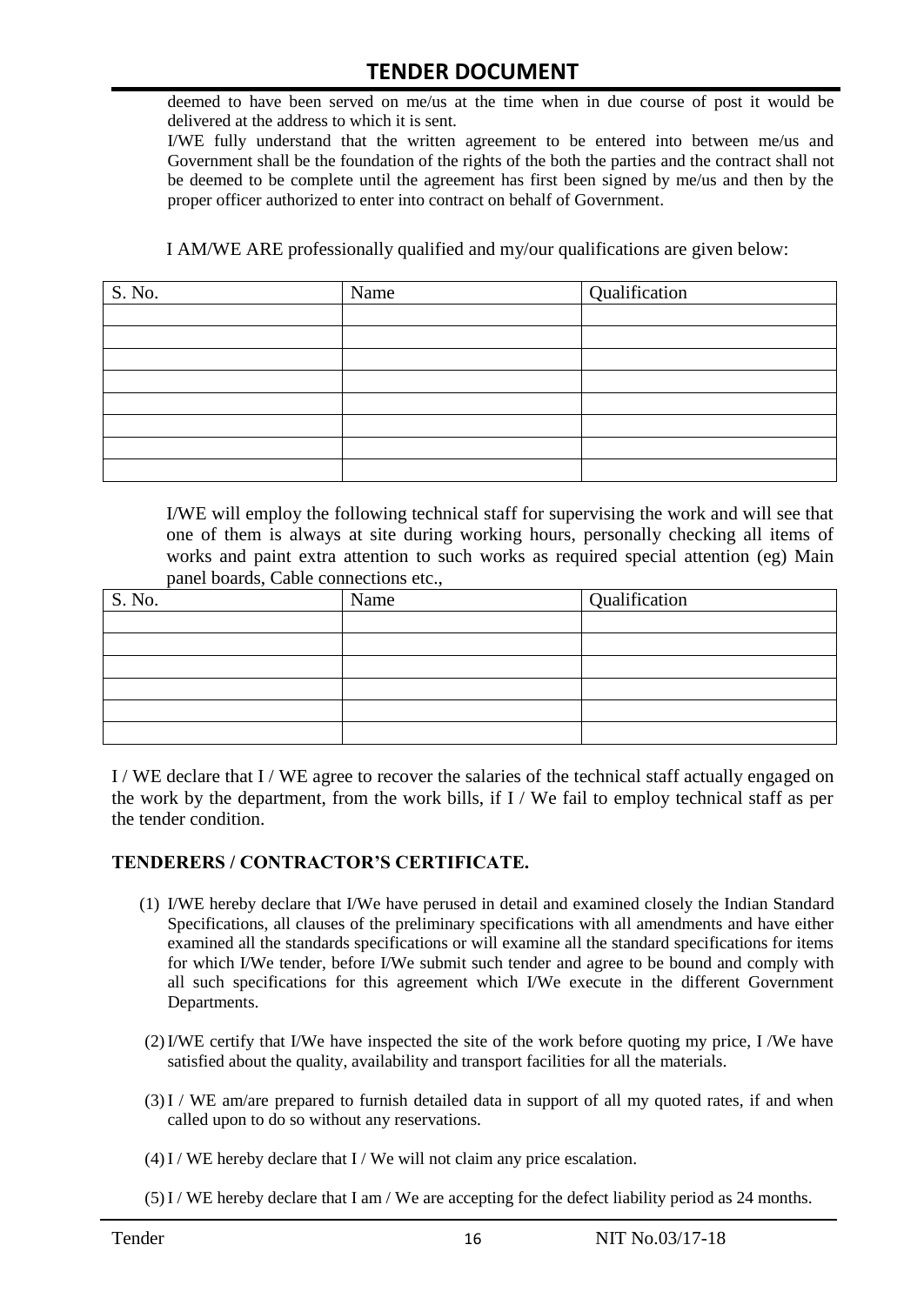- (6)I / WE declare that I / WE will not claim any extra amount towards any material used for the work other than the quoted works for respective schedule 'A' items.
- $(7)$  I / WE declare that I / WE will execute the work as per the mile stone programme, and if I / WE fail to complete the work as per the mile stone programme I abide by the condition to recover liquidated damages as per the tender conditions.
- (8)I / WE declare that I / WE will abide for settlement of disputes as per the tender conditions.

#### **DECLARATION OF THE TENDERER**

- 1) I/WE have not been black listed in any department due to any reasons.
- 2) I/We declare that all the Certificates/Documents submitted by Me/US are Genuine.
- 3) I/WE agree to disqualify me/us for any wrong declaration in respect of the above and to summarily reject my/our tender.

Address of the Tenderer:

Phone No.: Fax No.: Fax No.: CONTRACTOR.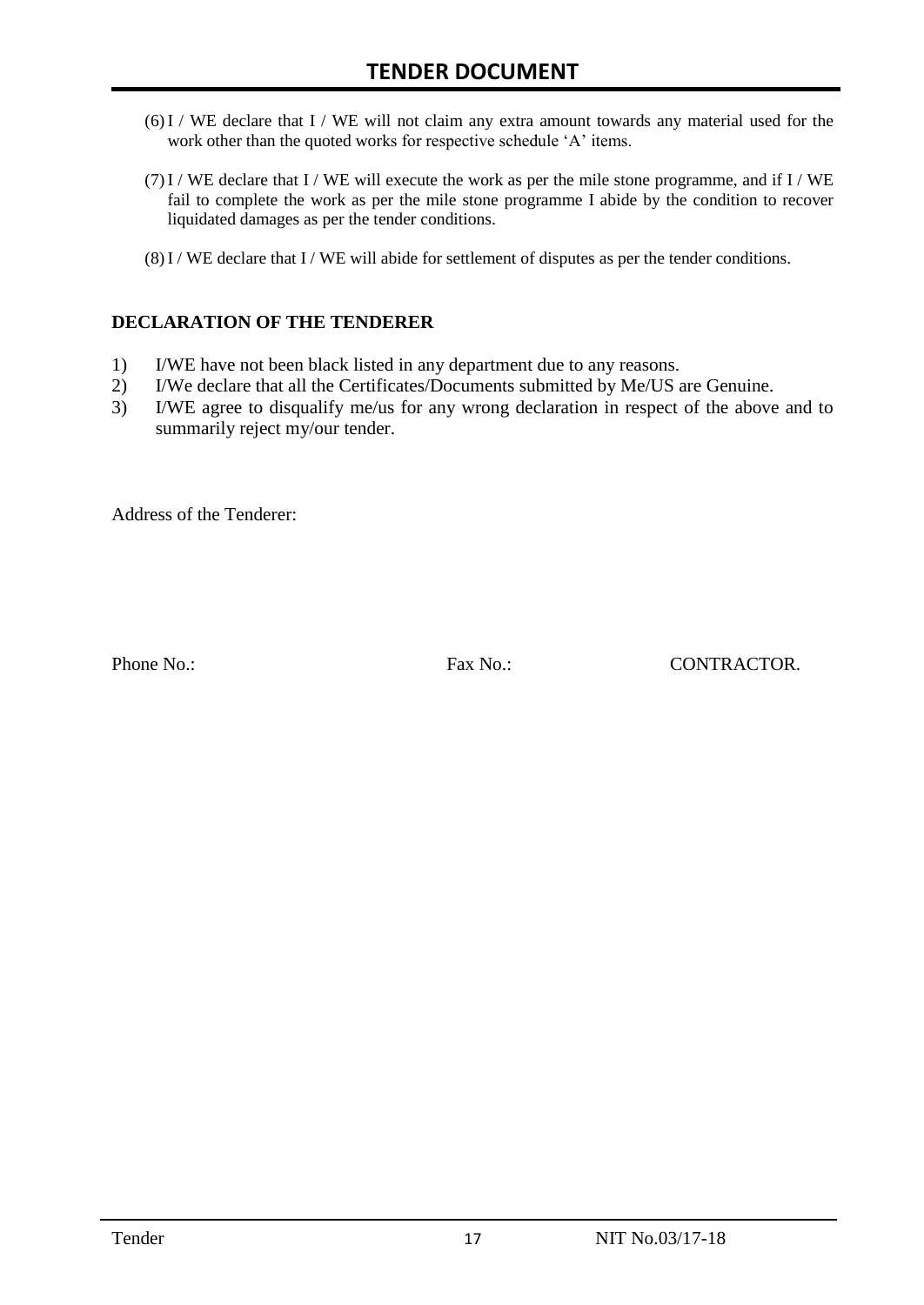# **CONDITIONS OF CONTRACT**

# **A. GENERAL**

#### **1. Interpretation:**

- 1.1 In interpreting these Conditions of Contract, singular also means plural, male also means female, and vice-versa. Headings have no significance. Works have their normal meaning under the language of the contract unless specifically defined. The Incharge will provide instructions clarifying queries about the conditions of Contract.
- 1.2 The documents forming the Contract shall be interpreted in the following order of priority:
- **1) Agreement**
- **2) Letter of Acceptance, notice to proceed with the works**
- **3) Contractor's Tender**
- **4) Conditions of contract**
- **5) Specifications**
- **6) Drawings**
- **7) Bill of quantities**
- **8) Any other document listed as forming part of the Contract.**

#### **2. Decisions:**

2.1 Except where otherwise specifically stated, the Director will decide the contractual matters between the Department and the Contractor in the role representing the Department.

#### **3. Delegation:**

3.1 The Director may delegate any of his duties and responsibilities to other officers and may cancel any delegation by an official order issued.

#### **4. Communications:**

4.1 Communications between parties, which are referred to in the conditions, are effective only when in writing. A notice shall be effective only when it is delivered **(in terms of Indian Contract Act)**

#### **5. Sub-contracting:**

**5.1 If the prime contractor desires to sub-let a part of the work, he should submit the same at the time of filing tenders itself or during execution, giving the name of the proposed Sub-contractor, along with details of his qualification and experience. The Tender Accepting Authority should verify the experience of the Sub-contractor and if the Sub-contractor satisfies the qualification criteria in proportion to the value of work proposed to be sub-let, he may permit the same. The total value of works to be awarded on sub-letting shall not exceed 50% of contract value. The extent of subletting shall be added to the experience of the sub-contractor and to that extent deducted from that of the main contractor.**

#### **6. Other Contractors:**

6.1 The Contractor shall cooperate and share the Site with other contractors, Public authorities, utilities, and the Department. The Contractor shall also provide facilities and services for them as directed by the Incharge.

#### **7. Personnel:**

- 7.1 The Contractor shall employ the required Key Personnel named in the Schedule of Key Personnel to carry out the functions stated in the Schedule or other personnel approved by the Incharge. The Incharge will approve any proposed replacement of Key Personnel only if their qualifications, abilities, and relevant experience are substantially equal to or better than those of the personnel listed in the Schedule.
- 7.2 Failure to employ the required technical personnel by the contractor the institute will depute its own technical person and expenditure of salary will be recovered from contractor.
- 7.3 The technical personnel should be on full time and available at site whenever required by Incharge to take instructions.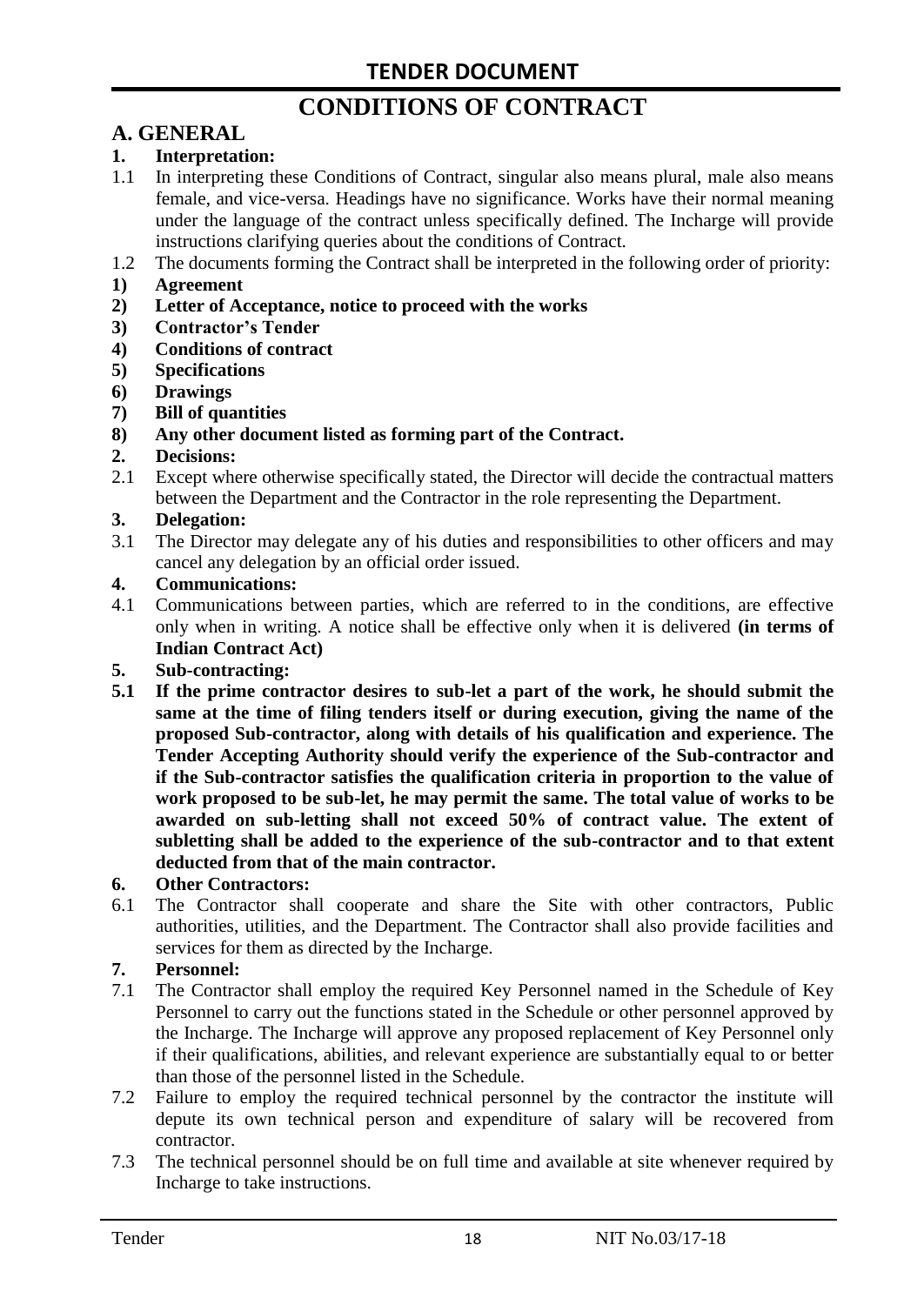- 7.4 The names of the technical personnel to be employed by the contractor should be furnished in the statement enclosed separately.
- 7.5 In case the contractor is already having more than one work on hand and has undertaken more than one work at the same time, he should employ separate technical personnel on each work.
- 7.6 If the contractor fails to employ technical personnel the work will be suspended or department will engage a technical personnel and recover the cost thereof from the contractor.
- 7.7 If the Incharge asks the Contractor to remove a person who is a member of Contractor's staff or his work force stating the reasons the Contractor shall ensure that the person leaves the site forthwith and has no further connection with the work in the contract.

#### **8. Contractor's Risks:**

- 8.1 All risks of loss of or damage to physical property and of personnel injury and death, which arise during and in consequence of the performance of the Contract are the responsibility of the Contractor.
- **9. Insurance:**
- **9.1 The Contractor shall provide, in the joint names of the Department and the contractor, insurance cover from the Start Date to the end of the Defects Liability Period i.e., 24 months after completion for the following events which are due to the Contractor's risks.**
- **a) loss of or damage to the Works, Plant and Materials;**
- **b) loss of or damage to the Equipment;**
- **c) loss of or damage of property in connection with the Contract; and**
- **d) Personal injury or death of persons employed for construction.**
- **9.2 Policies and certificates of insurance shall be delivered by the Contractor to the Incharge at the time of concluding Agreement. All such insurance shall provide for compensation to be payable to rectify the loss or damage incurred.**
- **i) The contractor shall furnish insurance policy in force in accordance with proposal furnished in the Tender and approved by the Department for concluding the agreement.**
- **ii) The contractor shall also pay regularly the subsequent insurance premia and produce necessary receipt to the Incharge well in advance.**
- **iii) In case of failure to act in the above said manner the department will pay the premium and the same will be recovered from the Contractors payments.**
- **9.3 Alterations to the terms of insurance shall not be made without the approval of the Incharge.**

#### **10. Site Inspections:**

- 10.1 The contractor should inspect the site and also proposed quarries of choice for materials source of water and quote his rate including quarrying, conveyance and all other charges etc.
- 10.2 The responsibility for arranging the land for borrow area rests with the Contractor and no separate payment will be made for procurement or otherwise. The contractor's quoted rate will be inclusive of land cost.

#### **11. Contractor to Construct the Works:**

11.1 The Contractor shall construct and Commission the Work in accordance with the specifications and Drawings.

#### **12. Power Supply.**

- 12.1 The contractor shall make his own arrangements for obtaining power from the Electricity dept., at his own cost. The contractor will pay the bills of Electricity Department for the cost of power consumed by him till the **(Name of work**) is handed over to ICAR-RCER.
- 12.2 **The contractor shall satisfy all the conditions and rules required as per Indian Electricity Act 1910 and under Rule-45(I) of the Indian Electricity Rules, 1956 as amended from time to time and other pertinent rules.**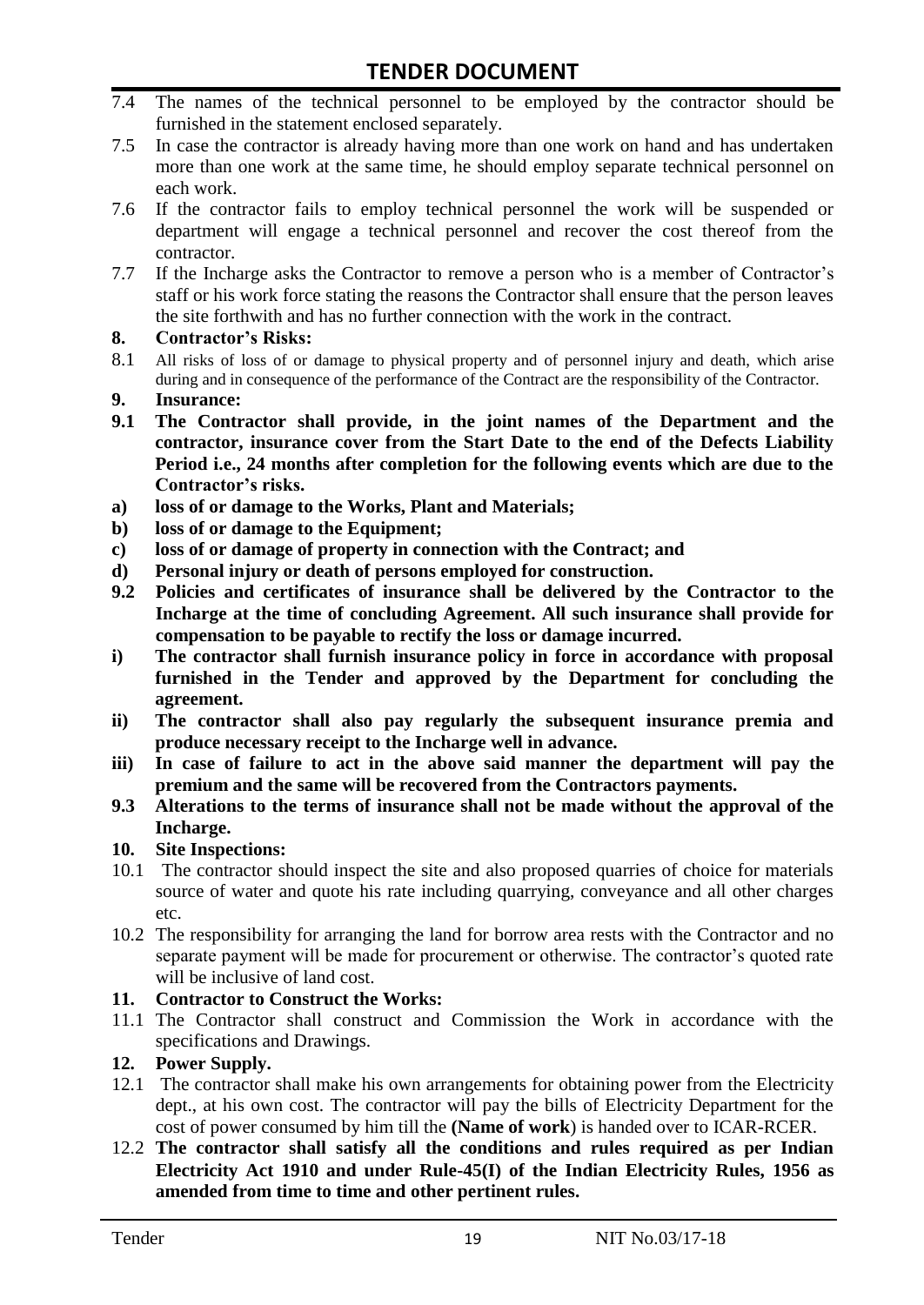12.3 The power shall be used for bonafide Departmental work only.

#### **13. Monsoon Damages:**

Damages due to rain or flood shall have to be made good by the contractor till the work is handed over to the Department. The responsibility of damages making good the damages due to rain or flood rests with the contractor. **No extra payment is payable** for such operations and the contractor shall therefore, have to take all necessary precautions to protect the work done during the construction period.

#### **14. The works to be Completed by the Intended Completion Date:**

14.1 The Contractor may commence execution of the Works on the Start Date and shall carry out the Works in accordance with the programme submitted by the Contractor, as updated with the approval of the Incharge, and complete the work by the Intended Completion Date.

#### **15. Safety:**

15.1 The Contractor shall be responsible for the safety of all activities on the Site.

#### **16. Discoveries:**

16.1 Anything of historical or other interest or of significant value unexpectedly discovered on the Site is the property of the Government. The Contractor is to notify the Incharge of such discoveries and carry out the Incharge instructions for dealing with them.

#### **17. Possession of the Site.**

17.1 The Department shall give possession of the site to the Contractor.

#### **18. Access to the Site:**

18.1 The Contractor shall provide the Incharge and any person authorised by the Incharge, access to the site and to any place where work in connection with the Contract is being carried out or is intended to be carried out.

#### **19. Instructions:**

- 19.1 The Contractor shall carry out all instructions of the Incharge and comply with all the applicable local laws where the Site is located.
- **20. Settlement of disputes:**
- 20.1 **If any dispute of difference of any kind whatsoever arises between the department and the Contractor in connection with, or arising out of the Contract, whether during the progress of the works or after their completion and whether before or after the termination, abandonment or breach of the Contract, it shall in the first place, be referred to and settled by the Incharge who shall, within a period of thirty days after being requested by the Contractor to do so, give written notice of his decision to the Contractor. Upon receipt of the written notice of the decision of the Incharge the Contractor shall promptly proceed without delay to comply with such notice of decision.**
- 20.2 **If the Incharge fails to give notice of his decision in writing within a period of thirty days after being requested or if the Contractor is dissatisfied with the notice of the decision of the Incharge the Contractor may within thirty days after receiving the notice of decision appeal to the Department who shall offer an opportunity to the contractor to be heard and to offer evidence in support of his appeal, the Department shall give notice of his decision within a period of thirty days after the Contractor has given the said evidence in support of his appeal, subject to arbitration, as hereinafter provided. Such decision of the Department in respect of every matter so referred shall be final and binding upon the Contractor and shall forthwith be given effect to by the Contractor, who shall proceed with the execution of the works with all due diligence whether he requires arbitration as hereinafter provided, or not. If the Department has given written notice of his decision to the Contractor and no claim to arbitration, has been communicated to him by the Contractor within a period of thirty days from receipt of such notice the said decision shall remain final and binding upon the Contractor. If the Department fail to give notice of his decision, as**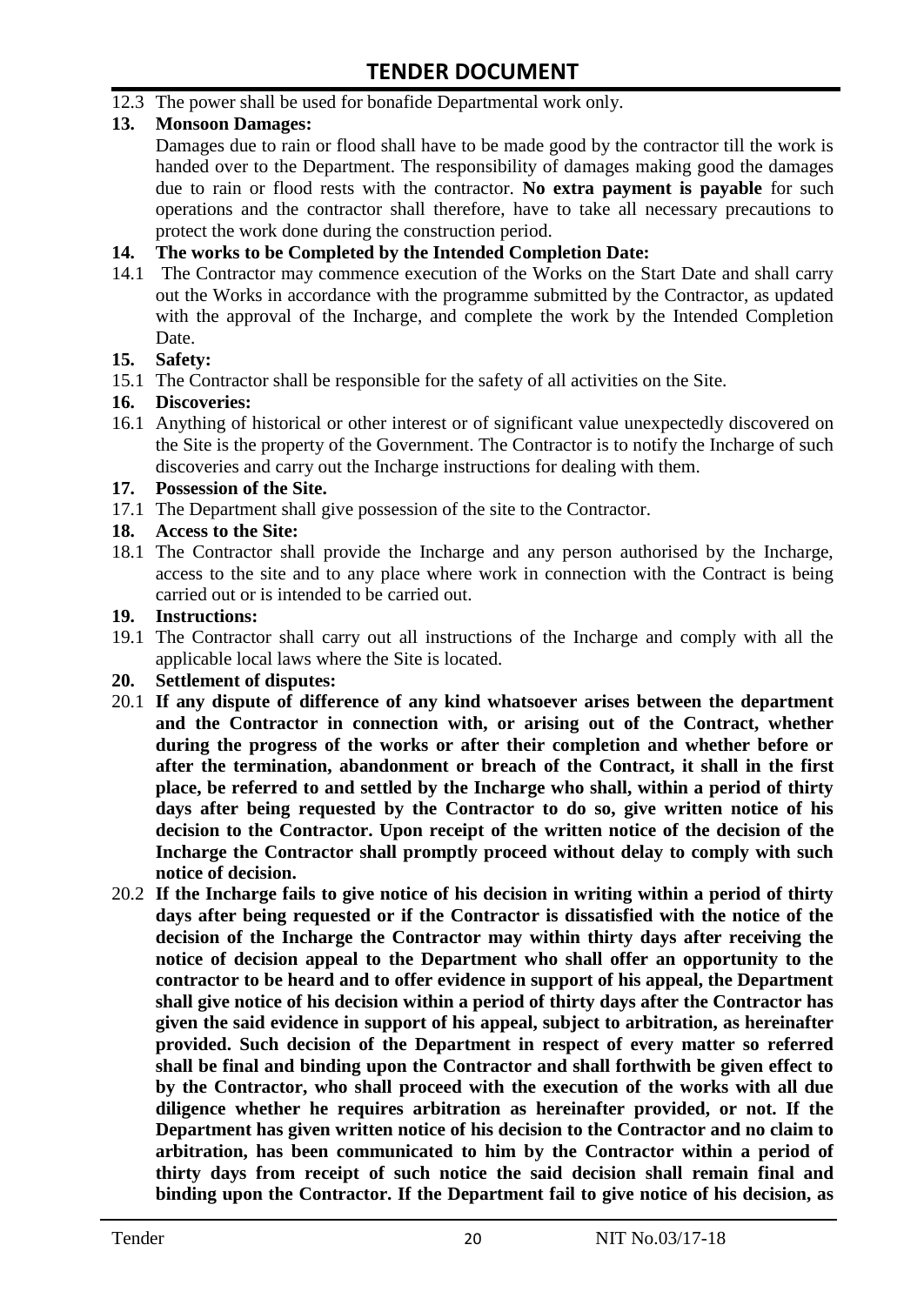**aforesaid within a period of thirty days after being requested as aforesaid, or if the Contractor be dissatisfied with any such decision, then and in any such case the contractor within thirty days after the expiration of the first named period of thirty days as the case may be, require that the matter or matters in dispute be referred to arbitration: jurisdiction of Patna limits.**

# **B. TIME FOR COMPLETION**

#### **21. Program:**

- 21.1 The total period of completion is (**duration of 60 days**) from the date of receipt of Work Order.
- 21.2 The attention of the tenderer is directed to the contract requirement at the time of beginning of the work. The rate of progress and proportionate value of work done from time to time as will be indicated by the Certificate for the value of work done will be required. Date of commencement of their programme will be the date for concluding agreement but not the date of handing over site.
- 21.3 After signing the agreement, the contractor shall forthwith begin the work, shall regularly and continuously proceed with them.
- 21.4 The contractor shall commence the works on site within the period specified under condition 23.1 to 23.2 after the receipt by him of a written order to this effect from the concerned authority and shall proceed with the same with due expedition and without delay, except as may be expressly sanctioned or ordered.
- 21.5 Save in so far as the contractor may prescribe, the extent of portions of the site of which the contractor is to be given possession from time to time and the order in which such portions shall be made available to him and, Subject to any requirement in the contract as to the order in which the works shall be executed, the 's written order to commence the works, give to the contractor possession of so much of the site as may be required to enable the contractor to commence proceed with the execution of the works in accordance with the programme if any, and otherwise in accordance with such reasonable proposals of the contractor as he shall by written notice to the Incharge, make and will from time to time as the works proceed, give to the contractor possession of such further portions of the site as may be required to enable the contractor to proceed with the execution of the works with due dispatch in accordance with the said programme or proposals as the case maybe; if the contractor suffers delay or incurs cost from failure on the part of the Concerned authority to give possession in accordance with the terms of this clause, the Concerned authority shall grant an extension of time for the completion of works.
- 21.6 The contractor shall bear all costs and charges for special or temporary way leases required by him in connection with access to the site. The contractor shall also provide at his own cost any additional accommodation outside the site required by him for the purposes of the work.
- 21.7 Subject to any requirement in the contract as to completion of any section of the works before completion of the whole of the works shall be completed in accordance with provisions of clauses in the Schedule within the time stated in the contract calculated from the last day of the period named in the statement to the tender as that within which the works are to be commenced or such extended time as may be allowed.

#### 21.8 **Delays and extension of time:**

No claim for compensation on account of delays or hindrances to the work from any cause whatever shall lie, except as hereafter defined. Reasonable extension of time will be allowed by the or by the office competent to sanction the extension, for unavoidable delays, such as may result from causes, which in the opinion of the , are undoubtedly beyond the control of the contractor. The shall assess the period of delay or hindrance caused by any written instructions issued by him, at twenty five per cent in excess or the actual working period so lost.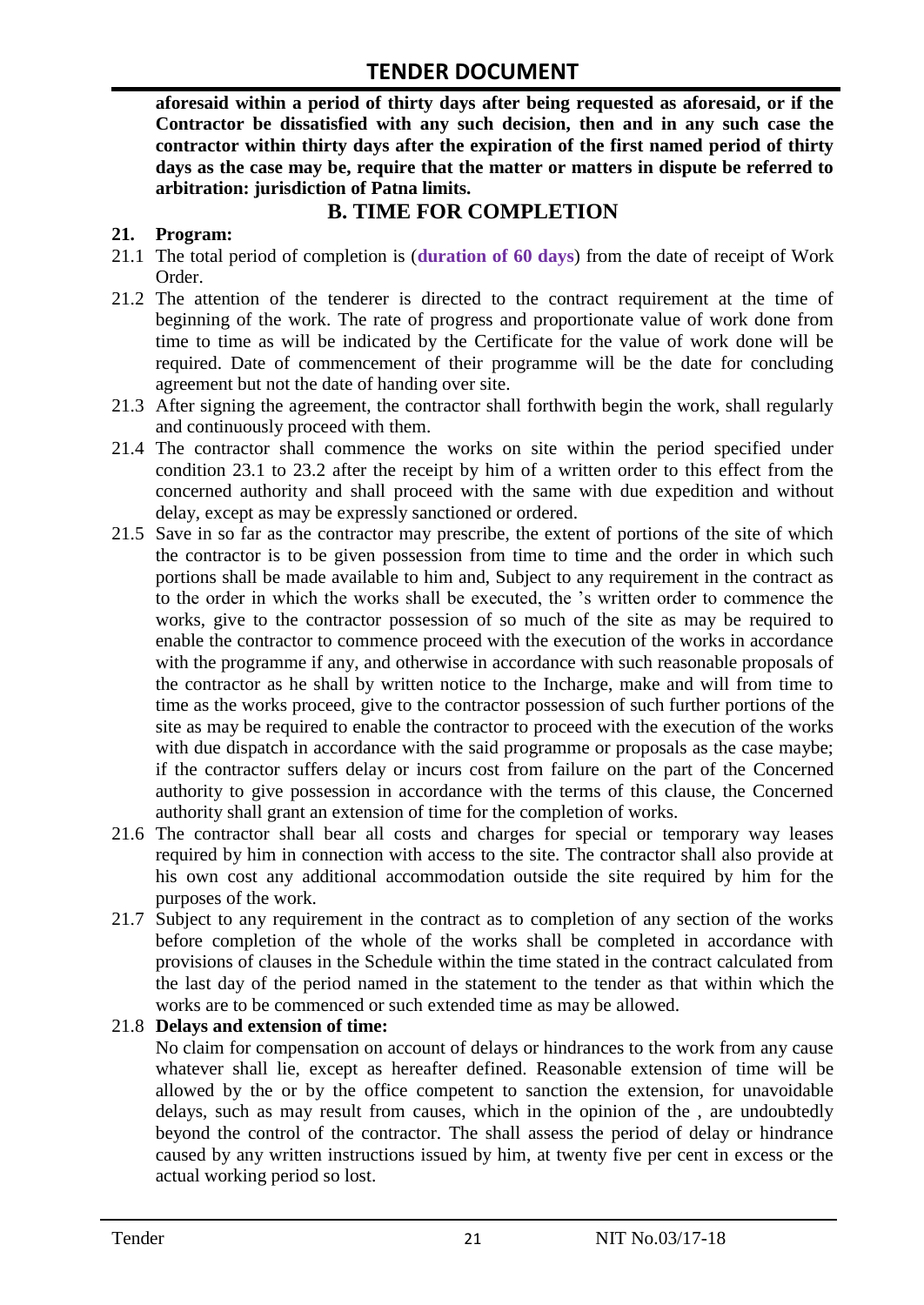In the event of the failing to issue necessary instructions and thereby causing delay and hindrance to the contractor, the latter shall have the right to claim an assessment of such delay by the Director, ICAR-RCER whose decision will be final and binding. The contractor shall lodge in writing with the statement of claim for any delay or hindrance referred to above, within fourteen days from its commencement, otherwise no extension of time will be allowed.

Whenever authorised alterations or additions made during the progress of the work are of such a nature in the opinion of the as to justify an extension of time in consequence thereof, such extension will be granted in writing by the or other competent authority when ordering such alterations or additions.

#### **22. Construction Programme:**

- 22.1 The Contractor shall furnish within 15 days of the order of the work a programme showing the sequence in which he proposed to carry out the work, monthly progress expected to be achieved, also indicating date of procurement of materials plant and machinery. The schedule should be such that it is practicable to achieve completion of the whole work within the time limit fixed and shall obtain the approval of the Incharge. Further rate of the progress as in the program shall be kept up to date. In case it is subsequently found necessary to alter this program, the contractor shall submit sufficiently in advance the revised program incorporating necessary modifications and get the same approved by the Incharge. No revised program shall be operative with out approval of Incharge.
- 22.2 The Director, ICAR-RCER shall have all times the right, without any way violating this contract, or forming grounds for any claim, to alter the order of progress of the works or any part thereof and the contractor shall after receiving such directions proceed in the order directed. The contractor shall also report the progress to the Director, ICAR-RCER within 7 days of the Incharge direction to alter the order of progress of works.
- 22.3 The Contractor shall give written notice to the Incharge whenever planning or progress of the works is likely to be delayed or disrupted unless any further drawings or order including a direction, instruction or approval is issued by the Incharge within a reasonable time. The notice shall include details of the drawing or order required and of why and by when it is required and of any delay or disruption likely to be suffered if it is late.
- 22.4 Rate of progress/percentage of work:

#### i) **(60 days) 100% of contract value**

#### **23. Speed of Work**

- 23.1 The Contractor shall at all times maintain the progress of work to conform to the latest operative progress schedule approved by the Incharge. The contractor should furnish progress report indicating the programme and progress once in a month. The Incharge may at any time in writing direct the contractor to slow down any part or whole of the work for any reason (which shall not be questioned) whatsoever, and the contractor shall comply with such orders of the Incharge. The compliance of such orders shall not entitle the contractor to any claim of compensation. Such orders of the Incharge for slowing down the work will however be duly taken into account while granting extension of time if asked by the contractor for which no extra payment will be entertained.
- 23.2 Delays in Commencement or progress or neglect of work and forfeiture of earnest money, Security deposit and withheld amounts:

If, at any time, the Incharge shall be of the opinion that the Contractor is delaying Commencement of the work or violating any of the provisions of the Contractor is neglecting or delaying the progress of the work as defined by the tabular statement. "Rate of progress" in the Articles of Agreement", he shall so advise the Contractors in writing and at the same time demand compliance in accordance with conditions of Tender notice. If the Contractor neglects to comply with such demand within seven days after receipt of such notice, it shall then or at any time there after, be lawful for the Director, ICAR-RCER to take suitable action in accordance with relevant Clauses.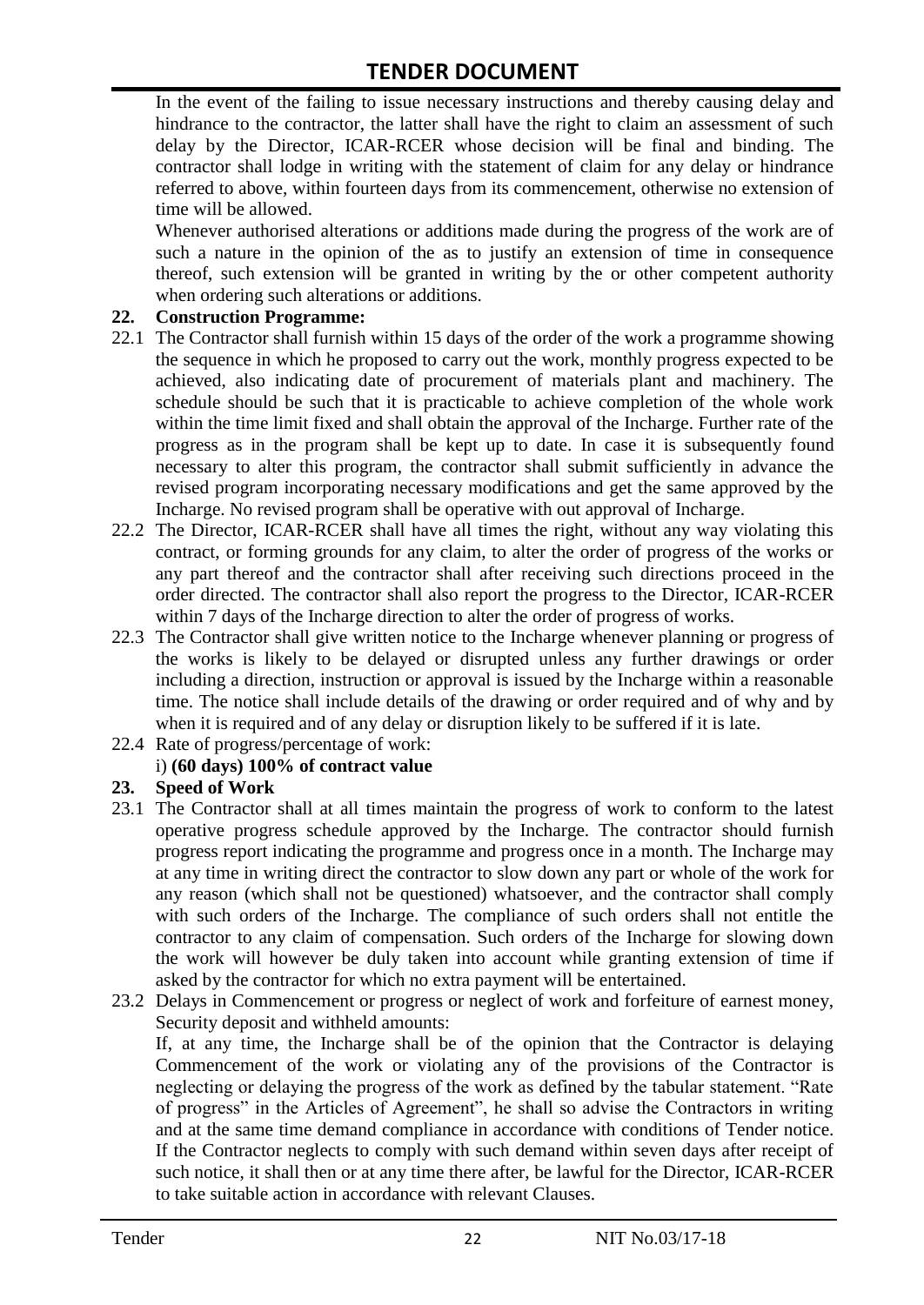#### **24. Suspension of works by the Contractor:**

- 24.1 If the Contractor shall suspend the works, or sublet the work without sanction of the Incharge, or in the opinion of the Incharge shall neglect or fail to proceed with due diligence in the performance of his part of the Contract as laid down in the Schedule rate of progress, or if he shall continue to default or repeat such default in the respects mentioned in relevant rules of GOI, Incharge shall take action in accordance with related Clauses.
- 24.2 If the Contractor stops work for 28 days and the Stoppage has not been authorised by the Incharge the Contract will be terminated as per the law.
- 24.3 If the Contractor has delayed the completion of works the Contract will be terminated under relavant Clauses.

#### **25. Extension of the Intended Completion Date:**

- 25.1 The Incharge shall extend or recommend for extension, in accordance with the Government orders in force, the Intended Completion Date if a Variation is issued which makes it impossible for Completion to be achieved by the Intended Completion Date.
- 25.2 The Incharge shall decide whether and by how much to extend the Intended Completion Date within 21 days of the Contractor asking the Engineer for a decision upon the effect of a Variation and submitting full supporting information. If the Contractor has failed to give early warning of a delay or has failed to cooperate in dealing with a delay, the delay by this failure shall not be considered in assessing the new Intended Completion Date.

#### **26. Delays Ordered by the Incharge**

26.1 The Incharge may instruct the Contractor to delay the start or progress of any activity within the Work.

#### **27. Early Warning:**

- 27.1 The contractor is to warn the Incharge at the earliest opportunity of specific likely future events or circumstances that may adversely affect the Execution of Works.
- 27.2 The Contractor shall cooperate with the Incharge in making and considering proposals for how the effect of such an event or circumstance can be avoided or reduced by anyone involved in the work and in carrying out any resulting instruction of the Incharge.

#### **28. Management Meetings:**

28.1 **The Incharge may require the Contractor to attend a management meeting. The business of a management meeting shall be to review the progress work.**

# **C. QUALITY CONTROL**

#### **29. Identifying Defects:**

29.1 The Incharge shall check the Contractor's work and notify the Contractor of any Defects that are found. Such checking shall not affect the Contractor's responsibilities. The Incharge may instruct the Contractor to verify the Defect and to uncover and test any work that the Engineer considers may be a Defect.

#### **30. Tests:**

30.1 If the Incharge instructs the Contractor to carry out a test not specified in the Specification to check whether any work has a Defect and the Contractor shall pay for the test and any samples.

#### **31. Correction of Defects:**

- 31.1 The Incharge shall give notice to the Contractor of any Defects before the end of the Defects Liability Period, which begins on Completion. The defects liability period shall be extended for as long as defects remain to be corrected by the Contractor.
- 31.2 Every time notice of a Defect is given, the Contractor shall correct the notified defect within the length of time specified by the Incharge's notice.

#### **32. Uncorrected defects**

32.1 If the contractor has not corrected the defect within the time specified in the Incharge's notice, the Incharge will assess the cost of having the defect corrected and the contractor will pay this amount.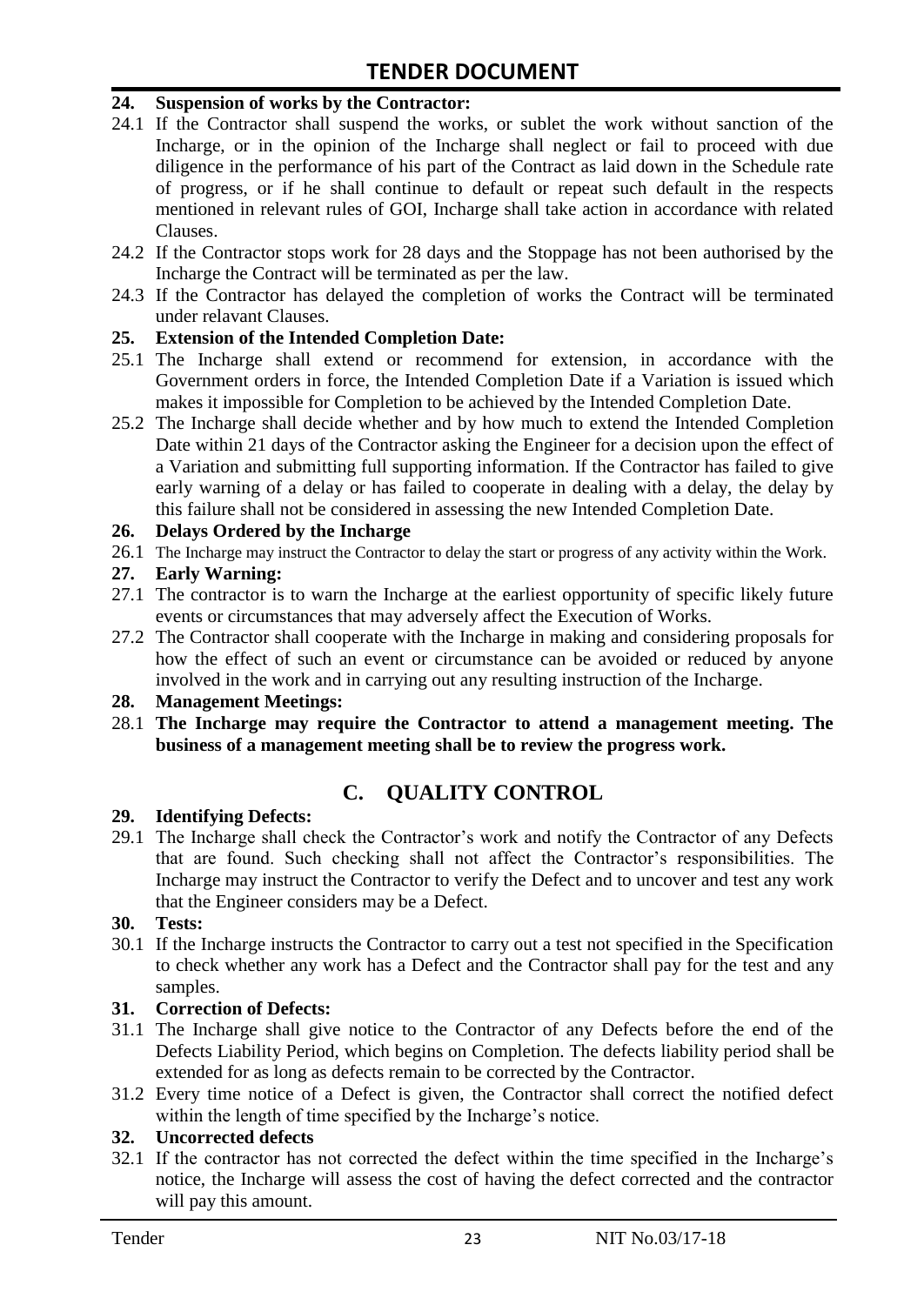#### **33. Quality Control:**

In addition to the normal inspection by the regular staff in charge of the execution of work, the work may also be inspected by the, Quality control Circle or by the State or District level Vigilance Cell Unit and any other authorised external Agency if any sub-standard work or excess payments are noticed with reference to measurement books etc., during inspection, action will be taken based on their observations and these will be effected by the Incharge of the execution of the work.

# **D. COST CONTROL**

#### **34. Bill of Quantities:**

- 34.1 The Bill Quantities shall contain items for the construction work to be done by the Contractor.
- 34.2 The Contractor is paid for the quantity of the work done as per quoted rate in the Bill of Quantities for each item.

#### **35. Changes in the Quantities:**

- 35.1 The contractor is bound to execute all supplemental works that are found essential, incidental and inevitable during execution of main work.
- 35.2 The payment of rates for such supplemental items of work will be regulated as under; Supplemental items directly deducible from similar items in the original agreement.
- 35.2.1 The rates shall be derived by adding to or subtracting from the agreement rate of such similar item the cost of the difference in the quantity of materials labour between the new items and similar items in the agreement worked out with reference to the Standard Schedule of Rates adopted in the sanctioned estimate with which the tenders are accepted.
- 35.2.2 (a) Similar items but the rates of which cannot be directly deduced from the original agreement.

(b) Purely new items which do not correspond to any item in the agreement.

35.2.3 The rates of all such items shall be Estimated Rates plus or minus overall Tender premium.

#### **36. Extra Items:**

- 36.1 Extra items of work shall not vitiate the contract. The contractor shall be bound to execute extra items of work as directed by the Incharge. The rates for extra items shall be worked out by the as per the conditions of the Contract and the same are binding on the Contractor.
- 36.2 The contractor shall before the 15th day of each month, submit in writing to the a statement of extra items if any that they have executed during the preceding month failing which the contractor shall not be entitled to claim any.

#### **36.3 Entrustment of additional items:**

- 36.3.1 Where ever additional items not contingent on the main work and outside the scope of original agreement are to be entrusted to the original contractor dispensing with bids and if the value of such items exceeds the limits up to which the officer is empowered to entrust works initially to contractor without calling for tenders, approval of next higher authority shall be obtained. Entrustment of such items on nomination shall be at rates not exceeding the estimated rates.
- 36.3.2 Entrustment of the additional items contingent on the main work will be authorised by the officers upto the monetary limits upto which they themselves are competent to accept items in the original agreement so long as the total amounts upto which they are competent to accept in an original agreement rates for such items shall be worked out in accordance with the procedure (I) For all items of work in excess of the quantities shown in the Bill of Quantities of the Tenders, the rate payable for such items shall be estimate rates for the items accepted by the competent authority.
- 36.3.3 Entrustment of either the additional or supplemental items shall be subject to the provisions of the agreement entered into by a Competent Authority after the tender is accepted. The Director being the authority next higher to the Director, who entered into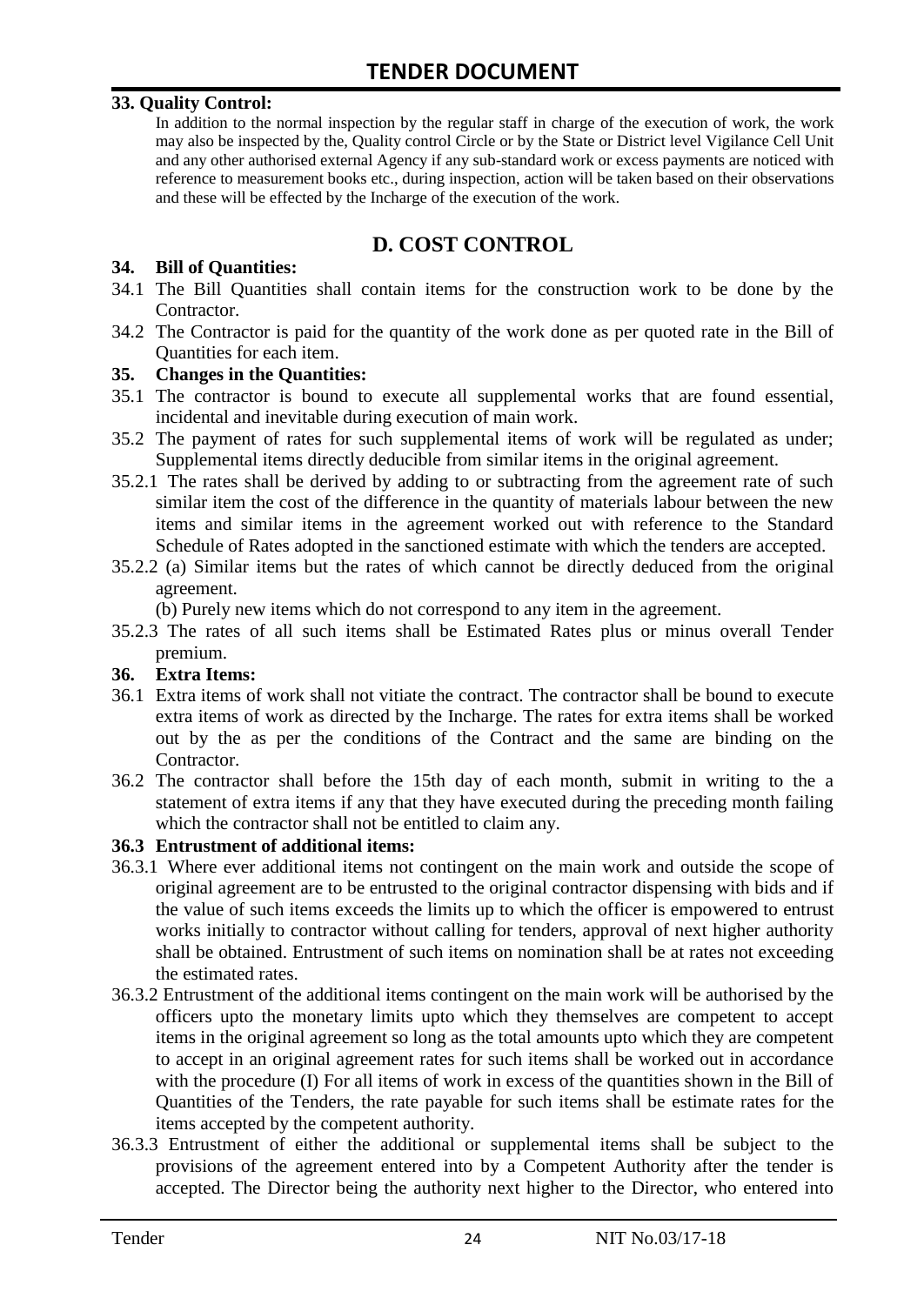the agreement approves the rate for the items / variation in quantity in the current agreement. The items shall not be ordered by an officer on his own responsibility if the revised estimate or deviation statement providing for the same requires the sanction of Director.

- Note:It may be noted that the term Estimate Rate used above means the rate in the sanctioned estimate with which the tenders are accepted, or if no such rates is available in the estimate, the rate derived will be with reference to the Standard Schedule of Rates adopted in the sanctioned estimate with which tenders are accepted.
- **37. Cash flow forecasts:**
- **37.1 When the program is updated, the contractor is to provide the Incharge with an updated cash flow forecast.**
- **38. Payment Certificates:**
- **38.1 The Contractor shall submit to the Incharge monthly statements of the estimated value of the work completed less the cumulative amount certified previously.**
- **38.2 The Incharge shall check the Contractor's monthly statement within 14 days.**
- **38.3 The value of work executed shall be determined by the Incharge.**
- **38.4 The value of work executed shall comprise the value of the quantities of the items in the Bill of Quantities completed.**
- **38.5 The Incharge may exclude any item certified in a previous certificate or reduce the proportion of any item previously certified in any certificate in the light of later information.**
- **39. Payments:**
- **39.1 Payment will be made after satisfactory completion of the work.**
- 39.2 Part Payment if any will be consider as per Govt. of India norms.
- 39.3 Part payment if any will be adjusted against the final payment
- **39.3 Payments and Certificates:**
- 39.3.1 In case of over payments or wrong payment if any made to the contractor due to wrong interpretation of the provisions of the contract a n d c ontract conditions etc., such unauthorized payment will be deducted in the subsequent bills or final bill for the work or from the bills under any other contracts with the Government or at any time there after from the deposits available with the Government.
- 39.3.2 Any recovery or recoveries advised by the Government Department either state or central, due to non-fulfilment of any contract entered into with them by the contractor shall be recovered from any bill or deposits of the contractor.
- 39.3.3 No claim shall be entertained, if the same is not represented in writing to the Incharge within 15 days of its occurrence.
- 39.3.4 The contractor is not eligible for any compensation for inevitable delay in handing over the site or for any other reason. In such case, suitable extensions of time will be granted after considering the merits of the case.

#### **40. Interest on Money due to the Contractor:**

- 40.1 No omission by the or the sub-divisional officer to pay the amount due upon certificates shall vitiate or make void the contract, nor shall the contractor be entitled to interest upon any guarantee fund or payments in arrear, nor upon any balance which may, on the final settlement of his accounts, found to be due to him.
- **41. Certificate of Completion of works:**
- **41.1 Certificate of Completion of works:**
- **41.1.1 When the whole of the work has been completed and has satisfactory passed any final test that may be prescribed by the Contract, the Contractor may give a notice to that effect to the Incharge accompanied by an undertaking to carryout any rectification work during the period of maintenance, such notice and undertaking shall be in writing and shall be deemed to be request by the Contractor for the Incharge to issue a Certificate of completion in respect of the Works. The Incharge**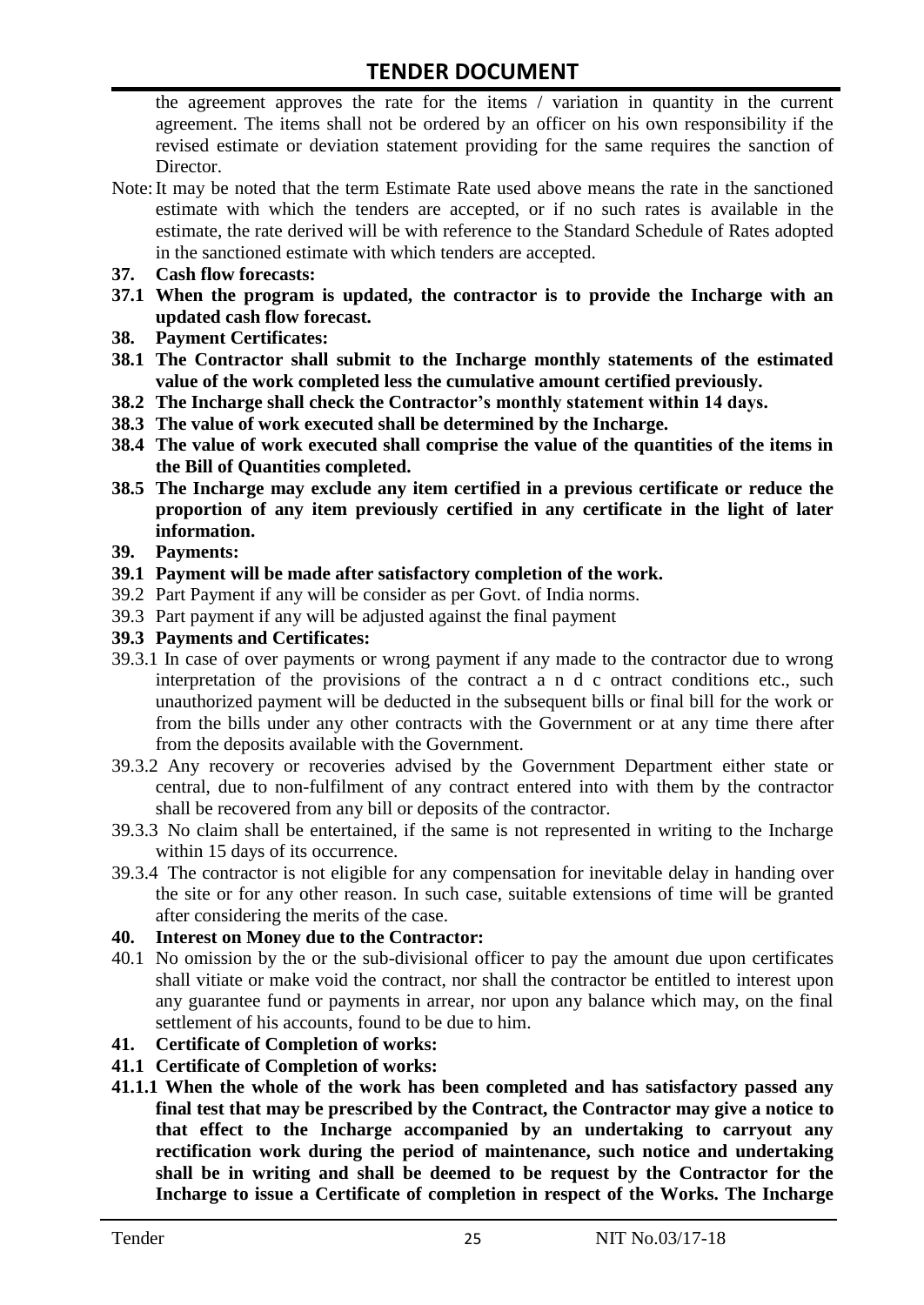**shall, within twenty one days of the date of delivery of such notice either issue to the Contractor, a certificate of completion stating the date on which, in his opinion, the works were completed in accordance with the Contract or give instructions in writing to the Contractor specifying all the Works which, in the Incharge'' opinion, required to be done by the Contractor before the issue of such Certificate.**

- **41.1.2 Incharge shall also notify the Contractor of any defects in the Works affecting completion that may appear after such instructions and before completion of the Works specified there in. The Contractor shall be entitled to receive such Certificate of the Completion within twenty one days of completion to the satisfaction of the Incharge of the Works so specified and making good of any defects so notified.**
- **41.1.3 Similarly, the Contractor may request and the Incharge shall issue a Certificate of Completion in respect of:**
- **a) Any section of the Permanent works in respect of which a separate time for completion is provided in the Contract, and**
- **b) Any substantial part of the Permanent Works which has been both completed to the satisfaction of the Incharge and occupied or used by the Department.**
- **41.1.4 If any part of the Permanent Works shall have been completed and shall have satisfactorily passed any final test that may be prescribed by the Contract, the Incharge may issue such certificate, and the Contractor shall be deemed to have undertaken to complete any outstanding work in that part of the Works during the period of Maintenance.**

#### **42. Taxes included in the Price:**

42.1 The rates quoted by the contractor shall be deemed to be inclusive of the sales Tax and other taxes on all materials that the contractor will have to purchase for performance of this contract.

#### **43. Liquidated Damages:**

- 43.1 If for any reason, which does not entitle the contractor to an extension of item, the rate of progress of works, or any section is at any time, in the opinion of the Director, ICAR-RCER too slow to ensure completion by the prescribed time or extended time for completion Director, ICAR-RCER shall so notify the contractor in writing and the contractor shall there upon take such steps as are necessary and the Director, ICAR-RCER may approve to expedite progress so as to complete the works or such section by the prescribed time or extended time. The contractor shall not be entitled to any additional payment for taking such steps. If as a result of any notice given by the Director, ICAR-RCER under this clause the contractor shall seek the Director, ICAR-RCER permission to do any work at night or on Sundays, if locally recognised as days or rest, or their locally recognised equivalent, such permission shall not be unreasonably refused.
- 43.2 If the contractor fails to complete whole of the works or any part thereof or section of the works within the stipulated periods of individual mile stones (including any bonafide extensions allowed by the competent authority without levying liquidated damages), the Director, ICAR-RCER may without prejudice to any other method of recovery will deduct one hundreds of one percent of contract value per calendar day or part of the day for the period of delays subject to a maximum of 10% of the contract value not as a penalty from any monies in his hands due or which may become due to the contractor. The payment or deductions of such damages shall not relieve the contractor from his obligation to complete the works, or from any other of his obligations and liabilities under the contract
- 43.3 The liquidated damages for the whole of the work are @0.05% of value of contract per day for delay. The maximum amount of liquidated damages for the whole of the works is ten percent of final contract price.

The effective date will be from the date of handing over of the site after agreement and after obtaining a Program of the work.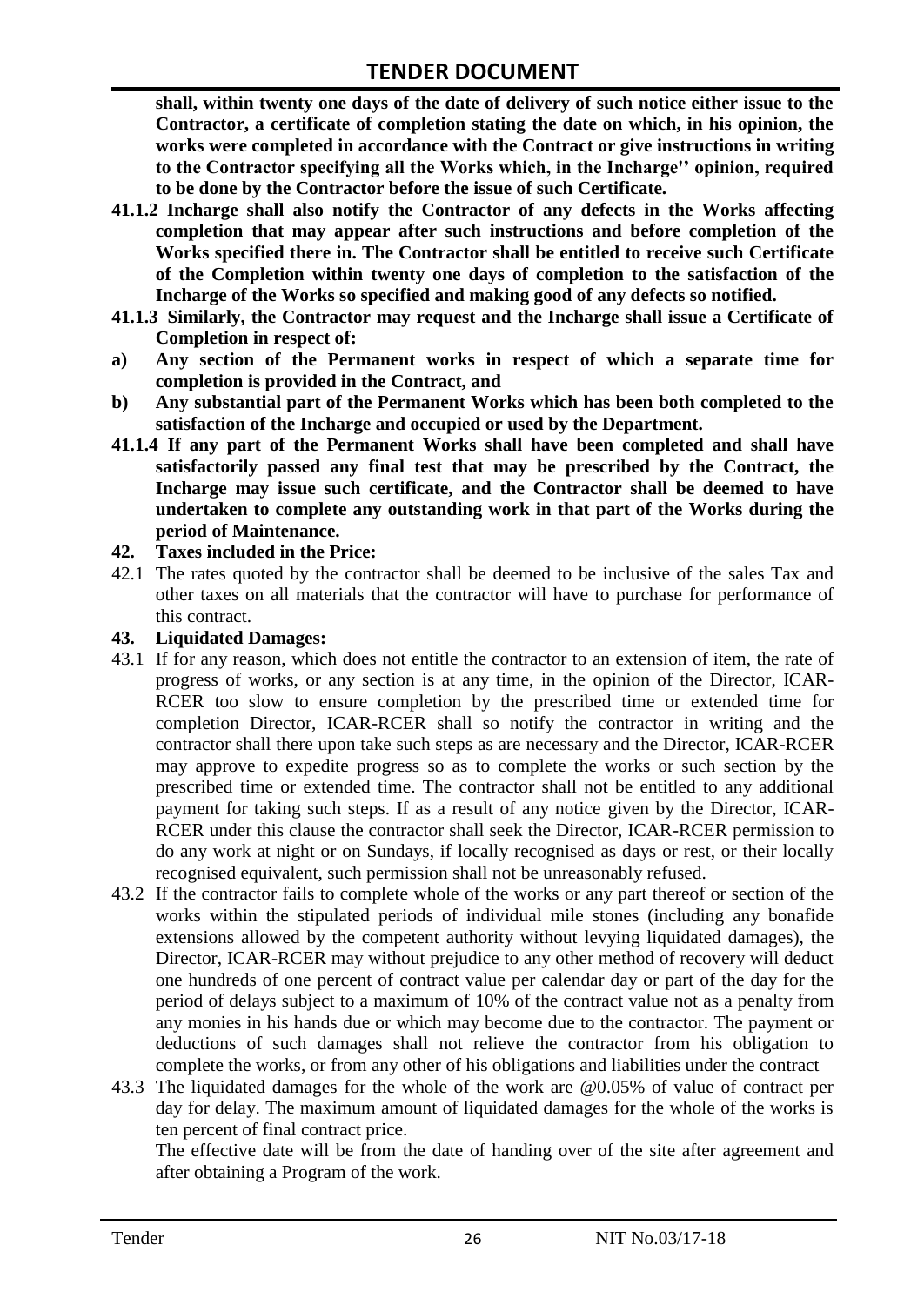#### **44. Cost of Repairs:**

44.1 Loss or damage to the works or materials to the works between the start date and the end of the defects correction periods shall be remedied by the contractor at the contractor's cost if the loss or damage arises from the contractor's acts or omissions.

# **E. FINISHING THE CONTRACT**

#### **45. Completion:**

45.1 The Contractor shall request the Incharge to issue a Certificate of completion of the Works and the Incharge will do so upon deciding that the work is completed.

#### **46. Taking Over:**

- 46.1 The Department shall takes over the Site and the Works within seven days of the Incharge issuing a certificate of Completion based on the report given by the Consultant.
- *47. Final Account:*
- **47.1 The Contractor shall supply to the Incharge a detailed account of the total amount that the Contractor considers payable under the Contract before the end of the Defects Liability Period. The Incharge shall issue a Defects Liability Certificate and certify any final payment that is due to the Contractor within 56 days of receiving the Contractor's account if it is correct and complete. If it is not, the Incharge shall issue within 56 days a schedule that states the scope of the corrections or additions that are necessary. If the final Account is still unsatisfactory after it has been resubmitted, the Incharge shall decide on the amount payable to the Contractor and issue a payment certificate with in 56 days of receiving the Contractor's revised account.**

#### **48. Termination:**

- 48.1 The Department may terminate the Contract if the contractor causes a fundamental breach of the Contract.
- 48.2 Fundamental breaches of Contract include, but shall not be limited to the following.
- a) The Contractor stops work for 28 days when no stoppage of work is shown on the current program and the stoppage has not been authorised by the Incharge.
- b) The Contractor is made bankrupt or goes into liquidation other than for a reconstruction or amalgamation.
- c) The Incharge gives Notice that failure to correct a particular Defect is a fundamental breach of Contract and the Contractor fails to correct it within a reasonable period of time determined by the Incharge; and
- d) The Contractor does not maintain a security which is required and
- e) The Contractor has delayed the completion of works by the number of days for which the maximum amount of liquidated damages can be paid as defined.
- f) If the contractor, in the judgement of the Department has engaged in corrupt or fraudulent practices in competing for or in the executing the contract.

For the purpose of this paragraph: "corrupt practice" means the offering, giving, receiving or soliciting of any thing of value to influence the action of a public official in the procurement process or in contract execution. "Fraudulent practice" means a misrepresentation of facts in order to influence a procurement process or the execution of a contract to the detriment o the Government and includes collusive practice among Tenderers (prior to or after Tender submission) designed to establish Tender prices at artificial non-competitive levels and to deprive the Government of the benefits of free and open competition.

- 48.3 Notwithstanding the above the Department may terminate the contract for convenience.
- 48.4 If the Contract is terminated, the Contractor shall stop work immediately, make the Site safe and secured leave the Site as soon as reasonably possible.

#### **49. Payment upon Termination:**

**49.1 If the Contract is terminated because of a fundamental breach of Contract by the Contractor, the Incharge shall issue a certificate for the value of the work done less**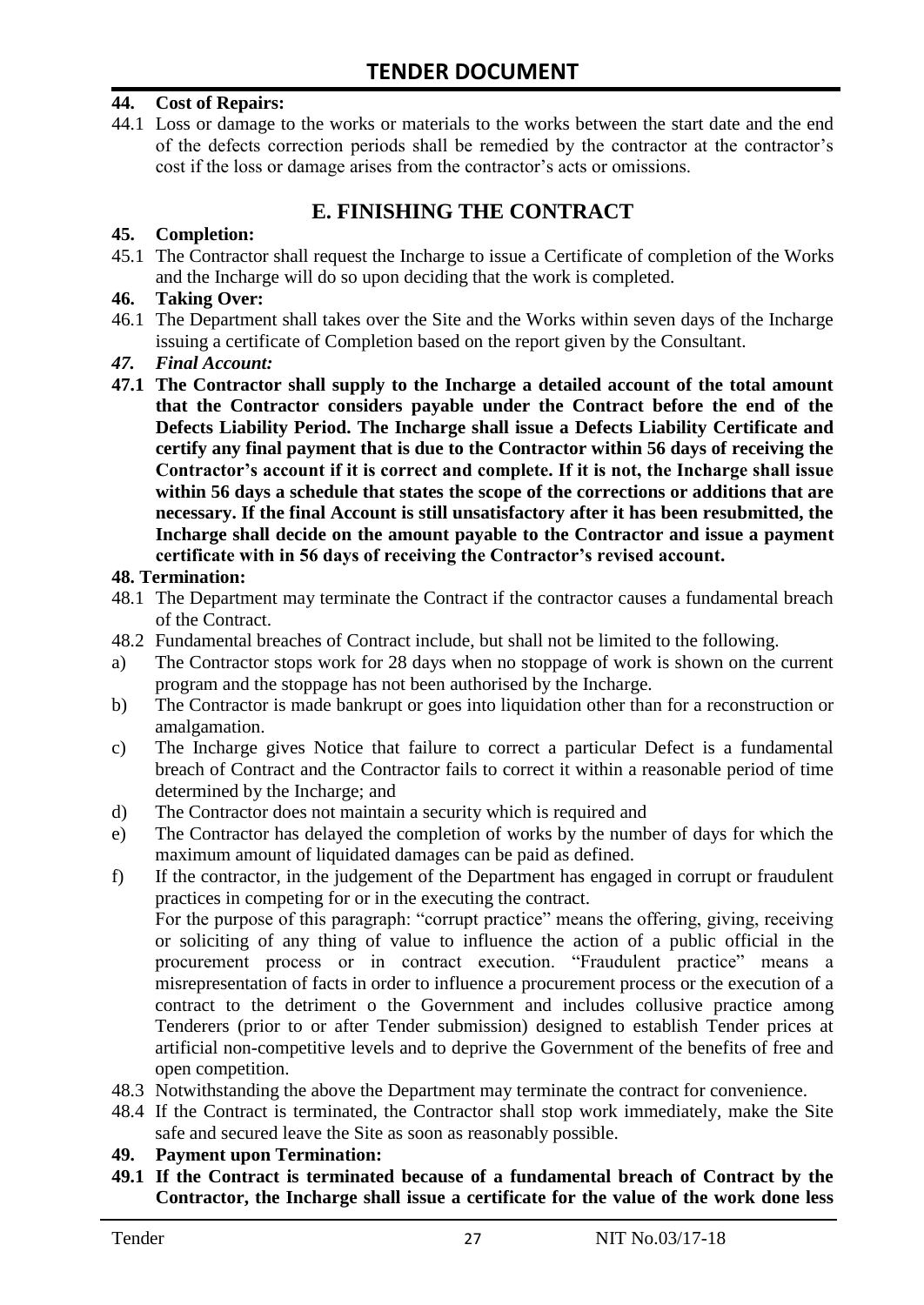**advance payments received upon the date of the issue of the certificate, less other recoveries due in terms of the Contract, less taxes due to be deducted at source as per applicable law and less the rate to apply to the work not completed.. If the total amount due to the Department exceeds any payment due to the Contractor the difference shall be a debt payable to the Department.**

- **50. Property:**
- 50.1 All materials on the Site, Plant, Equipment, Temporary Works and Works are deemed to be the property of the Department if the Contract is terminated because of Contractor's default.
- **51. Release from Performance:**
- 51.1 **If the Contract is frustrated by the outbreak of war or by any other event entirely outside the control of either the Department or the Contractor the Incharge shall certify that the contract has been frustrated. The Contractor shall make the site safe and stop work as quickly as possible after receiving this certificate and shall be paid for all works carried out before receiving it and for any work carried out after wards to which commitment was made.**

# **F. Special Conditions**

#### **52. Water Supply:**

The Contractor has to make his own arrangements for water required for the work and to the colonies and work sites, which are to be established by the Contractor.

#### **53. Electrical Power:**

The Contractors will have to make their own arrangements for drawing electric power from the nearest power line after obtaining permission from the PESU at his own cost. In case of failure of electricity, the Contractor has to make alternative arrangements for supply of electricity by Diesel Generator sets of suitable capacity at place of work. If the supply is arranged by the Department, necessary Tariff rates shall have to be paid based on the prevailing rates.

The contractor will pay the bills of Electricity Board for the cost of power consumed by him.

**The contractor shall satisfy all the conditions and rules required as per Indian Electricity Act 1910 and under rule –45(I) of the Indian Electricity Rules, 1956 as amended from time to time and other pertinent rules.**

The power shall be used for bonafide Departmental works only.

#### **53.1 Electric Power for Domestic Supply:**

- a) The contractor has to make his own arrangements for the supply of electric power for domestic purposes and the charges for this purpose have to be paid by him at the rates as fixed by the Bihar State Electricity Board from time to time.
- b) The contractor will have to make his own arrangements to lay and maintain the necessary distribution lines and wiring for the camp at his own cost. The layout and the methods of laying the lines and wiring shall have the prior approval of the Incharge. All camp area shall be properly electrified. All lines, streets, approaches for the camp etc., shall be sufficiently lighted for the safety of staff and labour of the contractor, at the cost of the Contractor and it will be subject to the approval of the Incharge.

#### **54. Land:**

#### **54.1 Land for Contractor's use:**

The contractor will be permitted to use Government land for execution of work. The contractor shall have to make his own arrangements for acquiring and clearing the site, leveling, providing drainage and other facilities for labour staff colonies, site office, workshop or stores and for related activities. The Contractor shall apply to the Department within a reasonable time after the award of the contract and atleast 30 days in advance of its use, the details of land required by him for the work at site and the land required for his camp and should any private land which has not been acquired, be required by the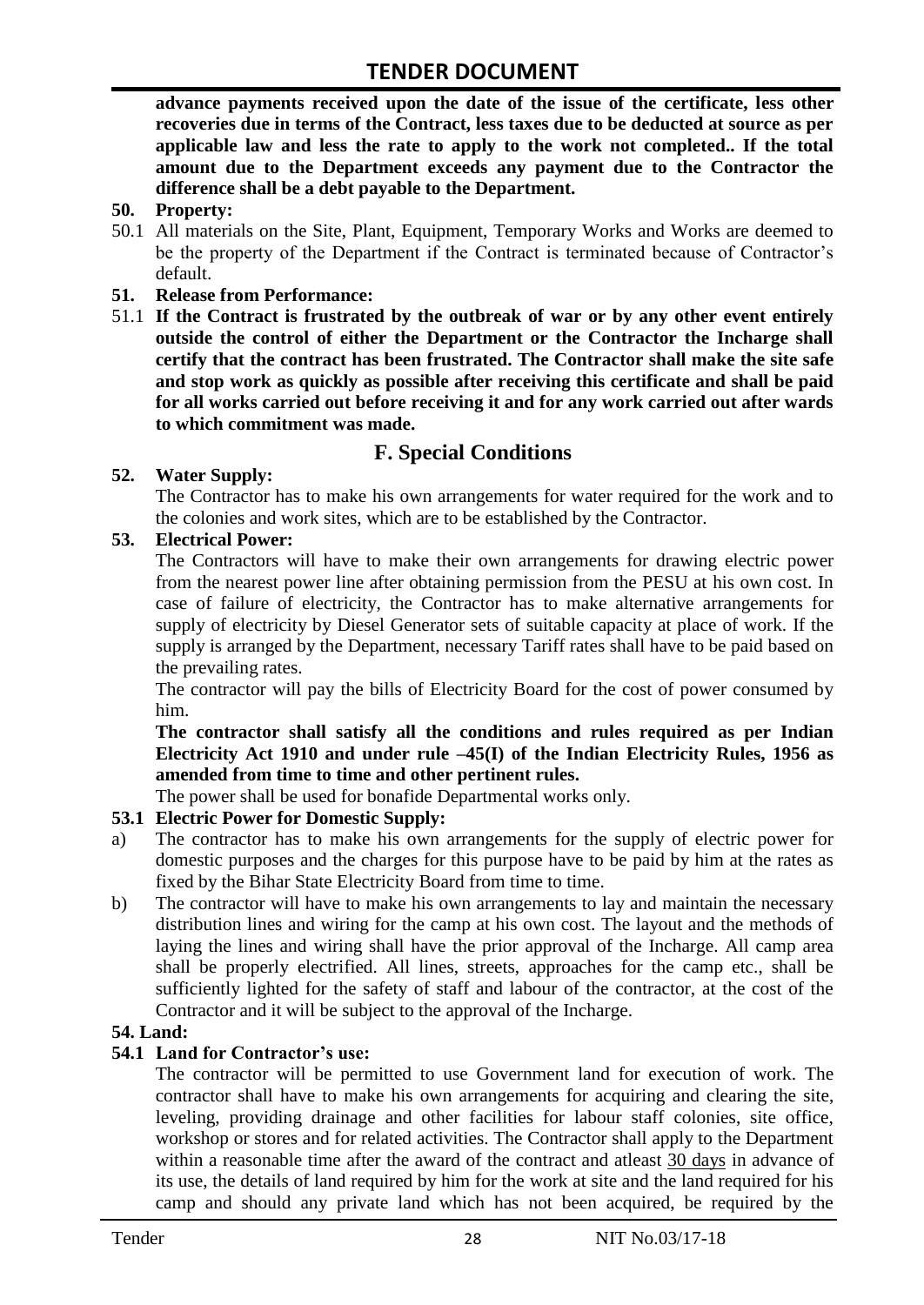contractor for his use. The same may be acquired by the contractor at his own cost by private negotiations and no claim shall be admissible to him on this account. The Incharge reserves the right to refuse permission for use of any government land for which no claim or compensation shall be admissible to the contractor. The contractor shall, however, not be required to pay cost or any rent for the Government land given to him.

#### **54.2 Surrender of occupied land**

- a) The Government land as here in before mentioned shall be surrendered to the Incharge within seven days, after issue of completion certificate. Also no land shall be held by the contractor longer than the Incharge shall deem necessary and the contractor shall on the receipt of due notice from the Incharge, vacate and surrender the land which the Incharge may certify as no longer required by the Contractor for the purpose of the work.
- b) The contractor shall make good to the satisfaction of the Incharge any damage to areas, which he has to return or to other property or land handed over to him for purpose of this work. Temporary structures may be erected by the contractor for storage sheds, offices, residences etc., for non-commercial use, with the permission of the on the land handed over to him at his own cost. At the completion of the work these structures shall be dismantled site cleared and handed over to the. The land required for providing amenities will be given free of cost from Government lands if available otherwise the contractor shall have to make his own arrangements.

#### **54.3 Contractor not to dispose off Spoil etc.,**

The contractor shall not dispose off or remove except for the purpose of fulfilment of this contract, sand, stone, clay ballast, earth, trees and shrubs or other materials obtained in the excavation made or lying on the site of the work, and all such materials and produce shall remain property of the Government. The Department may upon request from the contractor, or if so stipulated in the conditions of the contract allow the contractor to use any of the above materials for the works either free of cost or after payment as may be specifically mentioned or considered necessary during the execution of the work.

#### **55. Roads:**

In addition to existing public roads and roads Constructed by Government, if any, in work area all additional approach roads inside work area and camp required by the Contractor shall be constructed and maintained by him at his own cost. The layout design, construction and maintenance etc. of the roads shall be subject to the approval of the Incharge. The contractor shall permit the use of these roads by the Government free of charge.

It is possible that work at, or in the vicinity of the work site will be performed by the Government or by other contractors engaged in work for the Government during the contract period. The contractor shall without charge permit the government and such other contractor and other workmen to use the access facilities including roads and other facilities, constructed and acquired by the contractor for use in the performance of the works.

The contractor's heavy construction traffic or tracked equipment shall not traverse any public roads or bridges unless the contractor has made arrangement with the authority concerned. In case contractor's heavy construction traffic or tracked equipment is not allowed to traverse any public roads or bridges and the contractor is required to make some alternative arrangements, no claim on this account shall be entertained. The contractor is cautioned to take necessary precautions in transportation of construction materials to avoid accidents.

#### **56. Payment for Camp Construction**

No payment will be made to the contractor for construction, operation and maintenance of camp and other camp facilities and the entire cost of such work shall be deemed to have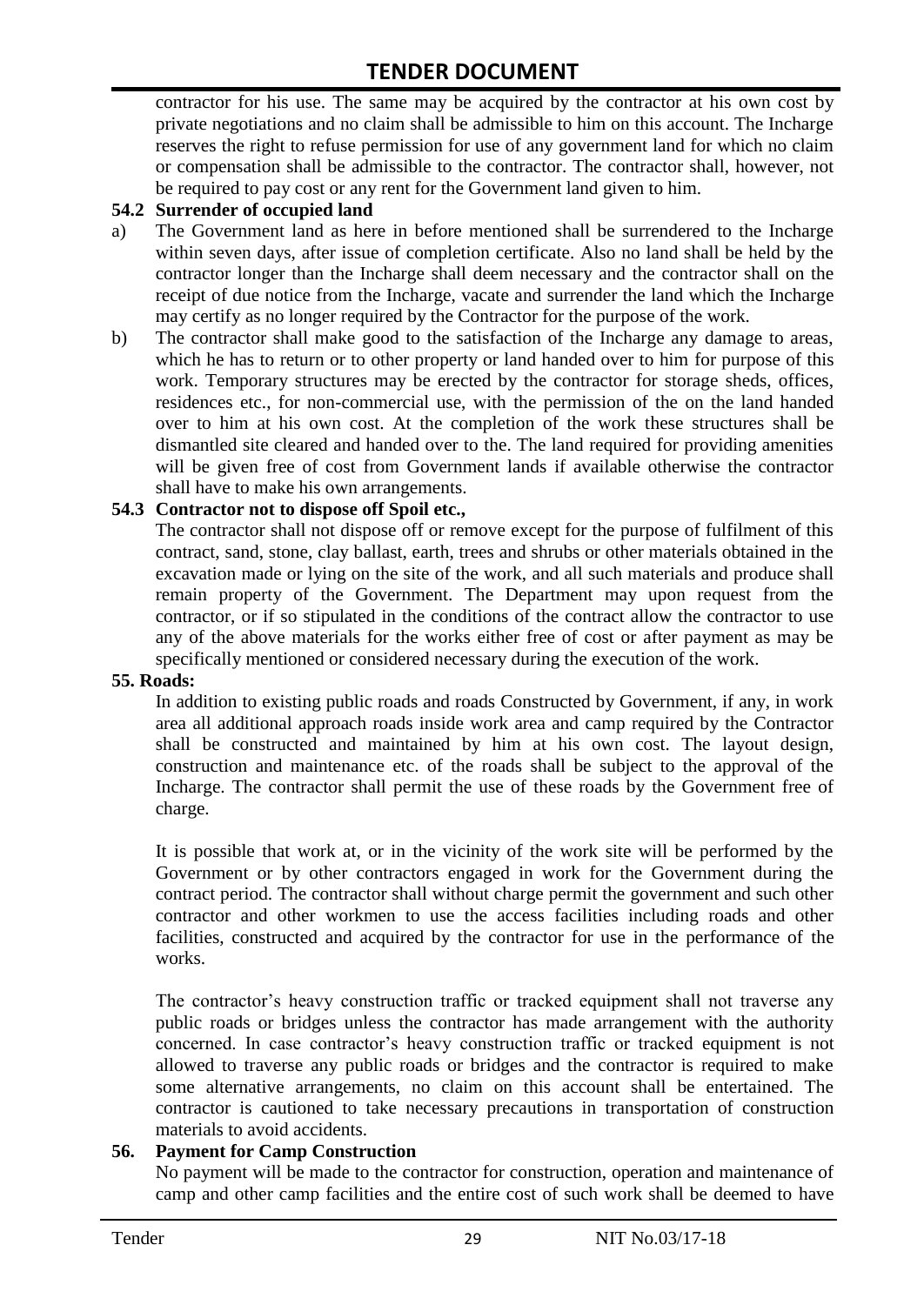been included in the tendered rate for the various items of work in the schedule of quantities and bids.

#### **57. Explosive And Fuel Storage Tanks**

No explosive shall be stored within ½ (half) KM of the limit of the camp sites. The storage of gasoline and other fuel oils or of Butane, Propane and other liquefied petroleum gases, shall confirm to the regulations of Andhra Pradesh State Government and Government of India. The tanks, above ground and having capacity in excess of 2000 liters, shall not be located within the camp area, nor within 200m, of any building.

#### **58. Labour:**

The contractor shall, make his own arrangements for the engagement of all staff and labour, local or other, and for their payment, housing, feeding and transport.

Labour importation and amenities to labour and contractor's staff shall be to the contractor's account. His quoted rate shall include the expenditure towards importation of labour amenities to labour and staff;

The contractor shall, if required by the Incharge deliver to the Incharge a written in detail, is such form and at such intervals as the Incharge may prescribe, showing the staff and the numbers of the several classes of labour from time to time employed by the contractor on the Site and such information respecting Contractor's Equipment as the Incharge may require.

#### **58.1 Transportation of Labour:**

- I. The contractor shall make his own arrangement for the daily transportation of the labour and staff from labour camps colonies to the work spot and no labour or staff of the contractor shall stay at the work spot. No extra payment will be made to the contractor for the above transportation of the labour and his quoted rate to the work shall include the transportation charges of labour from colonies to work spot and back.
- **II. The contractor will at all times duly observe the provisions of employment of children Act XXVI of 1938 and any enactment or modification of the same and will not employ or permit any person to do any work for the purpose under the provisions of this agreement in contravention of said Act. The contractor here by agrees to indemnify the department from and against all claims, penalties which may be suffered by the department or any person employed by the department by any default on the part of the contractor in the observance and performance of the provisions of the employment of children Act. XXVI of 1938 or any enactment or modification of the same.**

**The contractor shall obtain the insurance at his own cost to cover the risk on the works to labour engaged by him during period of execution against fire and other usual risks and produce the same to the concerned before commencement of work as per govt. guidelines.**

#### **59. Safety Measures:**

- 1. The contractor shall take necessary precautions for safety of the workers and preserving their health while working in such jobs, which require special protection and precautions. The following are some of the measures listed but they are not exhaustive and contractor shall add to and augment these precautions on his own initiative where necessary and shall comply with directions issued by the or on his behalf from time to time and at all times.
- 2. Providing protective foot wear to workers situations like mixing and placing of mortar or concrete sand in quarries and places where the work is done under much wet conditions.
- 3. Providing protective head wear to workers at places like under ground excavations to protect them against rock falls.
- 4. Providing masks to workers at granulates or at other locations where too much fine dust is floating about and sprinkling water at frequent intervals by water hoses on all stone crushing area and storage bins abate to dust.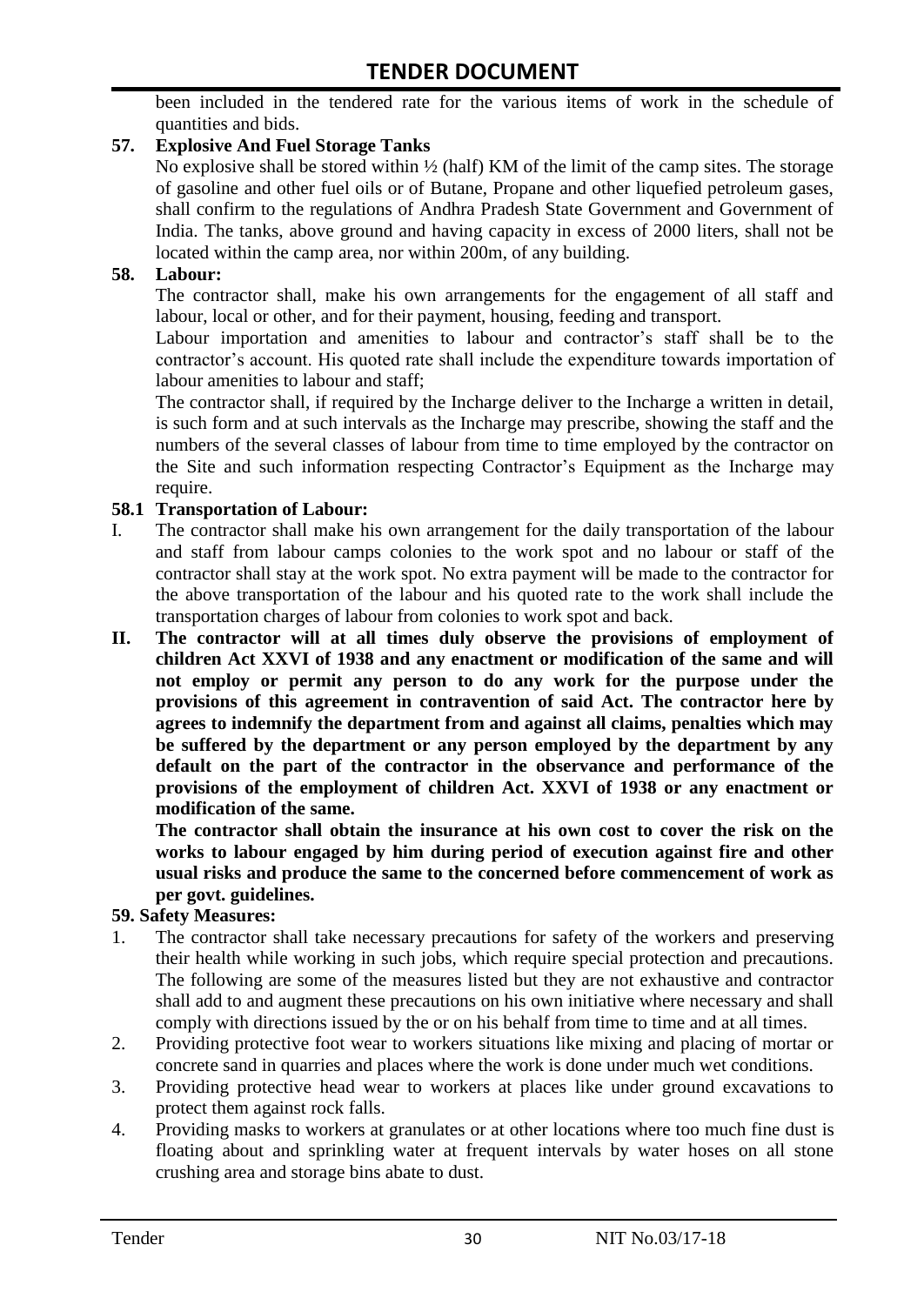- 5. Getting the workers in such jobs periodically examined for chest trouble due to too much breathing in to fine dust.
- 6. Taking such normal precautions like fencing and lightening in excavation of trenches, not allowing rolls and metal parts of useless timber spread around, making danger areas for blasting providing whistles etc.
- 7. Supply work men with proper belts, ropes etc., when working in precarious slopes etc.
- 8. Avoiding named electrical wire etc., as they would electrocute the works.
- 9. Taking necessary steps towards training the workers concerned on the machinery before they are allowed to handle them independently and taking all necessary precautions in around the areas where machines hoists and similar units are working.

#### **60. Fair Wage Clause:**

- 1. The contractor shall pay not less than fair wages to labourers engaged by him on the work.
- 2. "Fair" wages means wages whether for time of piecework notified by the Government from time in the area in which the work is situated.
- 3. The contractor shall not with-standing the revisions of any contract to the contrary cause to be paid to the labour, in directly engaged on the work including any labour engaged by the sub-contractor in connection with the said work, as if the laborers had been directly employed by him.
- 4. In respect of labour directly or indirectly employed in the works for the purpose of the contractors part of the agreement the contractor shall comply with the rules and regulations on the maintenance of suitable records prescribed for this purpose from time to time by the Government. He shall maintain his accounts and vouchers on the payment of wages to the laborers to the satisfaction of the Incharge.
- 5. The shall have the right to call for such record as required to satisfy himself on the payment of fair wages to the labourers and shall have the right to deduct from the contract amount a suitable amount for making good the loss suffered by the worker or workers by reason of the "fair wages" clause to the workers.
- 6. The contractor shall be primarily liable for all payments to be made and for the observance of the regulations framed by the Govt. from time to time without prejudice to his right to claim indemnity from his sub-contractors.
- **7. As per contract labour (Regulation and abolition) Act. 1970 the contractor has to produce the license obtained from the licensing officers of the labour department along with the tender or at the time of agreement.**
- 8. Any violation of the conditions above shall be deemed to be a breach of his contract.
- 9. Equal wages are to be paid for both men and women if the nature of work is same and similar.
- 10. The contractor shall arrange for the recruitment of skilled and unskilled labour local and imported to the extent necessary to complete the work within the agreed period as directed by the Engineer-in-charge in writing.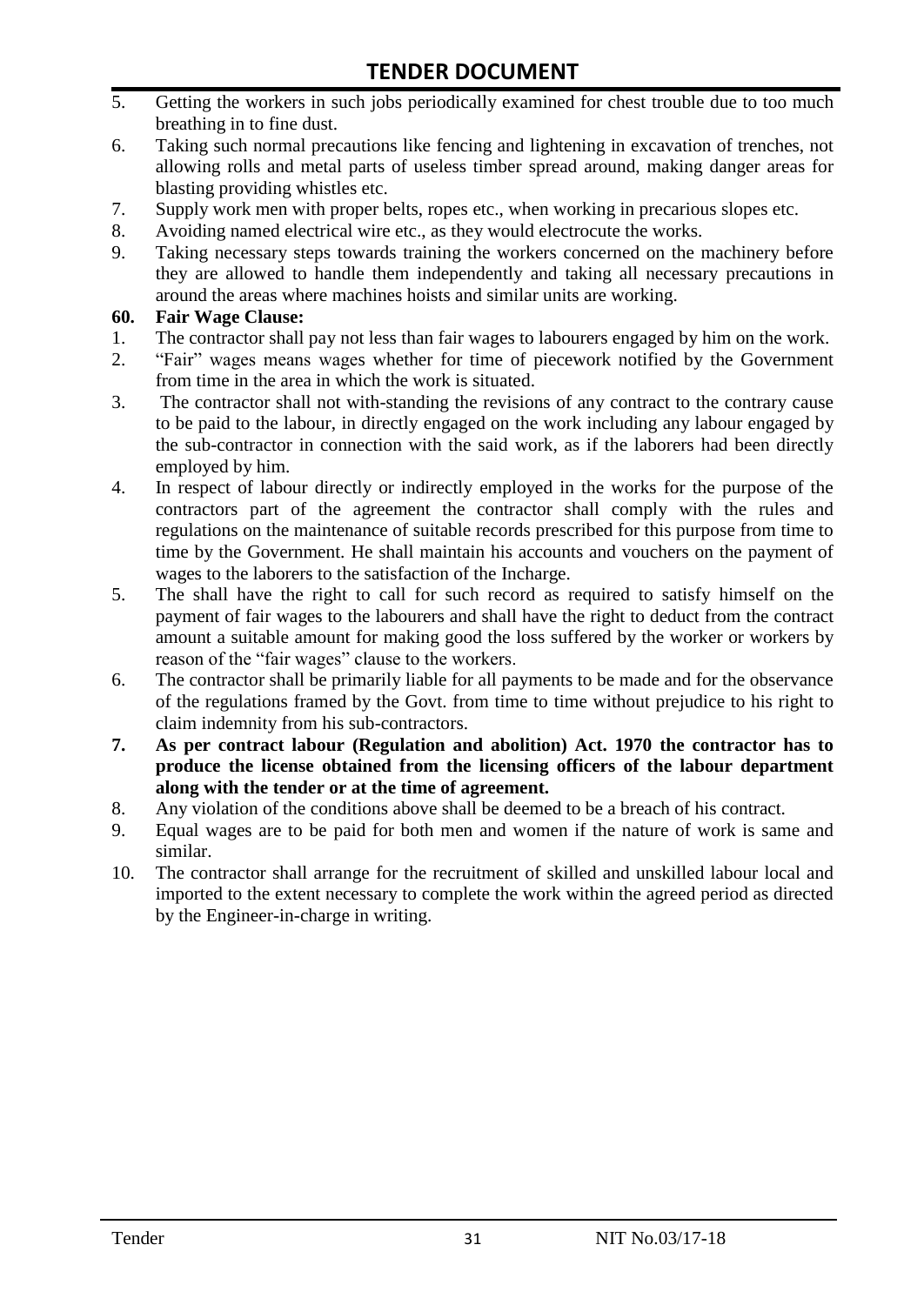#### **61. Indemnity Bond:**

Name of work: Extension of toilet facilities(3mx1.5m) in vegetable observatory at farm I, **Plandu**

**I …………………………………. contractor S/o……………………………………..... aged ……………………………Resident of ……………………………………………. do hereby bind myself to pay all the claims may come (a) under Workmen's Compensation Act. 1933 with any statutory modification there of and rules there under or otherwise for or in respect of any damage or compensation payable in connection with any accident or injury sustained (b) under Minimum wages Act 1948 (c) under payment of wages Act.1936 (d) under the Contractor labour (Regulation and Abolition) Act. 1970 by workmen engaged for the performance of the business relating to the above contract i.e., failing such payment of claims of workmen engaged in the above work, I abide in accepting for the recovery of such claims, effected from any of my assets with the departments.**

**62. Compliance with Labour Regulations:**

**During continuance of the contract, the contractor and his sub contractors shall abide at all times by all existing labour enactments and rules made there under, regulations, notifications and bye laws of the State or Central Government or local authority and any other labour law (including rules), regulations, bye laws that may be passed or notifications that may be issued under any labour law in future either by the State or the Central Government or the local authority and also applicable labour regulations, health and sanitary arrangements for workmen, insurance and other benefits. Salient features of some of the major labour laws that are applicable to construction industry are given below. The contractor shall keep the Department indemnified in case any action is taken against Department by the competent authority on account of contravention of any of the provisions of any Act or rules made there under, regulations or notifications including amendments. If the Department is caused to pay or reimburse, such amounts as may be necessary to cause or observe, or for non-observance of the provision stipulated in the notifications/bye laws/Acts/Rules/regulations including amendments, if any, on the part of the contractor, the Incharge /Department shall have the right to deduct any money due to the contractor including his amount of performance security. The Department/Incharge shall also have right to recover from the contractor any sum required or estimated to be required for making good the loss or damage suffered by the Department.**

**The employees of the Contractor and the Sub-contractor in no case shall be treated as the Department of the Department at any point of time.**

- **63. Salient features of some major labour laws applicable to establishment engaged in buildings and other construction work:**
- **(a) Workmen compensation Act 1923: The Act provides for compensation in case if injury by accident arising out of and during the course of employment.**
- **(b) Payment of Gratuity Act 1972: Gratuity is payable to an employee under the Act on satisfaction of certain conditions on separation if any employee has completed 5 years service or more, or on death, the rate of 15 days wages for every completed year of service. The Act is applicable to all establishments, employing 10 or more employees.**
- **(c) Employees P.F. and Miscellaneous provision Act 1952: The Act provides for monthly contributions by the Department plus workers @ 10% or 8.33%. The benefits payable under the Act are:**
- **(i) Pension or family pension on retirement or death, as the case may be.**
- **(ii) Deposit linked insurance on the death in harness of the worker.**
- **(iii) Payment of P.F. accumulation on retirement/death etc.,**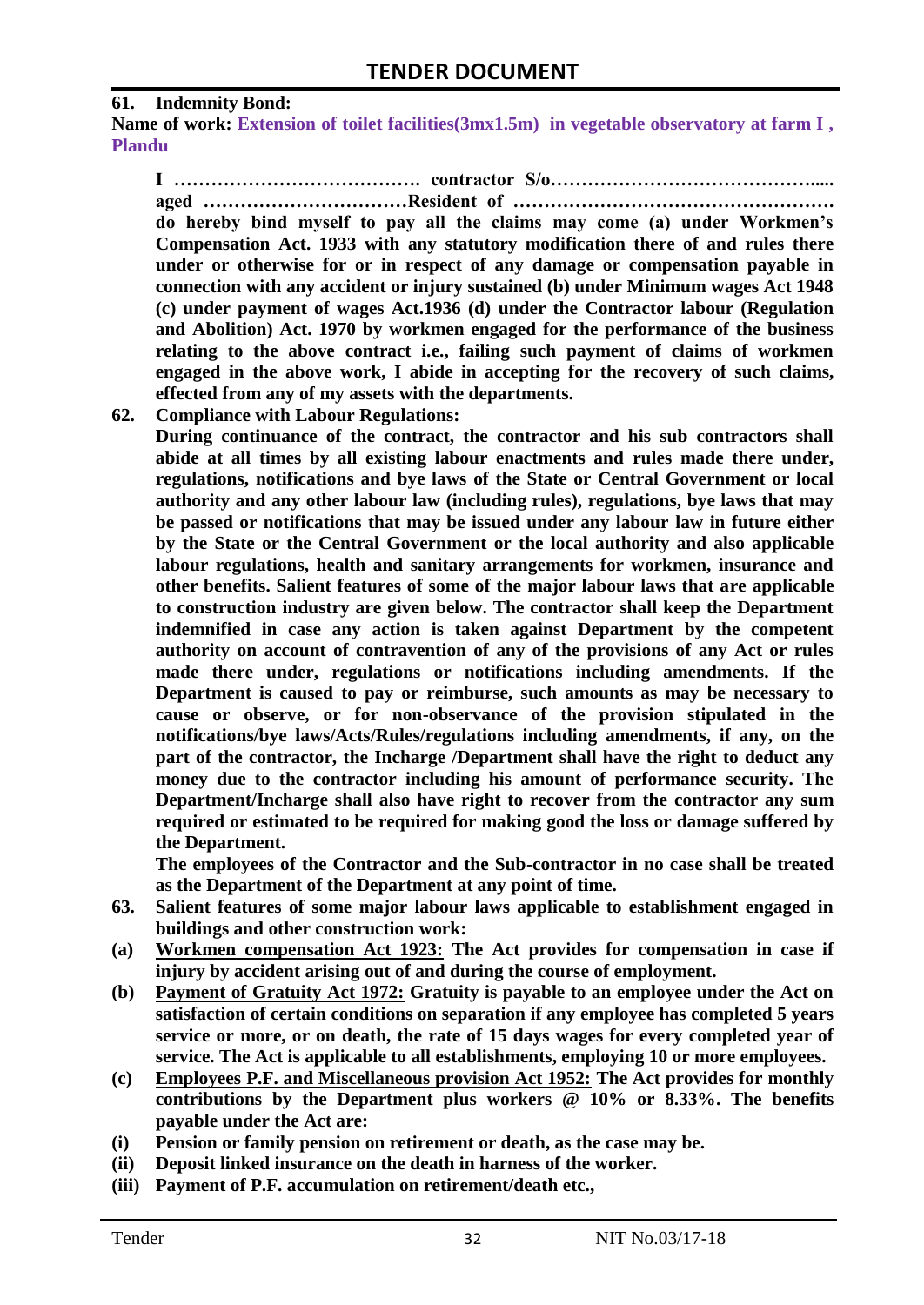- **(d) Maternity Benefit Act 1951: The Act provides for leave and some other benefits to women employees in case of confinements or miscarriage etc.**
- **(e) Contract Labour (Regulation & Abolition) Act 1970: The Act provides for certain welfare measures to be provided by the contractor to contract labour and in case the Contractor fails to provide, the same are required to be provided by the Principal Department by Law. The Principal Department is required to take certificate of Registration and the contractor is required to take license from the designated Officer. The Act is applicable to the establishments or Contractor of Principal Department if they employ 20 or more contract labour.**
- **(f) Minimum wages Act 1948: The Department is supposed to pay not less than the Minimum wages fixed by appropriate Government as per provisions of the Act if the employment is a scheduled employment construction of Buildings, Roads, Runways are scheduled employments.**
- **(g) Payment of wages Act 1936: It lays down as to by what date the wages are to be paid, when it will be paid and what deductions can be made form the wages of the workers.**
- **(h) Equal Remuneration Act 1979: The Act provides for payment of equal wages for work of equal nature to Male or Female workers and for not making discrimination against Female employee in the matters of transfers, training and promotions etc.**
- **(i) Payment of Bonus Act 1965: The Act Is applicable to all establishments employing 20 or more employees. The Act provides for payment of annual bonus subject to a minimum of 8.33% of wages and maximum of 20% of wages to employees drawing Rs. 3500/- per month or less. The bonus to be paid to employees getting Rs.2500/- per months or above and upto Rs.3500/- per month shall be worked out by taking wages as Rs.2500/- per monthly only. The Act does not apply to certain establishments. The newly set-up establishments are exempted for five years in certain circumstances. Some of the State Governments have reduced the employment size from 20 to 10 for the purpose of applicability of this Act.**
- **(j) Industrial Disputes Act 1947: The Act lays down the machinery and procedure fo resolution of Industrial disputes, in what situations a strike or lock- out becomes illegal and what are the requirements for laying off or retrenching the employees or closing down the establishment.**
- **(k) Industrial Employment (Standing Orders) Act 1946: It is applicable to all establishments employing 100 or more workmen (employment size reduced by some of the State and Central Government to 50). The Act provides for laying down rules governing the conditions of employment by the Department on matters provided in the Act and get the same certified by the designated Authority.**
- **(l) Trade Unions Act 1926: The Act lays down the procedure for registration of trade unions of workmen and Departments. The Trade Unions registered under the act have been given certain immunities from civil and criminal liabilities.**
- **(m) Child Labour (Prohibition & Regulation) Act 1986: The Act prohibits employment of children below 14 years of age in certain occupations and processes and provides for regulation of employment of children in all other occupations and processes, Employment Child Labour is prohibited in Building and Construction Industry.**
- **(n) Inter-State Migrant workmen's (Regulation of Employment & Conditions of service) Act 1979: The Act applicable to an establishment, which employs 5 or more interstate migrant workmen through an intermediary (who has recruited workmen in one state for employment in the establishment situated in another State). The inter State migrant workmen, in an establishment to which this Act becomes applicable, are required to be provided certain facilities such as housing, medical aid, traveling expenses from home upto the establishment and back, etc.**
- **(o) The Building and Other Construction workers (regulation of Employment and conditions of service) Act 1996 and the Cess Act of 1996: All the establishments who**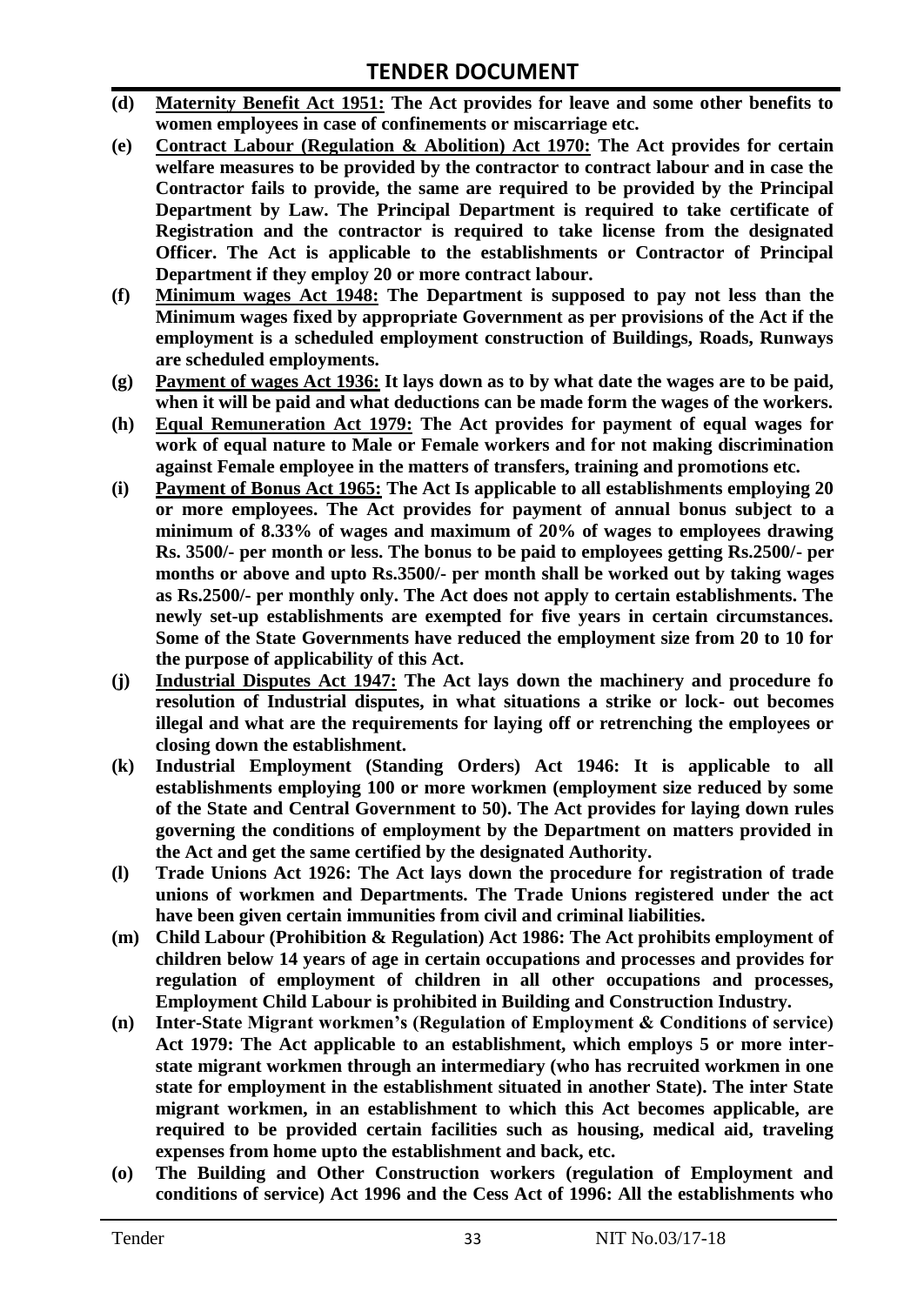**carryon any building or other construction work and employs 10 or more workers are covered under this Act. All such establishments are required to pay cess at the rate not exceeding 2% of the cost of construction as may be modified by the Government. The Department of the establishment is required to provide safety measures at the Building or construction work and other welfare measures, such as Canteens, First-aid facilities, Ambulance, Housing accommodations for workers near the work place etc. The Department to whom the Act applies has to obtain a registration certificate from the Registering Officer appointed by the Government.**

**(p) Factories Act 1948: The Act lays down the procedure for approval of plans before setting up a factory, health and safety provisions, welfare provisions, working hours, annual earned leave and rendering information regarding accidents or dangerous occurrences to designated authorities. It is applicable to premises employing 10 person or more with aid of power or 20 or more persons without the aid of power engaged in manufacturing process.**

#### **64. Liabilities of the Contractor**

64.1 Accident Relief and workmen compensation:

The contractor should make all necessary arrangements for the safety of workmen on the occurrence of the accident, which results in the injury or death of any of the workmen employed by the contractor, the contractor shall within 24 hours of the happenings of the accident and such accidents should intimate in writing to the Consultant and Incharge of the Centre. The contractor shall indemnify Centre against all loss or damage sustained by the Centre resulting directly or indirectly from his failure to give intimation in the manner aforesaid including the penalties or fines if any payable by Centre as a consequence of Centre failure to give notice under workmen's compensation Act or otherwise conform to the provisions of the said Act in regard to such accident.

- 64.2 In the event of an accident in respect of which compensation may become payable under the workmen's compensation Act VIII 23 whether by the contractor, by the Government it shall be lawful for the Incharge to retain such sum of money which may in the opinion of the Incharge be sufficient to meet such liability. The opinion of the Incharge shall be final in regard to all matters arising under this clause.
- 64.3 The contractor shall at all times indemnify the Centre against all claims which may be made under the workmen's compensation act or any statutory modification thereafter or rules there under or otherwise consequent of any damage or compensation payable in consequent of any accident or injuries sustained or death of any workmen engaged in the performance of the business relating to the contractor.

#### **65. Contractor's Staff, Representatives and Labour:**

- (a) The contractor shall, at all times, maintain on the works, staff of qualified Engineers, and Supervisors of sufficient experience of similar other jobs to assure that the quality of work turned out shall be as intended in the specifications. The contractor shall also maintain at the works, a Work Manager or sufficient status, experience and office and duly authorize him to deal with all aspects of the day-today work. All communications to any commitments by the Work Manager shall be considered as binding on the Contractor.
- (b) The Contractor shall at all times submit details of skilled and unskilled labour and equipment employed to the Incharge in prescribed proforma as he may require to assess and ensure the proper progress of work.
- (c) If the contractor does not employ the technical person agreed to on the work a fine may be imposed as decided by the Competent Authority.

#### **66. Accommodation and food:**

The contractor should arrange accommodation he needs, at his own cost. The contractor shall make his own arrangements for supply of food grains, fuel and other provision to his staff and labourers including controlled commodities.

#### **67. Relationship :**

Contractor shall have to furnish information along with tender, about the relationship he is having with any officer of the Centre.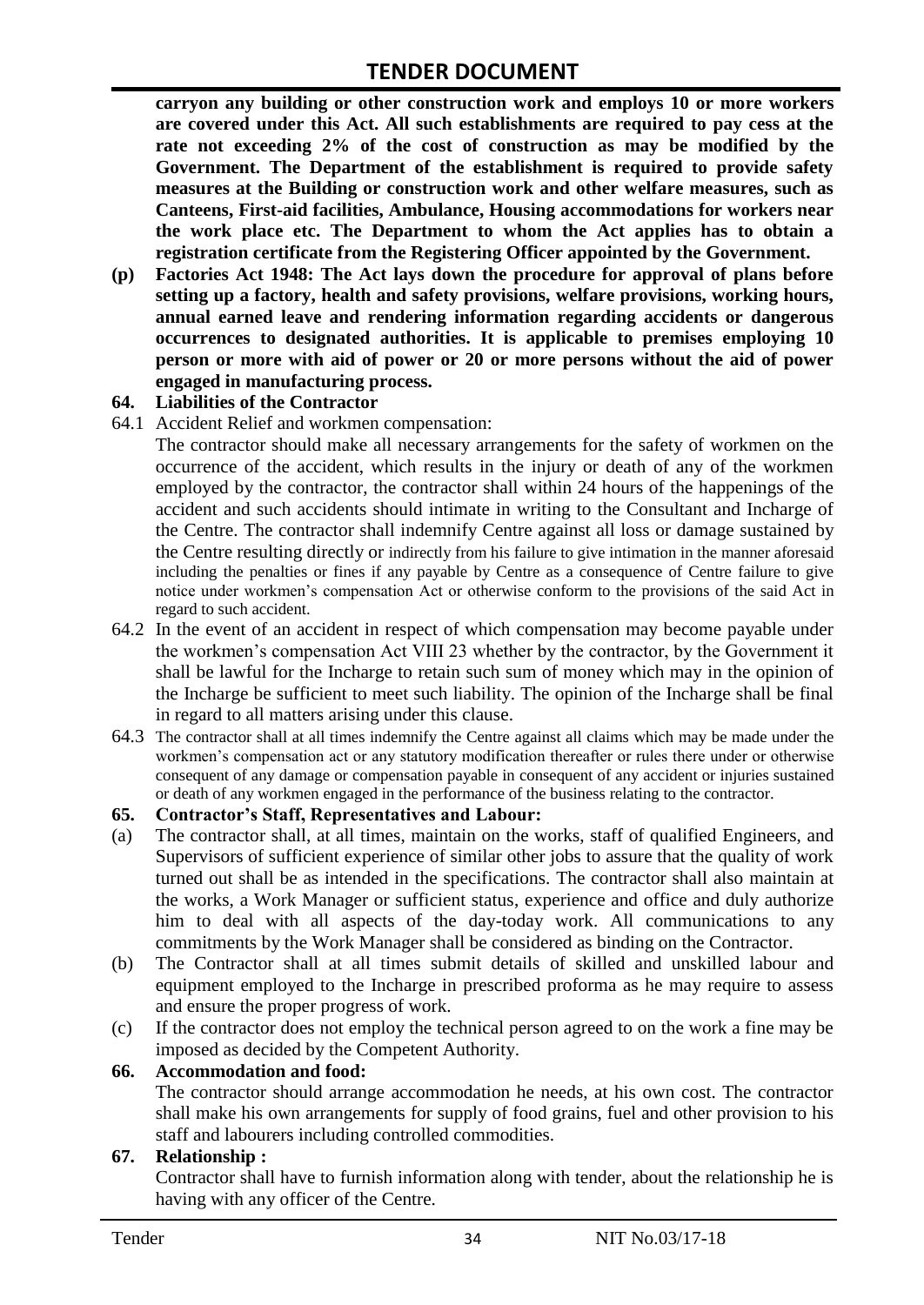#### **68. Protection of adjoining premises:**

The contractor shall protect adjoining sites against structural, decorative and other damages that could be caused by the execution of these works and make good at his cost any such damages.

#### **69. Work during night or on Sundays and holidays:**

The works can be allowed to be carried out during night, Sundays or authorised holidays in order to enable him to meet the schedule targets and the work shall require almost round the clock working keeping in view:

- (i) The provisions of relevant labour laws being adhered to:
- (ii) Adequate lighting, supervision and safety measures are established to the satisfaction of the and
- (iii) The construction programme given by the Contractor and agreed upon by the envisages such night working or working during Sundays or authorised holidays

#### **70. Layout of materials stacks:**

The contractor shall deposit materials for the purpose of the work on such parts only of the ground as may be approved by the Incharge before starting work. A detailed survey, clearly indicating position and areas where materials shall be stacked and sheds built is to be conducted by the contractor at his own cost and only after obtaining necessary approval of the plan for use of sites by the Incharge, the Contractor can use the sites accordingly.

#### **71. Use of blasting materials:**

Procurement of blasting materials and its storage is the responsibility of the contractor. The contractor shall engage licensed blaster for blasting operation. The contractor is to act in accordance with Indian Explosive Act and other rules prevailing, during the execution of work. It is the responsibility of the contractor to see, that works by other agencies in the vicinity are not hampered, in such cases if any claim is made by other agencies that should be borne by the contractor. Carriage of blasting materials, from the magazine to the work site, is the responsibility of the contractor.

#### **72. Plant and Equipment:**

- 72.1 The contractor shall have sufficient plant, equipment and labour and shall work such hours and shifts as may be necessary to maintain the progress on the work as per the approval progress schedule. The working and shifts hours shall comply with the Govt. Regulations in force.
- 72.2 It is to expressly and clearly understood that contractor shall make his own arrangements to equip himself with all machinery and special tools and plant for the speedy and proper execution of the work and the department does not undertake responsibility towards their supply.
- 72.3 The department shall supply such of the machinery that may be available on hire basis but their supply cannot be demanded as matter of right and no delay in progress can be attributed to such non-supply of the plant by the department and the department cannot be made liable for any damage to the contractor. The Contractor shall be responsible for safe custody of the departmental machinery supplied to him (which will be delivered to contractor at the machinery yard at site of work) and he has to make good all damages and losses if any other than fire, wear and tear to bring it to the conditions that existed at the time of issue to the contractor before handing over the same to the department. The hire charges for the machinery handed over to the contractor will be recovered at the rate prevalent at the time of supply. The contractor will have to execute supplemental agreement with at the time of supply of the machinery.
- 72.4 The acceptance of departmental machinery on hire is optional to the contractor.

#### **73. Steel forms:**

Steel forms should be used for all items involving and use of centering and shuttering shall be single plane without any dents and undulations.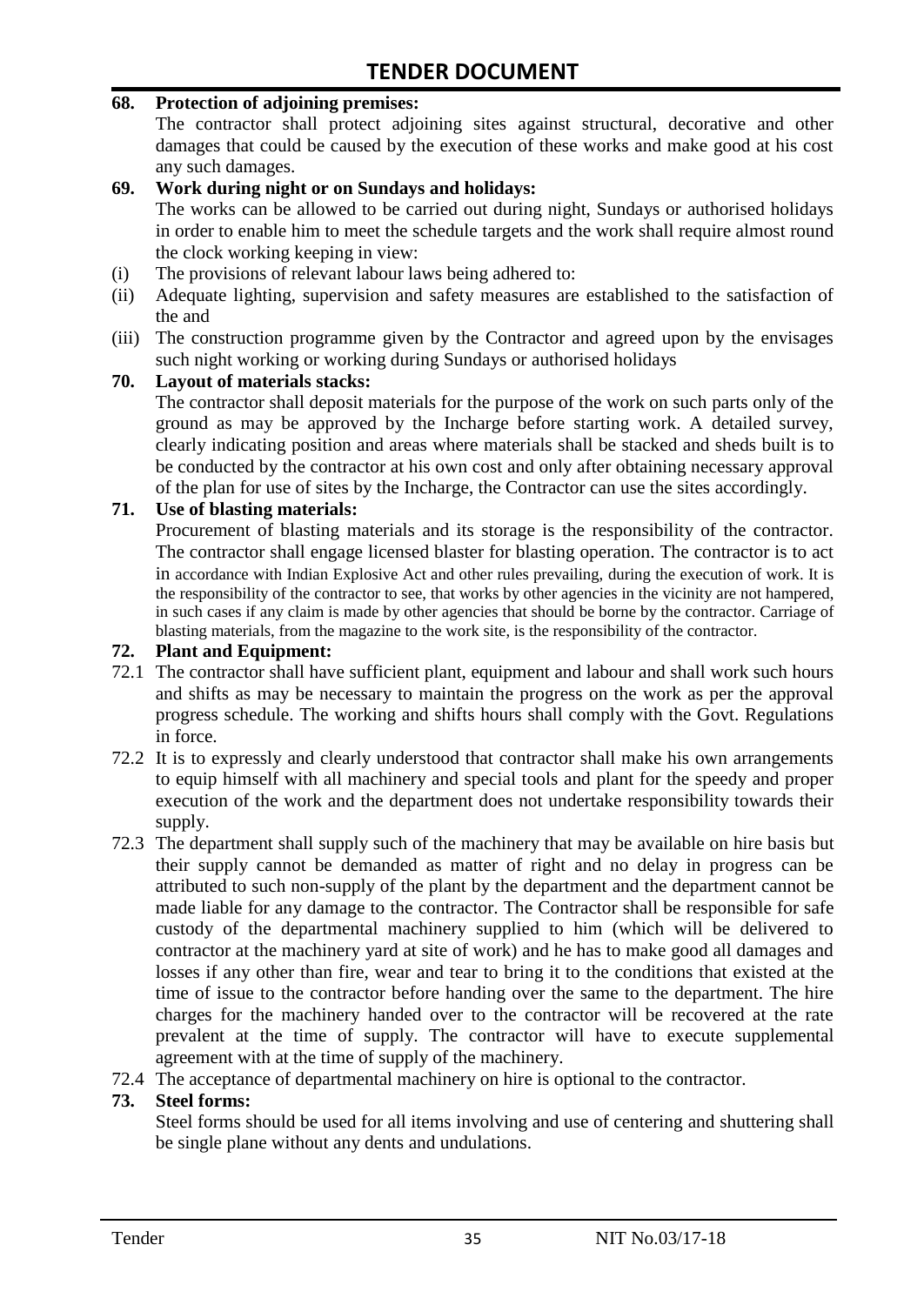#### **74. Inconvenience to public:**

The contractor shall not deposit materials at any site, which will cause inconvenience to public. The Incharge may direct the contractor to remove such materials or may undertake the job at the cost of the contractor.

**75. Conflict of interest:**

**Any bribe, commission, gift or advantage given, promised or offered by on behalf of contractor or his partner, agent or servant or any one on his behalf to any officer, servant, representatives, agents of Incharge or any persons on their behalf, in relation to the obtaining or to execution of this, or any other contract with Incharge shall in addition to any criminal liability, which it may occur, subject to the cancellation of this or all other contracts and also to payment of any loss or damage resulting from any such cancellation. Incharge shall then be entitled to deduct the amount, so payable from any money, otherwise due to the contractor under this or any other contract.**

#### **76. Contract documents and materials to be treated as confidential:**

All documents, correspondences, decisions and orders, concerning the contract shall be considered as confidential and/or restricted in nature by the contractor and he shall not divulge or allow access to them by any unauthorized person

#### **77. General obligations of Contractor:**

- 77.1 The contractor shall, subject to the provision of the contract and with due care and diligence, execute and maintain the works in accordance with specifications and drawings.
- 77.2 The contractor shall promptly inform the Department and the Incharge of any error, omission, fault and such defect in the design of or specifications for the works which are discovered when reviewing the contract documents or in the process of execution of the works.
- 77.3 If Contractor believes that a decision taken by the Incharge was either outside the authority given to the Incharge by the Contract or that the decision was wrongly taken, the decision shall be referred to the technical expert within 14 days of the notification of the Incharge's decisions.
- 77.4 Pending finalisation of disputes, the contractor shall proceed with execution of work with all due diligence

#### **78. Security measures:**

- a) Security requirements for the work shall be in accordance with the Government's general requirements including provisions of this clause and the Contractor shall conform to such requirements and shall be held responsible for the actions of all his staff, employees and the staff and employees of his sub-contractors
- b) All contractors' employees, representatives and sub-contractor's employees shall wear identifications badges provided by the contractor. Badges shall identify the contractor, showing and employee's number and shall be worn at all times while at the site. Individual labour will not be required to wear identification badges.
- c) All vehicles used by the contractor shall be clearly marked with contractor's name.
- d) The contractor shall be responsible for the security of the works for the duration of the contract and shall provide and maintain continuously adequate security personnel to fulfil these obligations. The requirements of security measures shall include, but not limited to maintenance of order on the site, provision of all lighting, fencing, guard flagmen and all other measures necessary for the protection of the works within the colonies, camps and elsewhere on the site, all materials delivered to the site, all persons employed in connection with the works continuously throughout working and non working period including nights, Sundays and holidays for duration of the contract.
- e) Other contractors working on the site concurrently with the contractor will provide security for their own plant and materials. However, their security provisions shall in no way relieve the contractor of his responsibilities in this respect.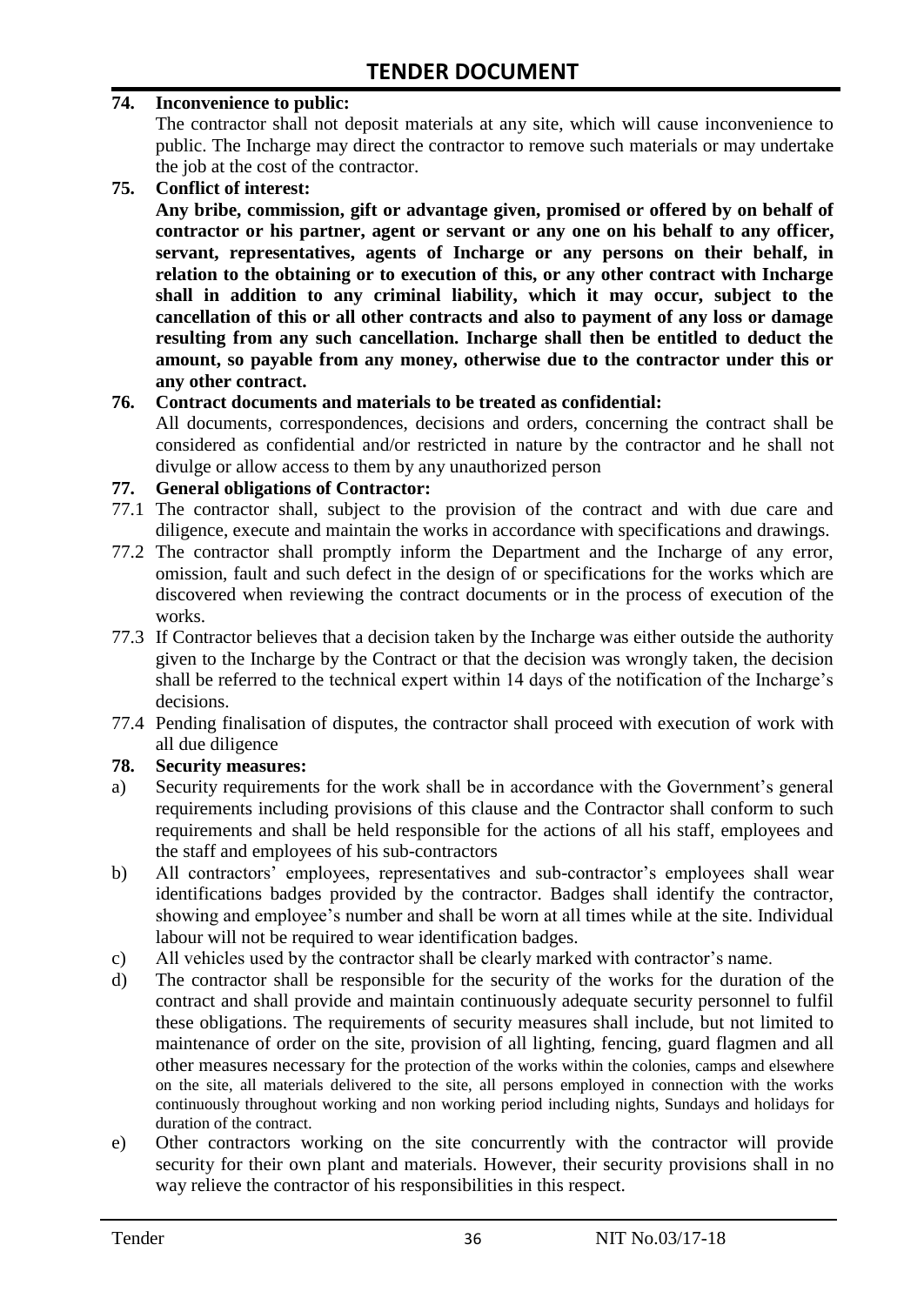f) Separate payment will not be made for provision of security services.

#### **79. Fire fighting measures:**

- a) The contractor shall provide and maintain adequate fire fighting equipment and take adequate fire precaution measures for the safety of all personnel and temporary and permanent works and shall take action to prevent damage to destruction by fire of trees shrubs and grasses.
- b) Separate payment will not be made for the provision of fire prevention measures.

#### **80. Sanitation:**

The contractor shall implement the sanitary and watch and ward rules and regulations for all forces employed under this contract and if the Contractor fails to enforce these rules, the Incharge may enforce them at the expenses of the Contractor.

#### **81. Training of personnel:**

The contractor, shall, if and as directed by the Incharge provide free of any charge adequate facilities, for vocational training of Government Officers, students, Engineers, supervisors, foremen, skilled workmen etc. not exceeding six in number at any one time on the contractor's work. Their salaries, allowances etc. will be borne by the Government and the training schemes will be drawn up by the Incharge in consultation with the contractor.

#### **82. Ecological balance:**

- a) The contractor shall maintain ecological balance by preventing de-forestation, water pollution and defacing of natural landscape. The contractor shall so conduct his construction operation as to prevent any unnecessary destruction, scarring, or defacing of the natural surrounding in the vicinity of the work. In respect of the ecological balance, Contractor shall observe the following instructions.
- i) Where unnecessary destruction, scarring, damage or defacing may occur, as result of the operation, the same shall be repaired replanted or otherwise corrected at the contractor's expense. The contractor shall adopt precautions when using explosives, which will prevent scattering of rocks or other debris outside the work area. All work area including borrow areas shall be smoothened and graded in a manner to conform to the natural appearances of the landscape as directed by the Incharge.
- ii) All trees and shrubbery which are not specifically required to be cleared or removed for construction purposes shall be preserved and shall be protected from any damage that may be caused by the contractor's construction operation and equipment. The removal of trees and shrubs will be permitted only after prior approval by the Incharge. Special care shall be exercised where trees or shrubs are exposed to injuries by construction equipment, blasting, excavating, dumping, chemical damage or other operation and the contractor shall adequately protect such trees by use of protective barriers or other methods approval by the Incharge. Trees shall not be used for anchorages. The contractor shall be responsible for injuries to trees and shrubs cause by his operations. The term "injury" shall include, without limitation bruising, scarring, tearing and breaking of roots, trunks or branches. All injured trees and shrubs be restored as nearly as practicable without delay to their original condition at the contractor's expense.
- (iii) The contractor's construction activities shall be performed by methods that will present entrance or accidental spillage of solid matter contaminants, debris and other objectionable pollutants and wastage into river. Such pollutant and waste include earth and earth products, garbage, cement concrete, sewage effluent, industrial wastes, radio-active substances, mercury, oil and other petroleum products, aggregate processing, mineral salts and thermal pollution. Pollutants and wastes shall be disposed off in a manner and at sites approved by the Incharge.
- (iv) In conduct of construction activities and operation of equipments the contractor shall utilize such practicable methods and devices as are reasonably available to control, prevent and otherwise minimize the air pollution. The excessive omission of dust in to the atmosphere will not be permitted during the manufacture, handling and storage of concrete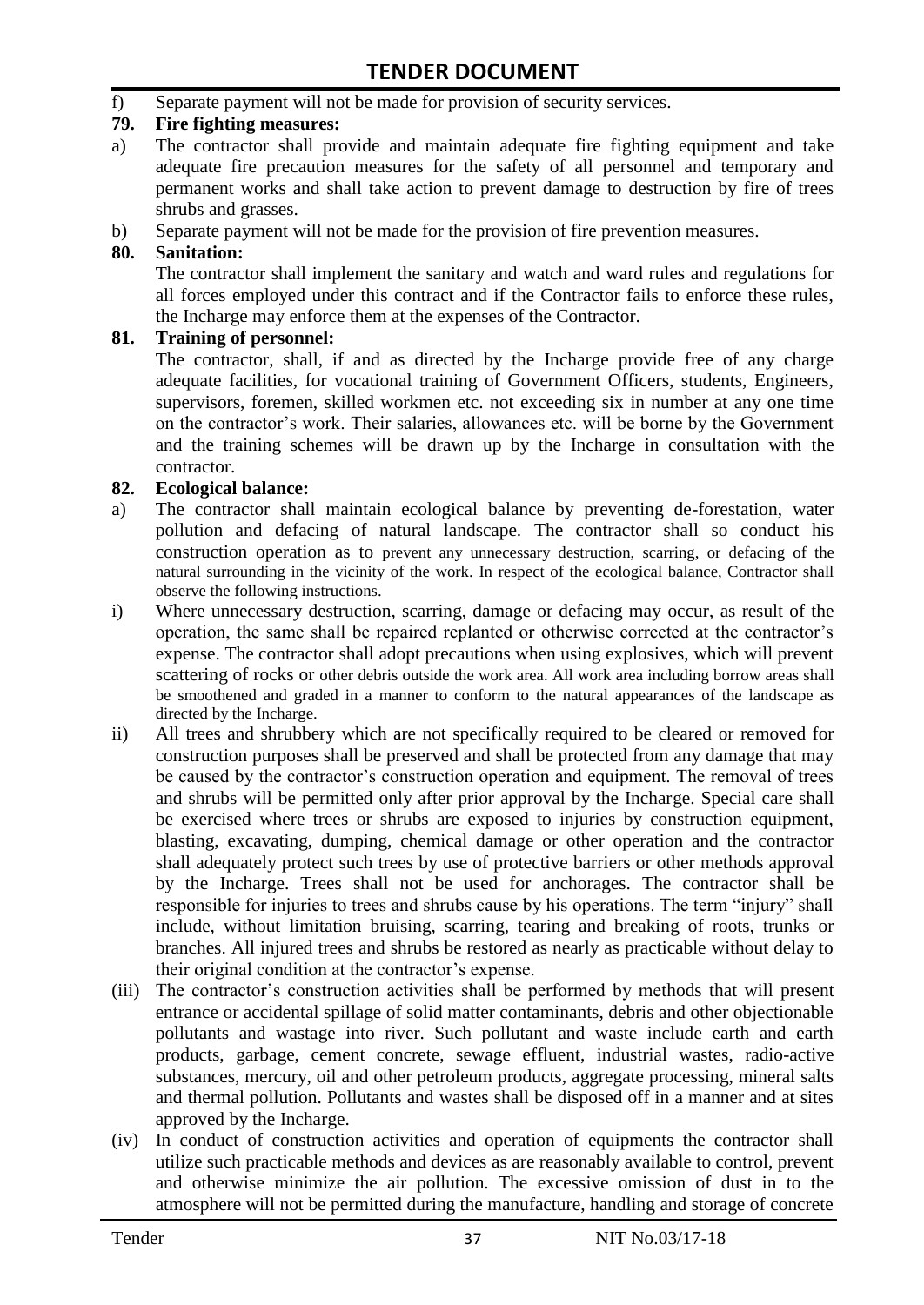aggregates and the contractor shall use such methods and equipment as a necessary for collection and disposal or prevention of dust during these operation. The contractor's methods of storing and handling cement shall also include means of eliminating atmospheric discharges of dust, equipment and vehicles that give objectionable omission of exhaust gases shall not be operated. Burning of materials resulting from clearing of trees, bushes, combustible construction materials and rubbish may be permitted only when atmospheric conditions for burning are considered favourable.

b) Separate payment will not be made for complying with the provisions of this clause and all cost shall be deemed to have been included in the unit rates and prices included in the contract if any provision is not complied with within a reasonable time even after issue of a notice in this respect, the necessary operations would be carried out by the Incharge at the cost of the Contractor, Orders of the Incharge in this respect would be final and binding on the contractor.

#### **83. Preservation of existing vegetation:**

- a) The contractor will preserve and protect all existing vegetation such as trees, on or adjacent to the site which do not unreasonably interfere with the construction as may be determined by the Incharge. The contractor will be held responsible for all unauthorized cutting or damage of trees, including damage due to careless operation of equipment, stockpiling of materials or tracking of grass areas by equipment. Care shall be taken by the Contractor in felling tress authorised for removal to avoid any unnecessary damages to vegetation and tress that are to remain in place and to structures under construction or in existence and to workmen.
- b) All the produce from such cutting of trees by the contractor shall remain the property of Government and shall be properly stacked at site, approved by the Incharge. No payment whatsoever, shall be made for such cutting and its stacking by the Contractor. If an produce from such cutting is not handed over to the Government by the contractor, he shall be charged for the same at the rates to be decided by the Incharge. The recovery of this amount shall be made in full from the intermediate bill that follows.
- c) The contractor shall also make arrangements of fuel deposits for supply of required fuel for the labourer to be employed for cooking purpose at his own cost in order to prevent destruction of vegetation growth in the surrounding area of the work site.

#### **84. Possession prior to completion:**

The Incharge shall have the right to take possession of or use any completed part of work or works or any part there of under construction either temporarily or permanently. Such possession or use shall not be deemed as an acceptance of any work either completed or not completed in accordance with the contract, except where expressly otherwise specified by the Incharge.

#### **85. Payment upon termination:**

If the contract is terminated because of a fundamental breach of contract by the contractor, the Incharge shall issue a certificate for the value of the work done less advance payment received upon the date of the issue of the certificate and less the rate to apply to the work not completed as indicated in the contract data. Additional liquidated damages shall not apply. If the total amount due to the Department exceeds any payment due to the contractor the difference shall be a debt payable to the Department. In case of default for payment within 28 days from the date of issue of notice to the above effect, the contractor shall be liable to pay interest at 12% per annum for the period of delay.

#### **86. Access to the contractor's books:**

Whenever it is considered necessary by the Incharge to ascertain the actual cost of execution of any particular extra item of work or supply of the plant or material on which advance is to be made or of extra items or claims, he shall direct the contractor to produce the relevant documents such as payrolls, records of personnel, invoices of materials and any or all data relevant to the item or necessary to determine its cost etc. and the contractor shall when so required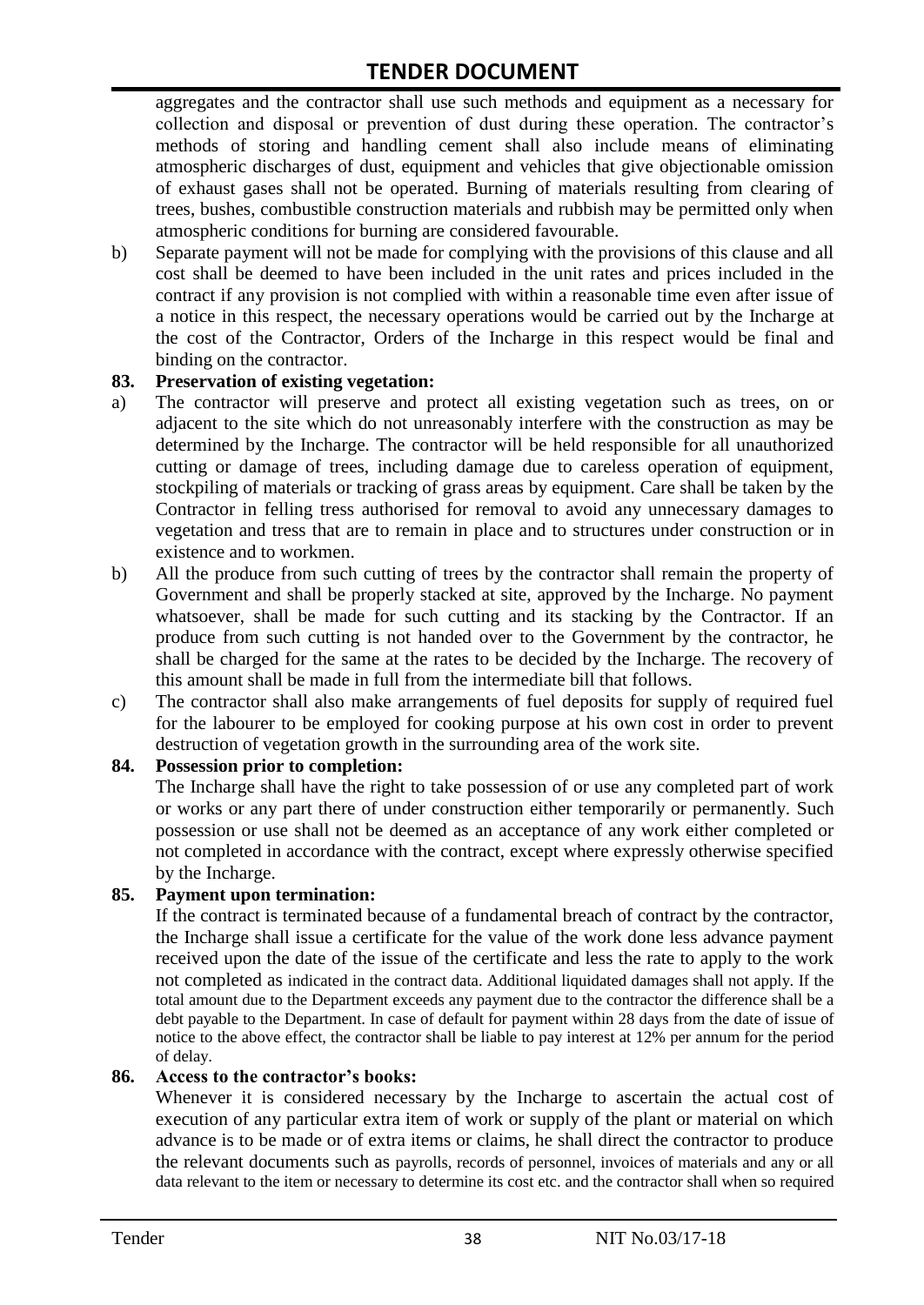furnish all information pertaining to the aforesaid items in the mode and manner that may be specified by the Incharge.

#### **87. Drawing to be kept at site:**

One copy of the drawings furnished to the contractor shall be kept by the contractor on the site and the same shall at all reasonable time be available for inspection and use by the Incharge and the Incharge's representative and by any other persons authorized by the Incharge in writing.

#### **88. B.I.S. [I.S.I.] books to be kept at site:**

A complete set of Indian Standard specification referred to in "Technical Specifications" shall be kept at site for reference.

#### **89. Site Order Book:**

An order book shall be kept at the site of the work. As far as possible, all orders regarding the work are to be entered in this book. All entries shall be signed and dated by the Department Officer in direct charge of the work and by the contractor or by his representative. In important cases, the Incharge will countersign the entries, which have been made. The order book shall not be removed from the work, except with the written permission of the Incharge.

#### **90. Variations by way of modification, omissions or additions:**

For all modifications, omissions from or additions to the drawings and specifications, the will issue revised plans, or written instructions, or both and no modification, omission or addition shall be made unless so authorised and directed by the Incharge in writing. The shall have the privilege of ordering modifications, omission or additions at any time before the completion of the work and such orders shall not operate to annual those portions of the specifications with which said changes do not conflict. 's Decision:

It shall be accepted as in separable part of the contract that in matters regarding materials, workmanship, removal of improper work, interpretation of the contract drawings and contract specification, mode of the procedure and the carrying out o the work, the decision of the Incharge, which shall be given in writing shall be binding on the contractor.

- **91. Income tax**
- **a) During the currency of the contract deduction of income tax at 1 or 2 % shall be made from the gross value of each bill of the contract, the contract value of which is in excess of Rs. 10,000/- for deduction of tax at rates lower than 1 or 2 % procedure stipulated under section 194-C(4) of Income Tax Act, 1961 shall be followed.**
- **b) Income Tax clearance certificate should be furnished before the payment of final bill.**
- **c) The contractor's staff, personnel and labour will be liable to pay personnel income taxes in respect of their salaries and wages as are chargeable under the laws and regulations for the time being in force, and the contractor shall perform such duties in regard to such deductions thereof as may be imposed on him by such laws and regulations.**
- **92. Value Added Tax (VAT):**
- **92.1. The Contractor has to pay the Sales Tax/ VAT wherever payable.**
- **92.2. The contractor should produce a valid Value Added Tax Clearance Certificate before the payment of the final bill, otherwise payment to the contractor will be withheld.**

#### **93. Supply of construction materials:**

- i) The contractor has to make his own arrangements for procurements, supply and use of construction materials.
- ii) All materials so procured should confirm to the relevant specifications indicated in the bidding documents.
- iii) The contractor shall follow all regulations of the Department/Government of India in respect of import licenses etc., of the procurement of the materials is through imports and he shall be responsible for the payment of applicable duties and taxes, port clearances, inland transportation etc.
- iv) The contractor shall make his own arrangements for adequate storage of the materials.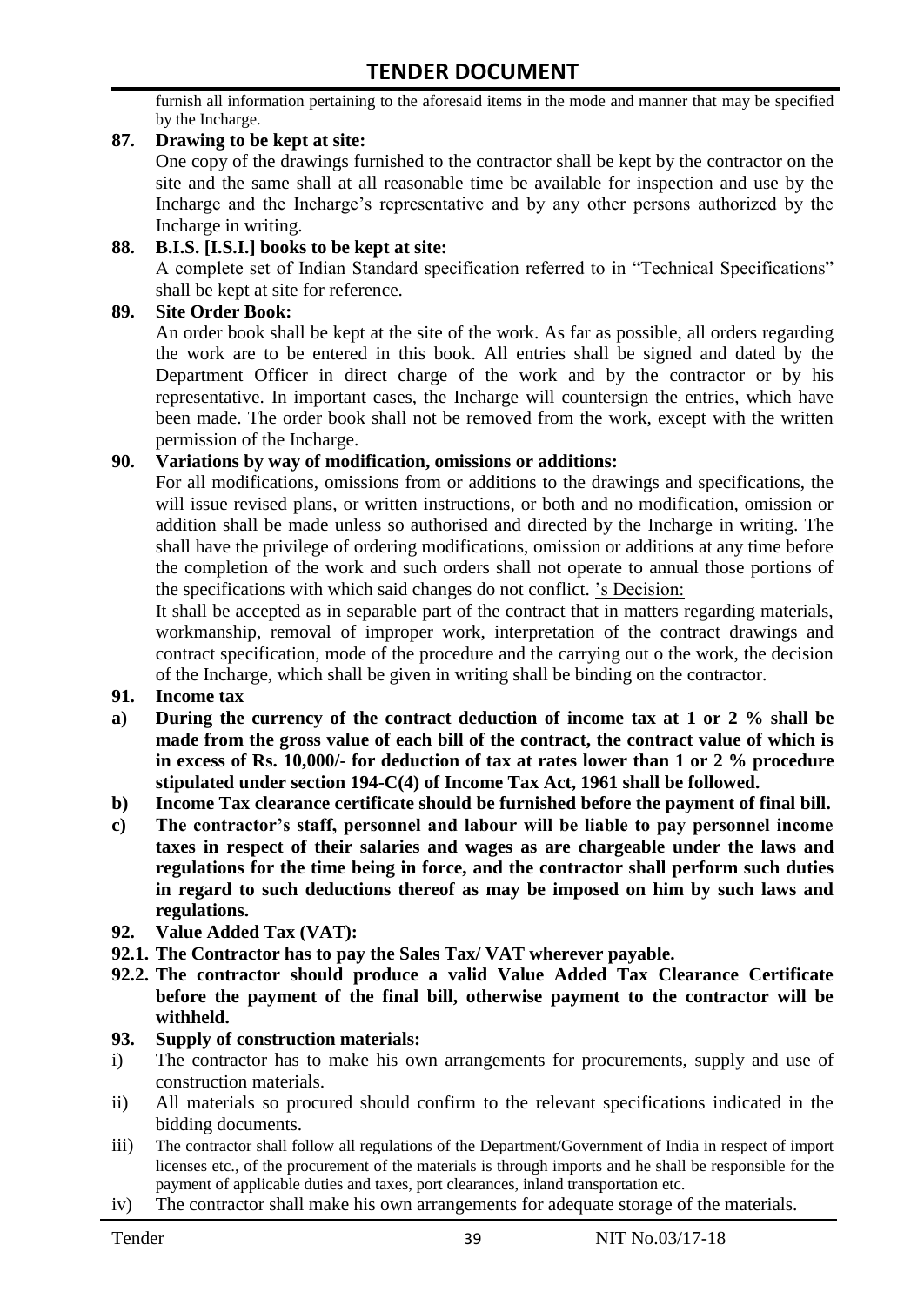# **ADDITIONAL CONDITIONS TO TENDER NOTICE**

A Statement giving brief particulars of equipment and resources that will be put at the disposal of the work under the following classification should accompany the tender

- 1. a. Equipment transport for material viz. Lorrie / Carts, Crushers etc.,
	- b. Organization: 1.Technical 2. Unskilled
	- c. Methods that will be adopted to speed up the work to ensure completion within the prescribed time.
- 2. The contractor shall make his own arrangements for all the tools and plants required for the execution of the work. The equipment if any, available with the Department may be hired to the contractor at rates and conditions prescribed by the Department.
- 3. National Savings Certificates and other Government Bonds will not be accepted towards the Earnest Money Deposit.
- 4. A Separate tender must be submitted to each work as mentioned in the list of works enclosed. Tenders submitted for more than one work in one cover will be rejected. Only one tender should be enclosed in the cover.
- 5. All rejected materials shall be removed from the site, within 24 hours after written instructions of rejecting and materials and ordering their removal have been issued in case of default, on the part of the contractor to carryout such order, the materials will be got removed through other agency at the contractor's risk and cost.
- 6. All materials rejected or obstructing traffic shall be removed by the Contractor, with the least possible delay, within the time specified, failing which it is open to the Department to remove them at the contractor's risk, through other agency. All labour in testing and measuring during measurements and check measurements should be borne by the contractor.
- 7. The contractor shall with his own expenses, make all the arrangements and take all possible steps and precautionary measures, for the safety of the public, during the execution of the electrical works. The rates offered by the contractor should be inclusive of such incidental charges.
- 8. Fully accepted agreement rates will be paid only after all the items of work are completed. The agreement executing authority will decide the exact items, the rates of which are considered to be high, for the purpose of this clause and his decision of the Incharge shall be final and binding on the contractor.
- **9. As per new section 104 – C of the Income Tax 1961, deduction at the rate of 1 of 2 % on the gross amounts of payments, will be made towards Income Tax should the value of the contract exceeds Rs. 10,000/- (Vide Government of India Reference F. N. 275 / 100/ 72 –1 – TJI – dated 29-5-72).**
- 10. Where the value of the contract exceeds the sum of Rs. 10,000/- the contractor has to produce a valid income tax clearance certificate along with the tender, atleast at the time of payment of final bill of the work. In case the final bill is withheld, the bill will be paid only after production of the certificate.
- 11. Once a contractor buys a tender schedule he shall not be permitted to return the schedule.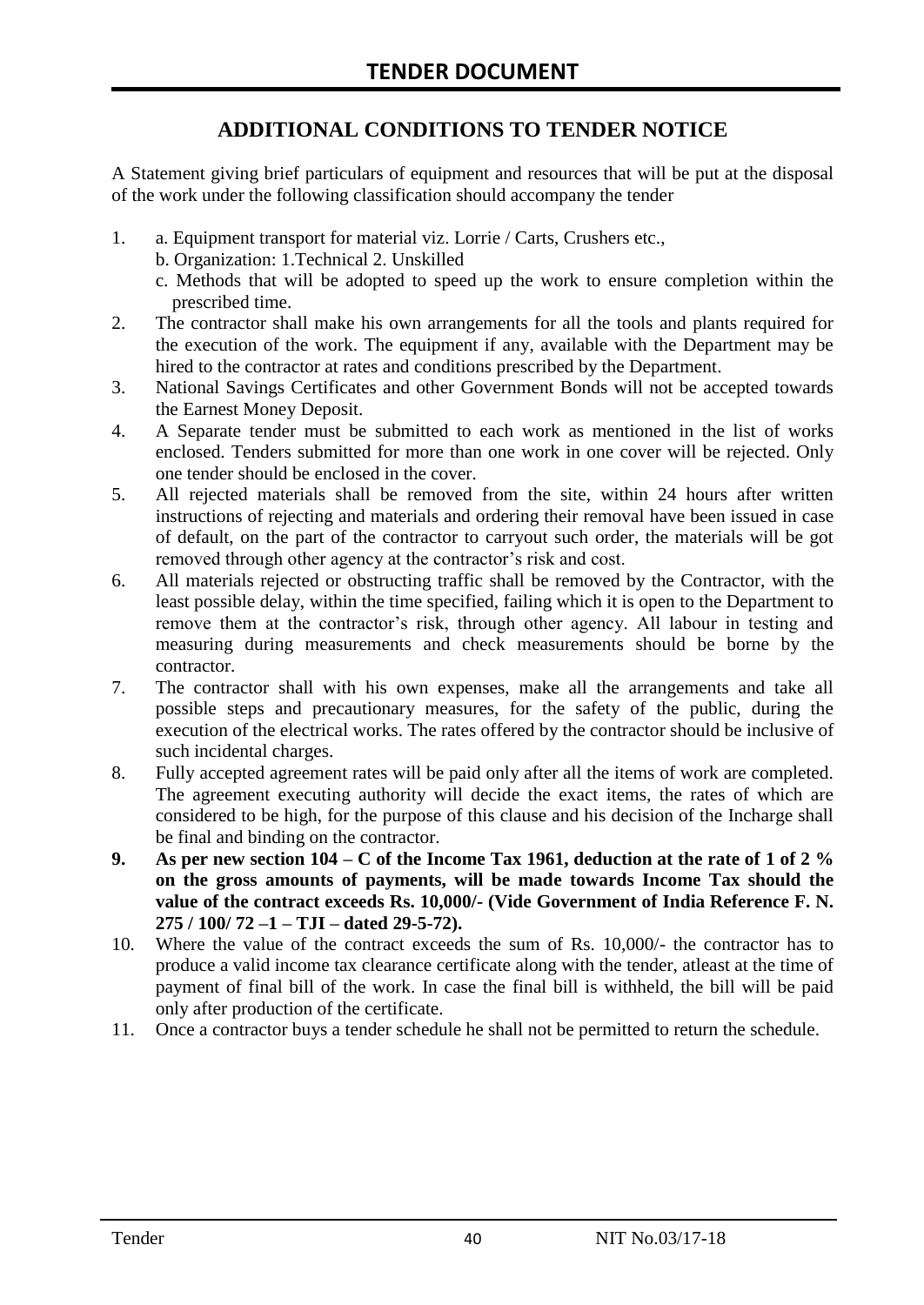# **GENERAL SPECIFICATIONS**

#### **1. General Specifications for (Name of the work)**

#### **2. General Specifications and Instructions for Electrical Work**

- 1. I.E. RULES 1956: The installation shall generally be carried out in conformity with the Indian Electricity rule 1956 as amended from time to time and National Electrical code which contains specific regulations to be adhered to in the supply and use of electricity energy in the interest of safety.
- 2. PRESSURE AND FREQUENCY OF SUPPLY: All current consuming devices shall be suitable for the pressure and frequency of supply stated in the special conditions of contract
- 3. SYSTEM OF WIRING: The wiring shall be carried out on such a system as may be specified in the conditions of contract. "Power wiring shall be kept separate and distinct from lighting wiring. All conductors shall be run as far as possible along the walls and ceiling, so as to be easily accessible for inspection. The balancing of circuits in 3 phase

#### **a) General Conditions for Electrical Works**

- 1. The make of material mentioned in the Schedule A, should be used on the work in variably and the Department reserves the right to insist upon using any of the make of the material mentioned in the Schedule – A from their choice.
- 2. The work shall be carried out strictly in conformity with (i) code of practice for Electrical wiring and fittings in Government Building (ii) The Indian Standard Specification (iii) The Department specification, if the work carried out does not comply with the code of practice and Departmental specifications and if the work man ship is unsatisfactory it will be binding of the contractor to redo the job without any extra cost and pay penalty as decided by the department towards inconvenience caused , if any.
- 3. The work should be carried out under the direct supervision of persons holding a certificate of competency for the type of work involved.
- 4. After completion of work a plan of building should be furnished indicating the location of various main and sub- boards and all the fittings together with a circuit diagram duly numbered ( in the diagram)
- 5. The contractor will be responsible for any defect noticed during either improper workmanship or defective materials supplied by him for two calendar years from the date of final completion of work.
- 6. Lugs should be provided for all earth connections.
- 7. The contractor himself should arrange for the transportation of men and material to their work spot.
- 8. All Civil works and patch works indicated for providing electrical installations should be well finished to the satisfaction of the authorities. A certificate from them should be obtained to the effect that the Civil and patch work done is to the satisfaction of authorities. It will be the responsibility of the electrical contractor to obtain such certificate from the Engineer. Unless such certificate is produced this office will have right to with held the bill.
- 9. Concreting to the pole and providing independent earthing should be done in presence of departmental staff.
- 10. The distribution boards with Switch controls shall be separate in each floor for normal supply and essential supply.
- 11. The lighting circuits shall be provided with separate conductor to enable to connect the normal lighting and essential lighting without linking to any of the above systems to ensure to switch over to essential supply in order to have minimum lighting to avoid inconvenience to the staff working.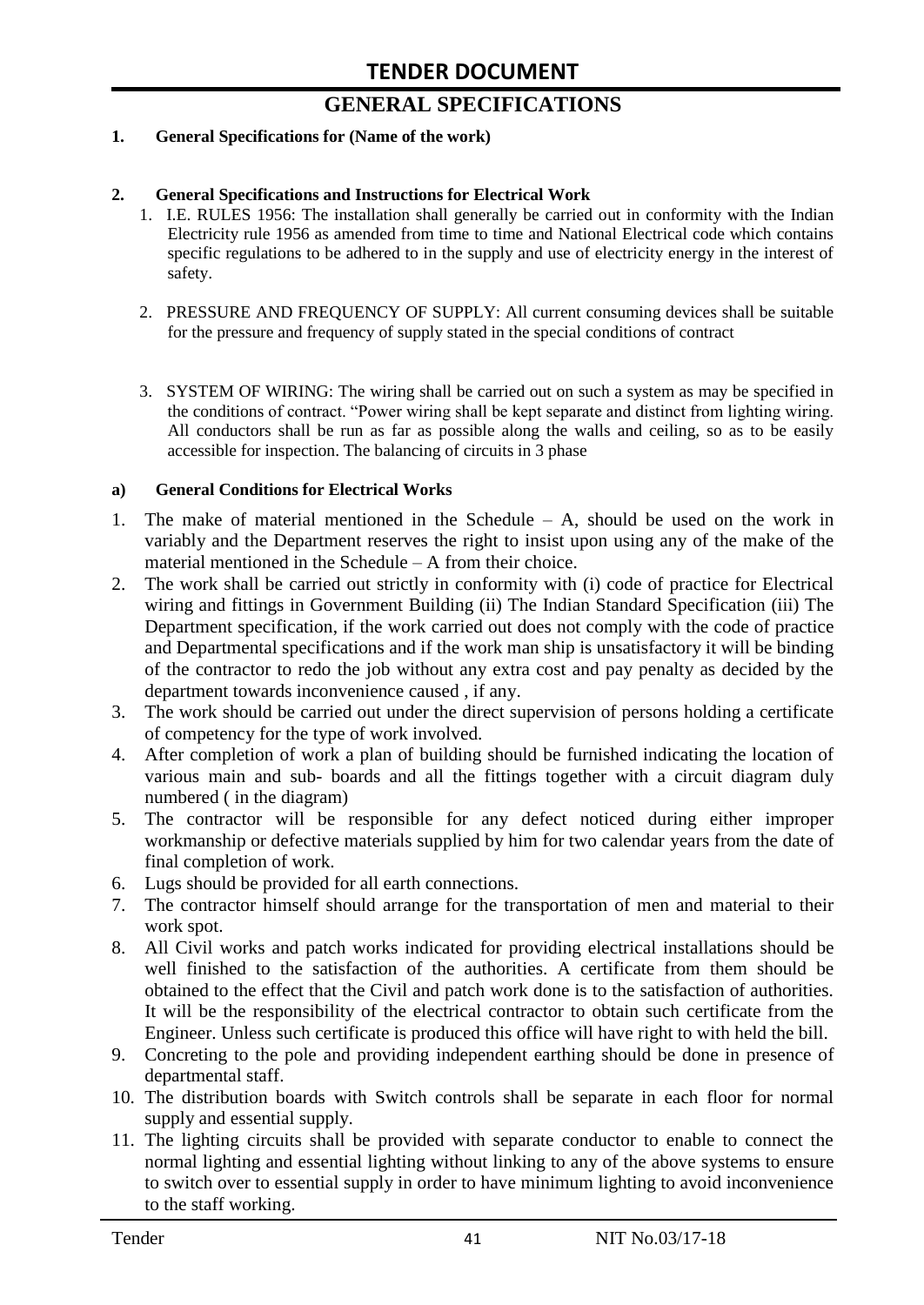- 12. The control for the luminaire to be provided in the hall for both to be connected to the normal supply and essential supply shall be separate and away from the each system.
- 13. For the points to be connected to essential supply, a separate conduit system is to be laid as enumerated in the above conditions includes circuit main of any system.
- 14. The locations for the D. B's and Switch controls for essential supply will be decided during the course of execution where the circuit conduit way have to be terminated.
- 15. The tenderer / agency is bound to supply the materials prescribed in Schedule A and no change of specification and make will be entertained. The tenderer has to survey the market regarding availability of the materials for specified item brand / specified make in schedule – A of the tender schedules before tendering for the work. In case of Discrepancy Final Decision will be taken by the tender accepting authority.
- 16. The tenderer has to furnish the copy of the relevant test certificates /delivery challan against the materials supplied in support of genuine electrical materials.
- 17. Tenderer has to furnish compliance report comprising the details of the testing of the installation duly indicating IR values and fitness before the Energisation as per IE rules and he is solely responsible after Energisation of the installation during the defect liability.
- 18. It is bounded duty of the tenderer to see that the site is taken over after issue of the work order or after signing the agreement and should commence the work without delay. Any failure in this regard will be viewed seriously and necessary penalty will be levied as per agreement conditions.
- 19. The tenderer has to keep the necessary test equipment at site at his own cost for the convenience of the inspecting officers till the work is completed.

### **Drawings**

#### **1. Discrepancies**

- 1.1 In case of discrepancies between documents the following order of procedure shall apply:-
- 1.1.1 Between the written description of written dimensions in the drawings and the corresponding one in the specifications, the latter shall apply.
- 1.1.2 Figured dimensions shall supersede scaled dimensions. The drawings on a larger scale shall take precedence over those on a smaller scale.
- 1.1.3 Drawings issued as construction drawings from time to time shall supersede tender drawings and also the correspondence drawings previously issued.
- Note: The contractor should not execute any component of work without obtaining the working drawings. Any work done without drawings shall be at the contractor's responsibility only. Acceptance for such work will be at the discretion of the Incharge.

#### **2.0 SECRECY CLAUSE**

The drawings and specifications made available to the tenderer shall exclusively be used on the work and they are retained from passing on each plan to any unauthorized hand either in parts or in full under the provisions of Section-3 and 5 of the official secrets Act 1923. Any violation in this regard will entail suitable action under appropriate clause or official secret Act 1923.

- 3. The Drawings enclosed to the tender are as follows:
	- a. Site plan and Building Plan **(as per page No.).**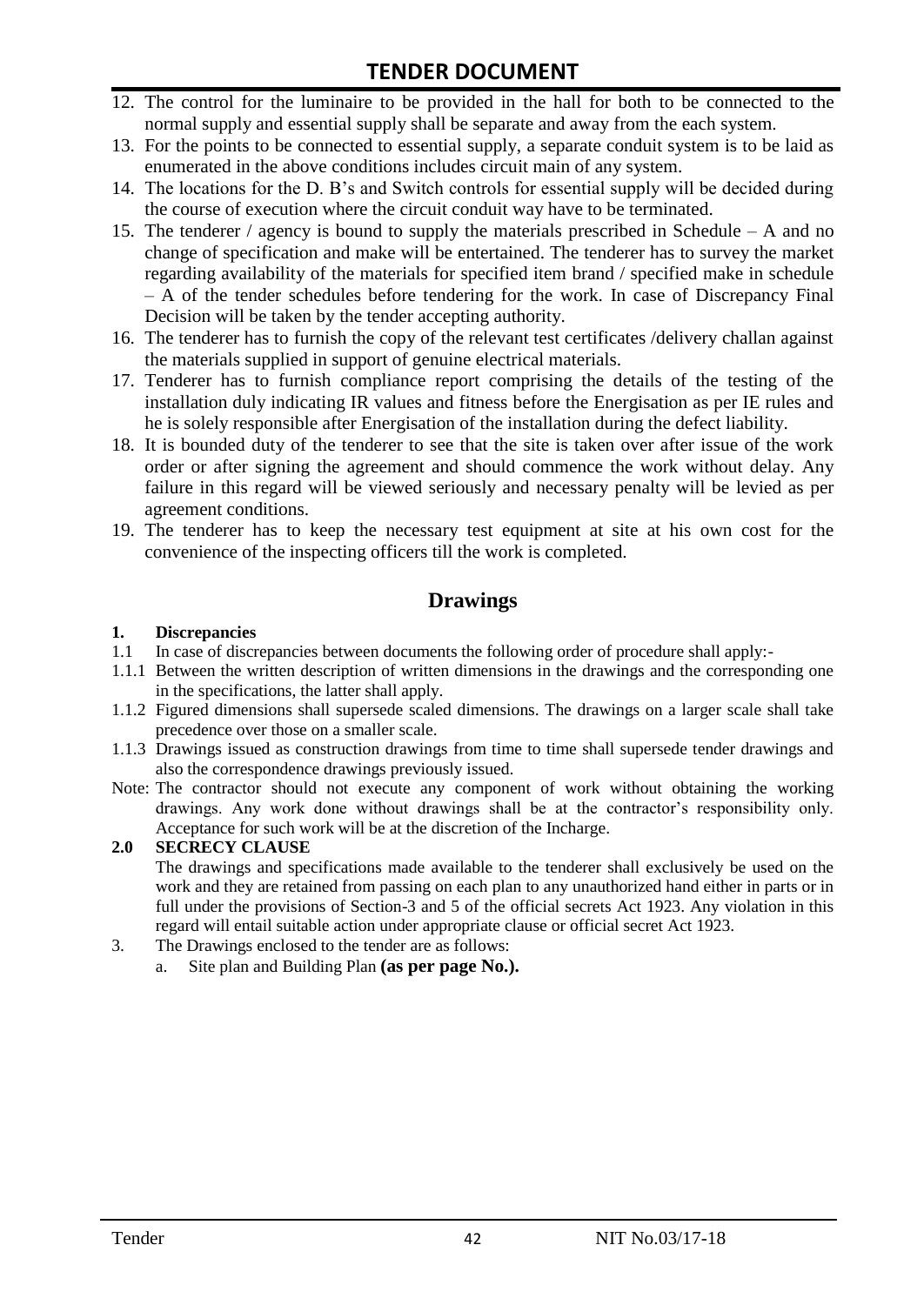#### **BILL OF QUANTITIES**

#### Name of work: Extension of toilet facilities(3mx1.5m) in vegetable observatory at farm I, **Plandu**

#### **PREAMBLE**

- 1. The Bill of Quantities shall be read in conjunction with the instructions to Tenderers, General and Special conditions of Contract Technical Specifications and Drawings.
- 2. The quantities given in the Bill of Quantities are estimated and provisional and are given to provide common basis for tendering. The quantities here given are those upon which the lumpsum tender cost of the work is based but they are subject to alterations, omissions, deductions or additions as provided for in the conditions of this contract and do not necessarily show the actual quantities of work to be done. The basis of payment will be actual quantities of work ordered and carried out as measured by the Contractor and verified by the Engineer and valued at the estimate rate plus or Bill of Quantities where applicable, and otherwise at such rates and prices as the Incharge may fix within the terms of Contract.
- 3. The estimate rates in the Bill of Quantities shall, except in so-far as it is otherwise provided under the Contract include cost of all constructional material, labour, machinery, transportation, erection, maintenance, profit, taxes and duties together with all general risks, liabilities and obligations set out or implied in the Contract.
- 4. The plans enclosed with the tender are liable to be altered during execution of work as per necessity of site conditions. The Tender rate quoted by the tenderer shall hold good for execution of work even with altered plans.
- 5. The whole cost of complying with the provisions of the Contract shall be included in the estimated rates for items provided in the Bill of Quantities and where no items are provided in the Bill of Quantities, their cost shall be deemed to be distributed among the estimate rates entered for the related items of work.
- 6. General directions and descriptions of work and materials are not necessarily repeated nor summarised in the Bill of Quantities. References to the relevant sections of the Contract documentation shall be made before entering estimate rate against each item in the Bill of Quantities.
- 7. The method of measurements of completed work for payment shall be in accordance with the relevant B.I.S. Codes.
- 8. All items of work are to be executed as per the drawings / specifications supplied with the contract documents. If there is any contradiction between the drawings and the text of the specifications, the
- later shall prevail. 9. The Tenderer should inspect and select the quarries of his choice before he quotes the tender rate in the Schedule of Bill of Quantities and satisfy himself about the availability of required quantum of materials.
- 10. Diversion drains should be excavated before completion of the embankments and the useful soils should be used in the nearby embankments.
- 11. The actual mix proportion by weight to be adopted during execution will be got designed in the laboratories to suit the grade of concrete and mortar to be used. It will be the responsibility of the contractor to manufacture concrete and mortar of required strength.
- 12. The quantum of measurement for all items of earthwork involving conveyance manually or by machinery shall be as assessed by level measurement. The measurements for the embankment will be for the consolidated banks only.
- 13. Wherever bailing out of water is involved either for excavation or for foundations or for constructions, the rate quoted shall take into account the dewatering charges necessary. No separate payment will be made for dewatering.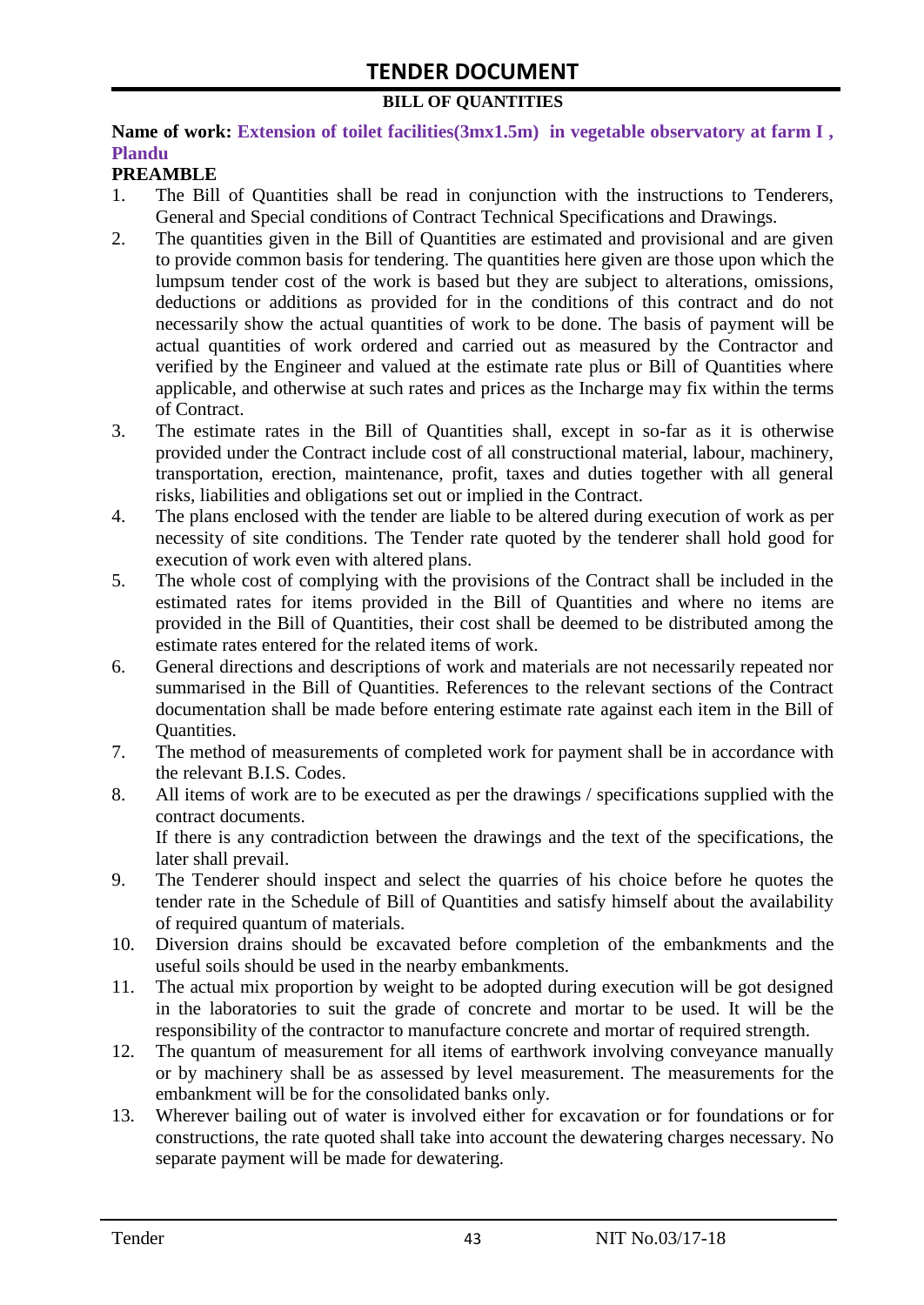- 14. Wherever embankment work is involved, useful soils approved by the Incharge from the cutting reaches and diversion drains shall be taken and used for forming nearby embankments soils used for constructions will be at free of cost.
- 15. The quoted tender rates shall also include the work of any kind necessary for the due and satisfactory construction, completion and maintenance of the works according to the drawings and these specifications and further drawings and orders that may be issued by the Incharge from time to time. The quoted tender rate shall include compliance by the Contractor with all the general conditions of contract, whether specifically mentioned or not in the various clauses of these specifications, all materials, machinery, plant, equipment, tools, fuel, water, strutting, timbering, transport, offices, stores, workshop staff, labour and the provision of proper and sufficient protective works, diversions, temporary fencing and lighting. It shall also include safety of workers, first aid equipments suitable accommodation for the staff and workmen, with adequate sanitary arrangements, the effecting and maintenance of all insurances, the payment of all wages, salaries, fees, royalties / Taxes, duties or other charges arising out of the execution of works and the regular clearance of rubbish, reinstatement and clearing-up of the site as may be required on completion of works safety of the public and protection of the works and adjoining land. The work of Building in quality control / assurance shall be deemed to be covered in the quoted rate.
- 16. The Contractor shall ensure that, the quoted tender r a t e shall cover all stages of work such as setting out, selection of materials, selection of construction methods, selection of equipment and plant, deployment of personnel and supervisory staff, quality control testing etc. The work quality assurance shall be deemed to be covered in the tender rate.
- 17. a) The special attention of the tenderer is drawn to the conditions in the tender notices and the Standard preliminary specifications containing therein. These preliminary specifications shall apply to the agreement to be entered into between the contractor and the ICAR-RCER and shall form an in-separable condition of the contract along with the estimate. All these documents taken together shall be deemed to form one contract and shall be complimentary to another.

b) The tenderer shall examine, closely the BIS also the standard preliminary specifications contained therein and sign the Incharge office copy of the BIS and its addenda volume in token of such study before submitting his overall tender rate which shall be for finished work in-situ. He shall also carefully study the drawings and additional specifications and all the documents, which form part of the agreement to be entered into by the successful tenderer.

- 18. The tenderers attention is directed to requirements for materials conforming to the Bureau of Indian Standards specifications etc., shall be used on the work and the tenderers shall quote his overall tender rate accordingly.
- 19. The tenderer has to do his own testing of materials and satisfy himself that they conform to the specifications of respective I.S.I. Codes before tendering.
- 20. The contractor shall himself procure the required construction materials of approved quality including the earth for formation of embankment and water from quarries / sources of his choice. All such quarries / sources of materials required for the work shall be got approved by the Incharge in writing well before their use of the work.
- 21. The contractor shall himself procure the steel, cement, Bitumen, Blasting materials, sand, metal, soils, etc., and such other materials required for the work well in advance. The contractor has to bear the cost of materials for conveyance. The department will not take any responsibility for fluctuations in market in cost of the materials, transportation and for loss of materials etc.
- 22. Inspection of site and quarries by the tenderer: Every tenderer is expected before quoting his overall tender rate, to inspect the site of proposed work. He should also inspect the quarries and satisfy himself about the quality, and availability of materials. The best class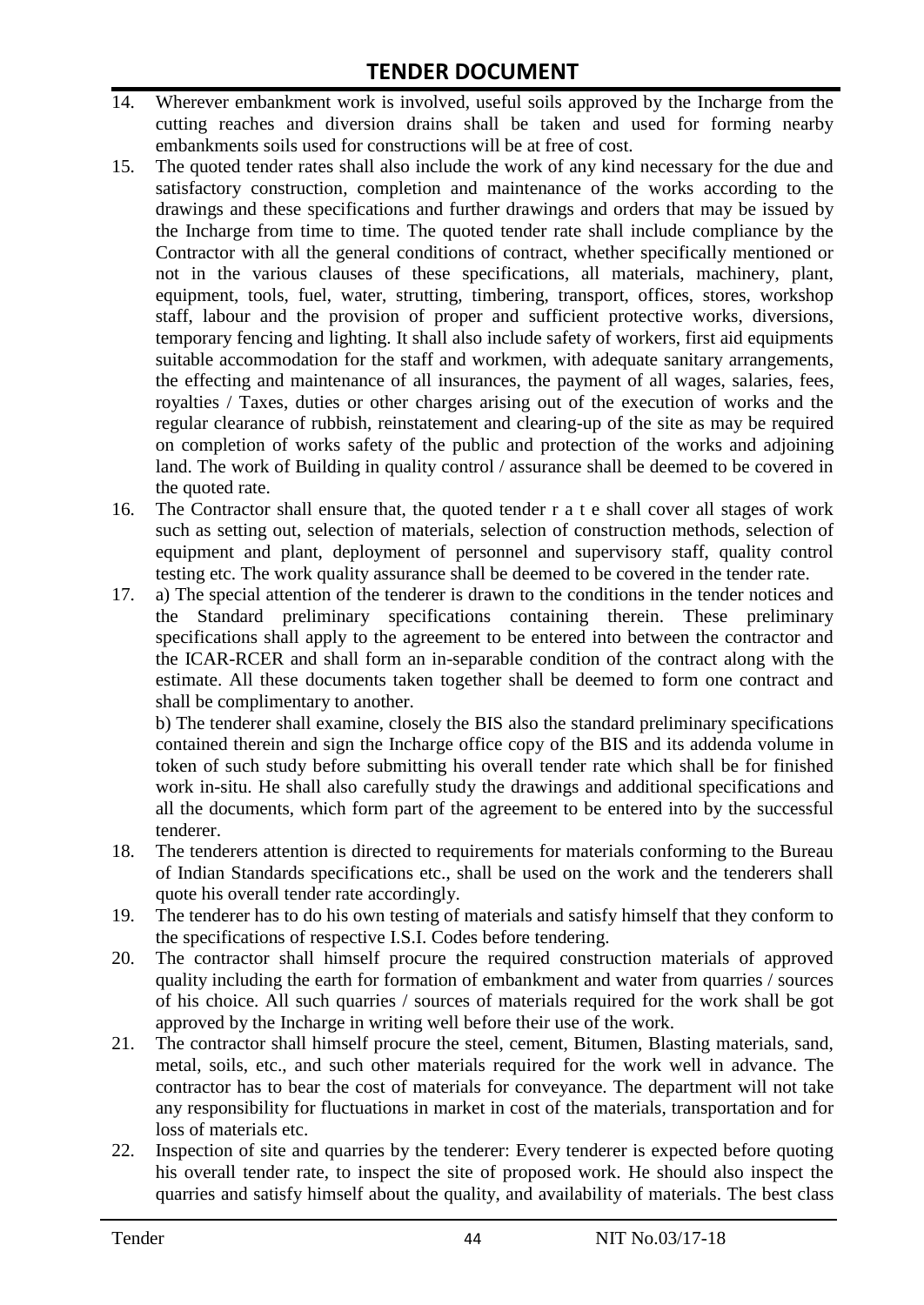of materials to be obtained from quarries, or other sources shall be used on the work. In every case the materials must comply with the relevant standard specifications. Samples of materials as called for in the standard specifications or in this tender notice, or as required by the, in any case, shall be submitted for the 's approval before the supply to site of work is begun.

- 23. The tenderer's particular attention is drawn to the sections and clauses in the BIS/CPWD specification dealing with
	- a) Test, inspection and rejection of defective materials and work.
	- b) Carriage
	- c) Construction plant
	- d) Water and lighting
	- e) Cleaning up during the progress and for delivery.
	- f) Accidents
	- g) Delays
	- h) Particulars of payments.

The contractor should closely peruse all the specification clauses, which govern the overall tender rate he is tendering.

- 24. The defect liability period of contract in terms of GO Ms No: 8, T(R&B)Dept.dated: 8.1.2003 is twenty four months.
- 25. The estimate rates for items shown in the Schedule "A" include all construction materials. No escalation in rates will be paid unless specified in the tender document. The tenderer has to quote an overall tender rate considering all the aspects of the tender to complete the finished item of work as per the B.I.S. specifications, the special specifications appended, Drawings etc.
- 26. If there is any contradiction between UE / and B.I.S. specifications, listed and detailed technical specifications, the latter shall prevail.
- 27. In case of a job for which specifications are not available with the Schedule or in B.I.S. code and are required to be prescribed, such work shall be carried out in accordance with the written instructions of the Incharge.
- 28. The contractor should use the excavated useful soils and stone for construction purpose. Soils used for construction either for homogeneous section in hearting or in casing zone based on the suitability will be at free of cost and the cost of stone used for construction purpose will be recovered from the contractor's bill.

The contractor should quote his tender rate keeping in view of the above aspects.

- 29. Additions and alternations by the Tenderer in the Schedule of quantities will disqualify the tender.
- 30. In the case of discrepancies between the written description of the item in the Schedule "A" and the detailed description in the specification of the same item, the latter shall be adopted.
- 31. The Unit rates noted below are those governing payment of extras or deductions for omissions according to the conditions or the contract as set-forth in the preliminary specifications of the Indian standard specifications and other conditions of specification of this contract.
- 32. It is to be expressly understood that the measured work is to be taken according to the actual quantities when in place and finished according to the drawings or as may be ordered from time to time by the and the cost calculated by measurement or weight at their respective rates without any additional charge for any necessary or contingent works connected works connected herewith. The rate quoted are for works in situ and complete in every respect.
- 33. For all items of work in excess of the quantities indicated the rates payable for such excess quantities will be tendered rates.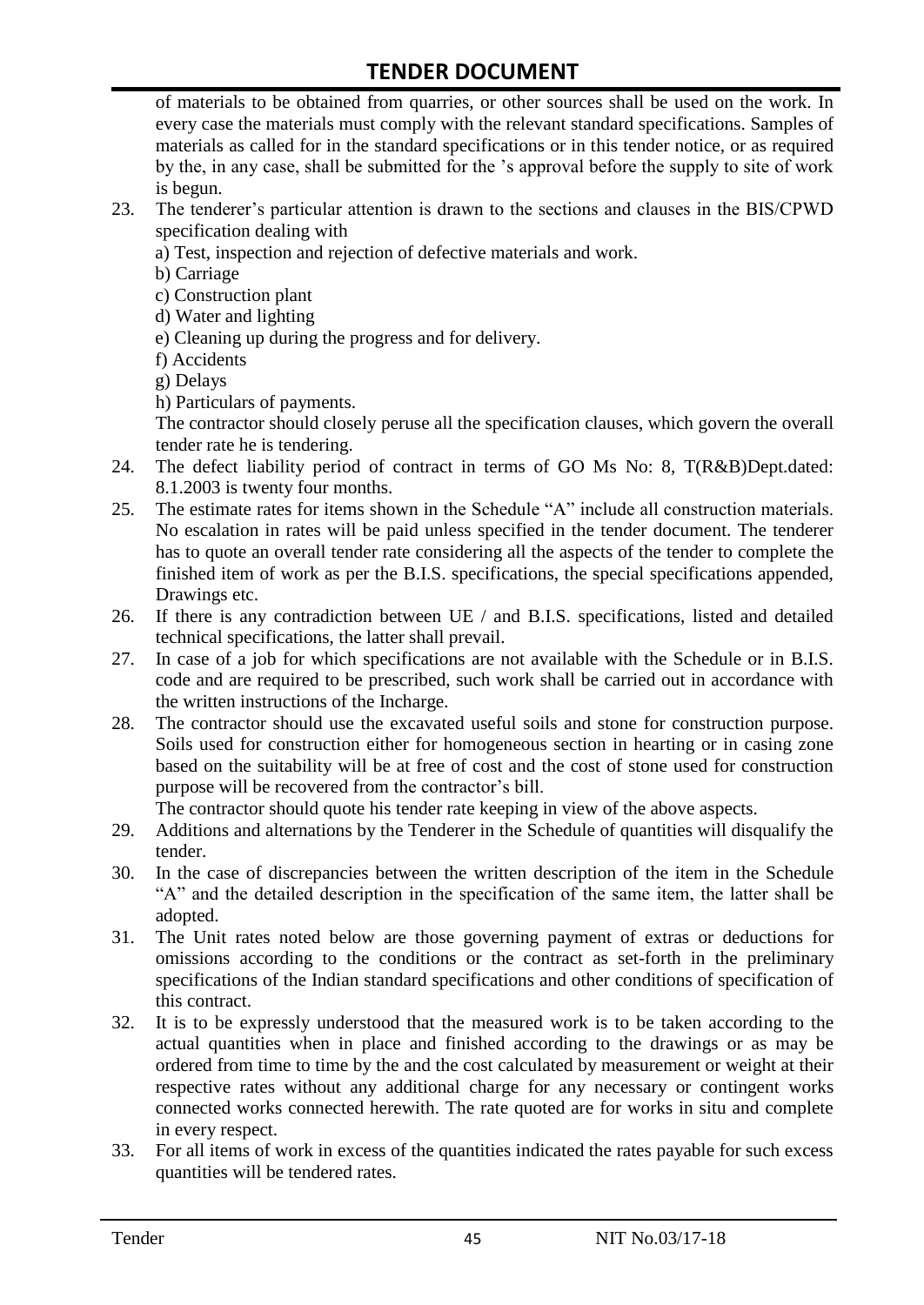- 34. For all items of work, intermediate payment will be made provisionally as per relevant clause. Full-accepted agreement rates will be paid only after all the items of works are completed.
- 35. The contractor is bound to execute all supplemental works that are found essential incidental and inevitable during execution of main work.
- 36. The payment of rates for supplement items of work will be regulated as under.

Supplemental items directly deductible from similar items in the original agreement.

The rates shall be derived by adding to or subtracting from the agreement rate of such similar item the cost of the difference in the quantity of materials labour between the new items and similar items in the agreement worked out with reference to the schedule of rates adopted in the sanctioned estimate with which the tenders are compared.

a) Similar items but the rates of which cannot be directly deducted from the original agreement.

b) Purely new items which do not correspond to any item in the agreement.

The rate of all such items shall be overall tender rate.

#### **37. ENTRUSTMENT OF ADDITIONAL ITEMS.**

- a) Where ever additional items not contingent on the main work and outside the scope of original agreement are to be entrusted to the original contractor dispensing with tenders and if the value of such items exceeds the limits upto which the officer is empowered to entrust works initially to contractor without calling for tenders approval of next higher authority shall be obtained. Entrustment of all such items on nomination shall be rates not exceeding the estimate rates.
- b) Entrustment of supplement items contingent on the main work will be authorised by the officers upto the monetary limits upto which they themselves are competent to accept items in the original agreement so long as the total amounts upto which they are competent to accept in an original agreement rates for such items shall be worked in accordance with the procedure prescribed by CPWD.
- c) Entrustment of either the additional supplemental items shall be further subject to the provisions under CPWD Code viz., the items shall not be ordered by an officer on his own responsibility if the revised estimate or deviation statement providing for the same requires the sanction of higher authority.
- Note:It may be noted that the term estimate rate used above means the rate in the sanctioned estimate with which the tender's compared or if no such rate is available in the estimate the rate derived will be with reference to the schedule of rates adopted in the sanctioned estimate with which tenders are compared.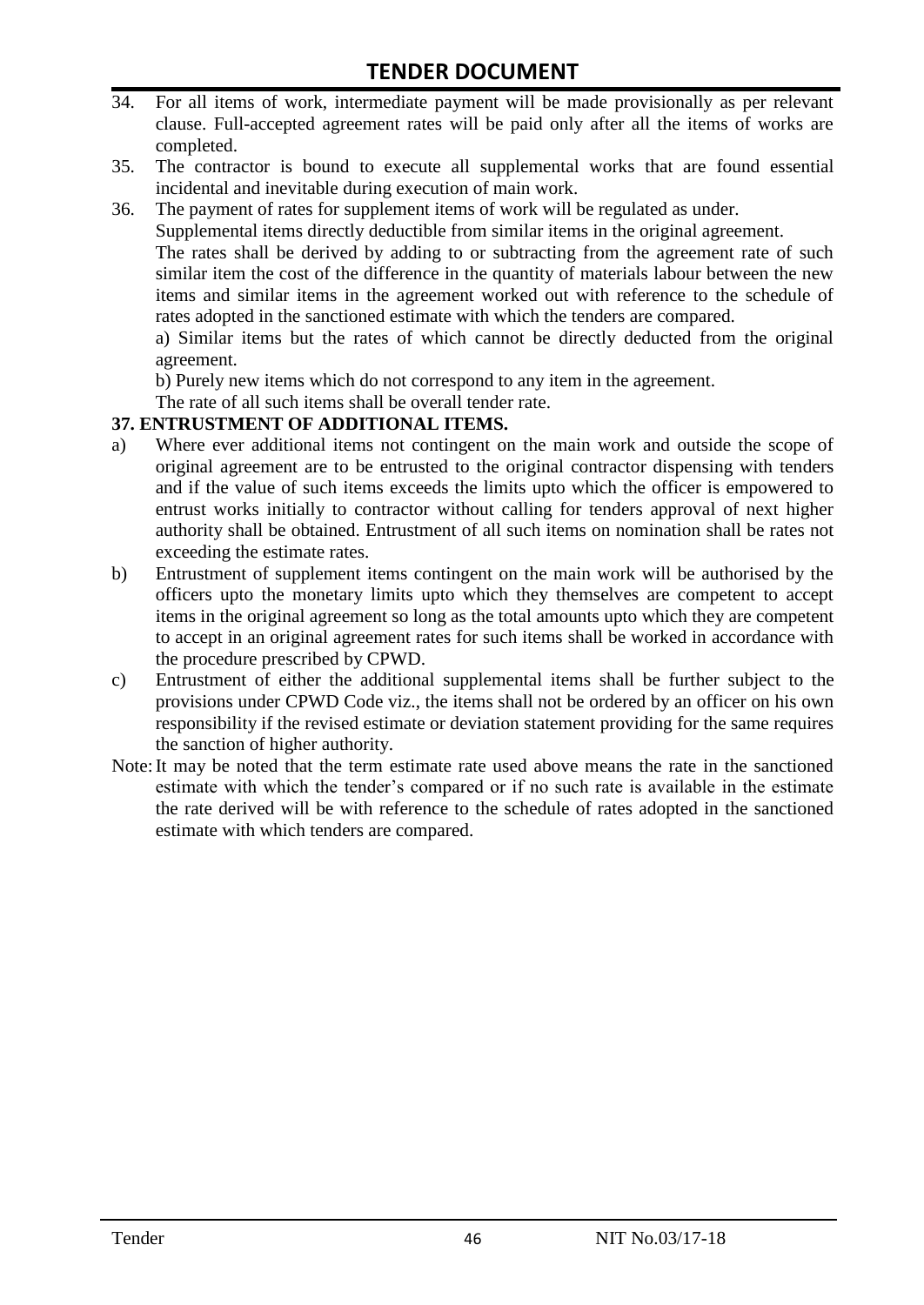# **Schedule - A Price Schedule & Bill of Quantities**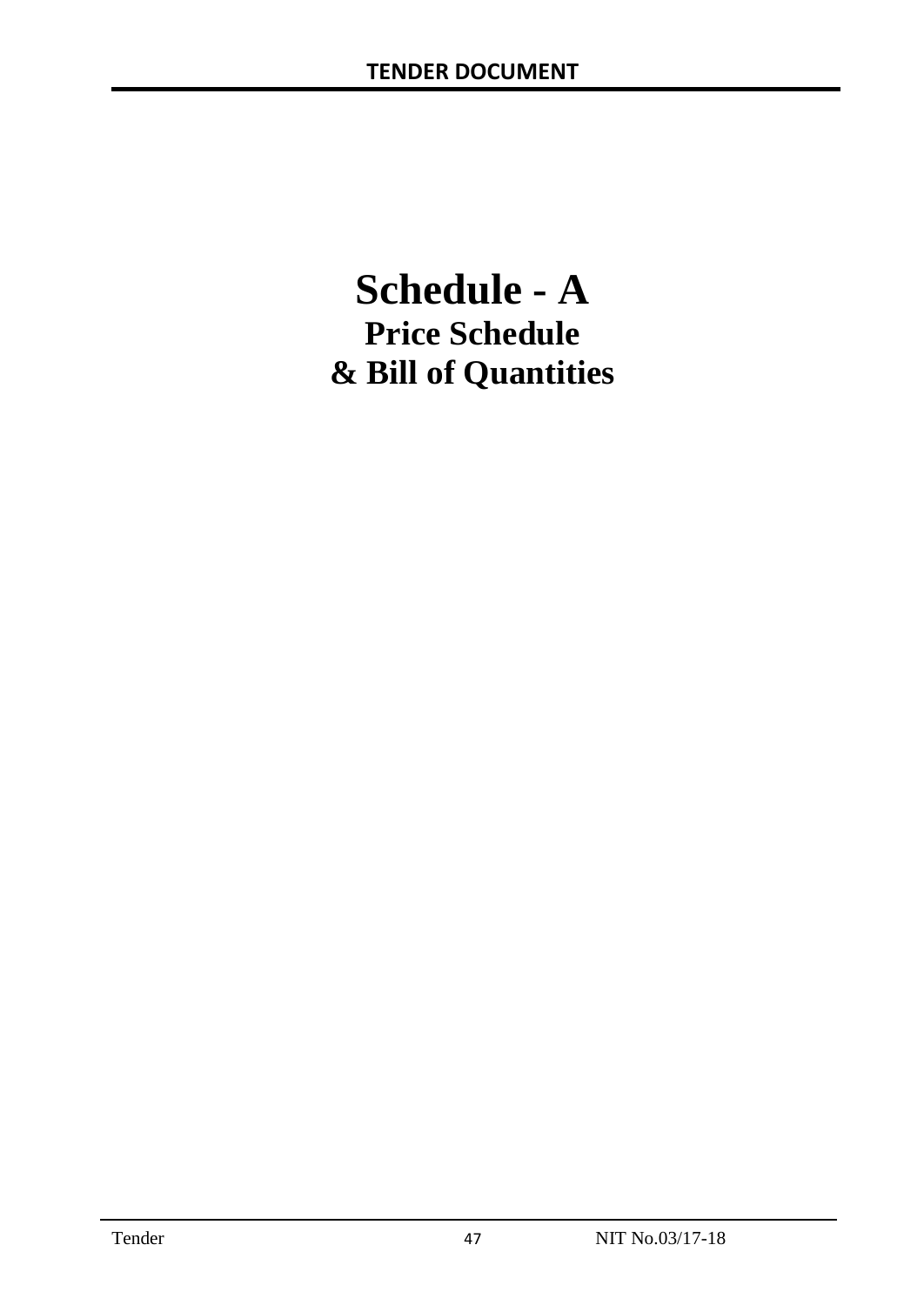#### **PRICE SCHEDULE OF CONTRACT**

Date : …………………

To, Director, ICAR-RCER, ICAR Parisar, Patna-14 Sir,

I/We do hereby tender and if this tender is accepted, undertake to execute the following work viz **Extension of toilet facilities(3mx1.5m) in vegetable observatory at farm I , Plandu** as per the specifications, drawings and such other data furnished.

I/We have studied the scope of work, including item wise specifications, with unit rates and agree to execute the work, when the lump sum payment under the terms of the agreement is varied by payment on measurement quantities. I/We certify that I/We have inspected the site of the work before quoting my rate excess or less on ECV, I/We have satisfied about the quality, availability and transport facilities for all the materials.

I/We undertake to execute the work indicated in price schedules of this tender at the rates quoted below:

| Package   Description | Price    | Price      |
|-----------------------|----------|------------|
| of package            | (In Rs.) | (In Words) |
| Works                 |          |            |
|                       |          |            |

I/We hereby distinctly and expressly, declare that the rates quoted by us is inclusive of all taxes and duties, prevailing at the time of execution of work. Further, I/We declare that I/We will not claim any price escalation or extra compensation on this account.

I/We agreed to keep the offer in this tender valid for a period of 6 (Six) Months mentioned in Tender Notice and not to modify the whole or any part of it for any reason within above period. If the tender is withdrawn by me / us for any reasons whatsoever, the earnest money deposit (EMD) paid by me / us will be forfeited to the Government.

IF MY / OUR tender is not accepted the sum shall be returned to me/us on application when intimation is sent to me/us of rejection or at the expiration of three months from last date of receipt of this tender, whichever is earlier. If my/our tender is accepted the earnest money shall be retained by the Government as security for the due fulfilment of this contract. If upon written intimation to me/us by the Office, I/We fail to attend the said office on the date herein fixed or if upon intimation being given to me/us or acceptance of my/our tender, and if I/We fail to make the additional security deposit or to enter into the required agreement as defined in the tender notice, then I/We agree the forfeiture of the earnest money. Any notice required to be served on me/us here under shall be sufficiently served on me/us if delivered to me/us hereunder shall be sufficiently served on me/us if delivered to me/us personally or forwarded to me/us by post to (registered or ordinary) or left at my/our address given herein. Such notice shall if sent by post be deemed to have been served on me/us at the time when in due course of post it would be delivered at the address to which it is sent.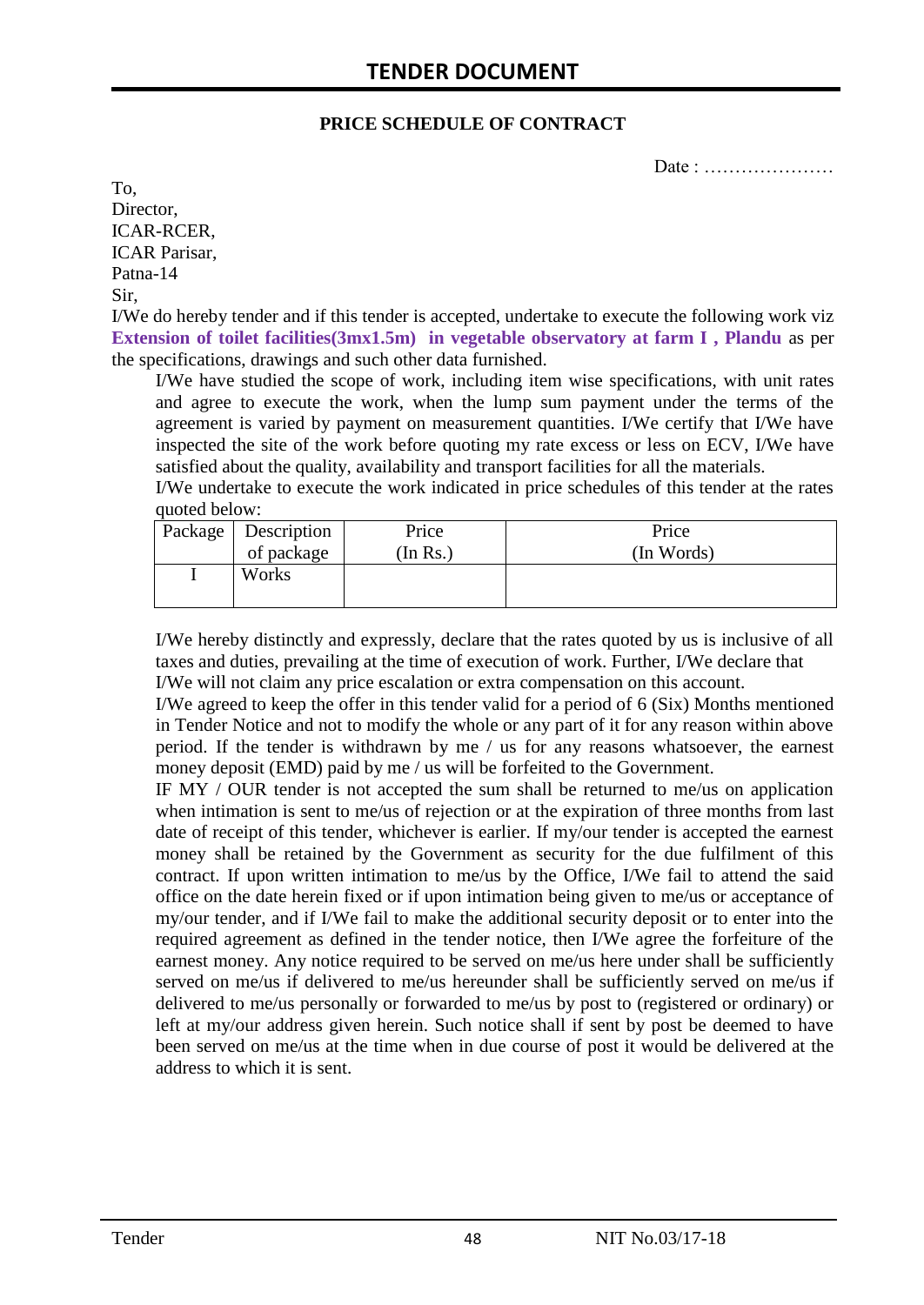I/WE fully understand that the written agreement to be entered into between me/us and Government shall be the foundation of the rights of the both the parties and the contract shall not be deemed to be complete until the agreement has first been signed by me/us and then by the proper officer authorised to enter into contract on behalf of Government. The bid form of the tender is duly signed by the authorized signatory of the Firm/company and sealed in presence of the following witness.

………………………………………..

| Address of the Tenderer:                                                                               | (Signature of Tender). |
|--------------------------------------------------------------------------------------------------------|------------------------|
|                                                                                                        |                        |
| $(Fax No: \ldots \ldots \ldots \ldots \ldots \ldots \ldots \ldots \ldots \ldots \ldots \ldots \ldots)$ |                        |

#### WITNESS:

| ◠ |  |
|---|--|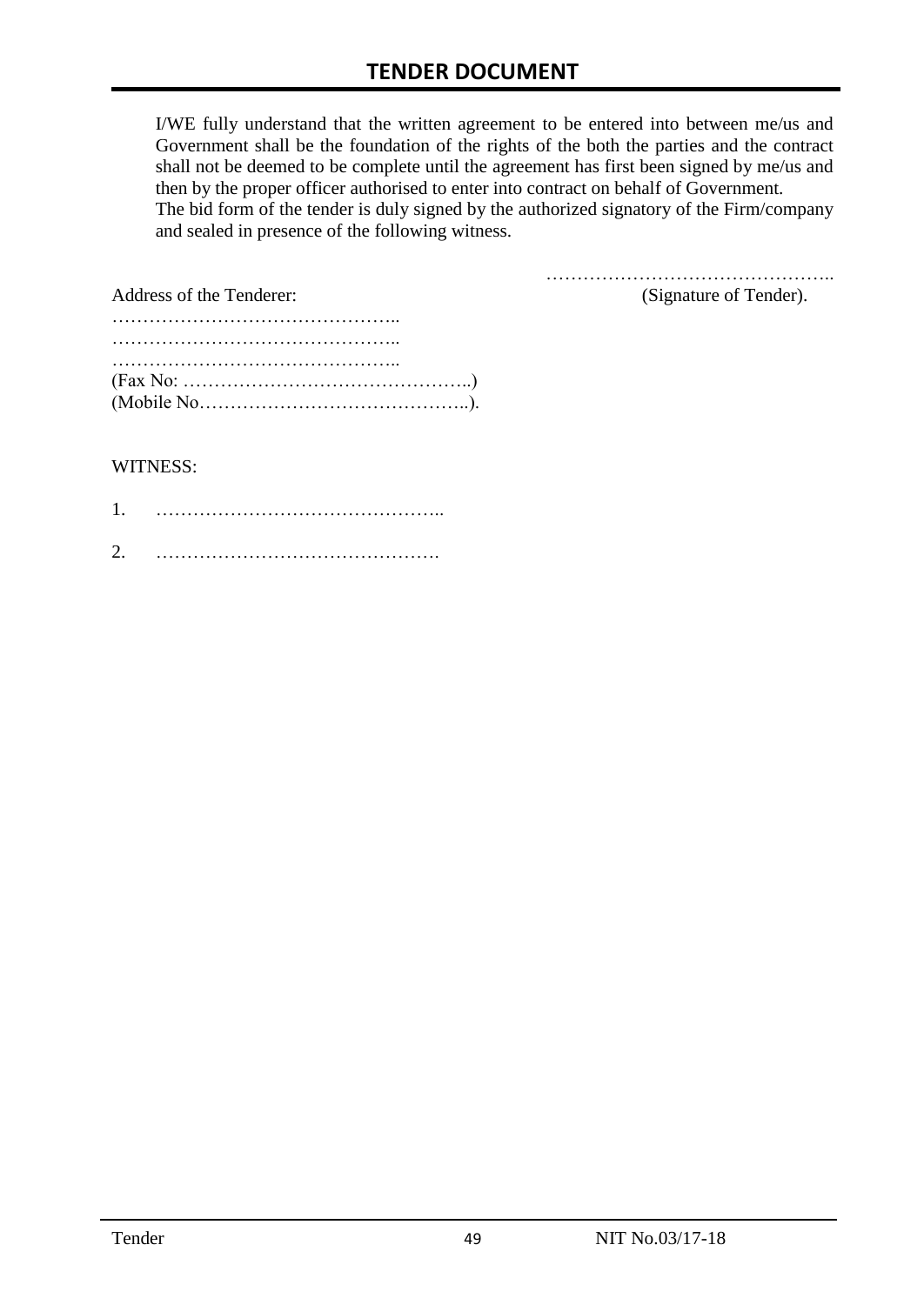#### **PRICE SUMMARY**

**Name of the work: Extension of toilet facilities (3mx1.5m) in vegetable observatory at farm I , Plandu**

PACK-I : WORKS: AMOUNT. (Rs).

1 Works.

GRAND TOTAL FOR PROJECT (INCL.TAXES)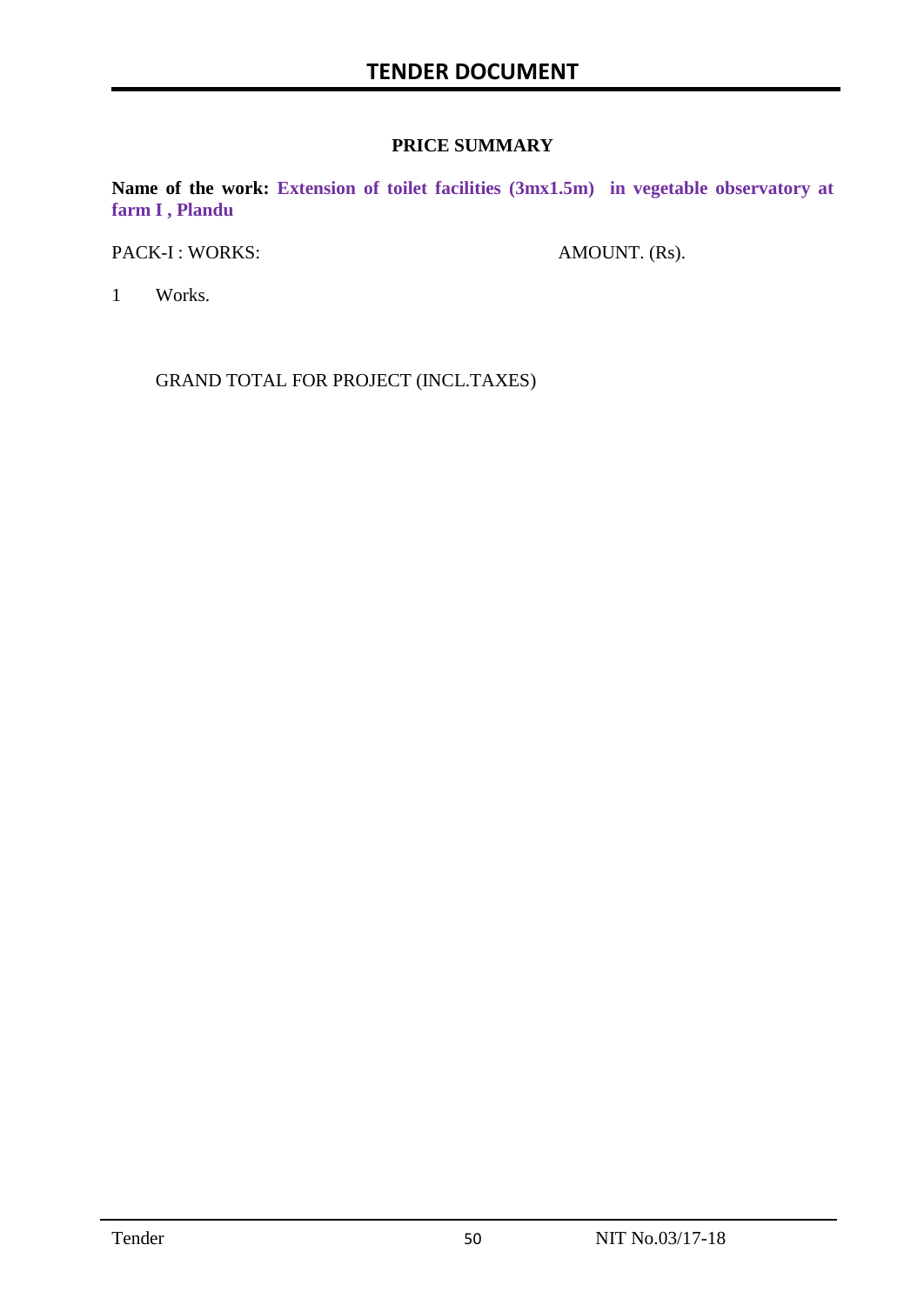### Price Schedule for: Extension of toilet facilities(3mx1.5m) in vegetable observatory at **farm I , Plandu**

| Name of Work:- Extension of toilet facilities (3mx1.5m) in vegetable observatory at farm I, |                                                                                                                  |                |                  |          |               |
|---------------------------------------------------------------------------------------------|------------------------------------------------------------------------------------------------------------------|----------------|------------------|----------|---------------|
| <b>Plandu</b>                                                                               |                                                                                                                  |                |                  |          |               |
| SI.                                                                                         | <b>Description of item</b>                                                                                       |                |                  | Rate     | <b>Amount</b> |
| N <sub>0</sub>                                                                              |                                                                                                                  | Qty            | Unit             | /perUnit | (in Rs.)      |
| $\mathbf{1}$                                                                                | $\overline{2}$                                                                                                   | 3              | $\boldsymbol{4}$ | 5        | 6             |
| $\overline{1}$                                                                              | Providing and fixing water closet squatting pan (Indian                                                          |                |                  |          |               |
|                                                                                             | type W.C. pan) with 100 mm sand cast Iron P or S trap,                                                           | 01             | each             |          |               |
|                                                                                             | 10 litre low level white P.V.C. flushing cistern, including                                                      |                |                  |          |               |
|                                                                                             | flush pipe, with manually controlled device (handle lever)                                                       |                |                  |          |               |
|                                                                                             | conforming to IS: 7231, with all fittings and fixtures                                                           |                |                  |          |               |
|                                                                                             | complete, including cutting and making good the walls                                                            |                |                  |          |               |
|                                                                                             | and floors wherever required: White Vitreous china                                                               |                |                  |          |               |
|                                                                                             | Orissa pattern W.C. pan of size 580x440 mm with                                                                  |                |                  |          |               |
|                                                                                             | integral type foot rest<br>one no.<br>Providing and fixing white vitreous china flat back half                   |                |                  |          |               |
| 2                                                                                           | stall urinal of size 580x380x350 mm with white PVC                                                               |                |                  |          |               |
|                                                                                             | automatic flushing cistern, with fittings, standard size                                                         | 01             | each             |          |               |
|                                                                                             | C.P. brass flush pipe, spreaders with unions and clamps                                                          |                |                  |          |               |
|                                                                                             | (all in C.P. brass) with waste fitting as per IS: 2556, C.I.                                                     |                |                  |          |               |
|                                                                                             | trap with outlet grating and other couplings in C.P.                                                             |                |                  |          |               |
|                                                                                             | brass, including painting of fittings and cutting and                                                            |                |                  |          |               |
|                                                                                             | making good the walls and floors wherever required :                                                             |                |                  |          |               |
|                                                                                             | Single half stall urinal with 5 litre P.V.C automatic                                                            |                |                  |          |               |
|                                                                                             | flushing cistern one no.                                                                                         |                |                  |          |               |
|                                                                                             | Cement concrete flooring with mix 1:2:4 all complete.                                                            | 4.5            | sqm              |          |               |
|                                                                                             | $3x1.5=4.5$ sqm                                                                                                  |                |                  |          |               |
|                                                                                             | Providing and fixing Chlorinated Polyvinyl Chloride                                                              | 9              | m                |          |               |
|                                                                                             | (CPVC) pipes, having thermal stability for hot & cold<br>water supply, including all CPVC plain & brass threaded |                |                  |          |               |
|                                                                                             | fittings, i/c fixing the pipe with clamps at 1 m spacing.                                                        |                |                  |          |               |
|                                                                                             | includes jointing of pipes & fitting including testing of                                                        |                |                  |          |               |
|                                                                                             | joints complete as per direction of E/I (Concealed                                                               |                |                  |          |               |
|                                                                                             | work25mm) 9m                                                                                                     |                |                  |          |               |
|                                                                                             | Providing and fixing C.P. brass bib cock of approved                                                             | 01             | each             |          |               |
|                                                                                             | quality conforming to IS:8931 15 mm nominal bore 1no                                                             |                |                  |          |               |
|                                                                                             | Providing and fixing C.P. brass angle valve approved                                                             | $\overline{2}$ | each             |          |               |
|                                                                                             | quality conforming to IS:8931 a) 15 mm nominal bore                                                              |                |                  |          |               |
|                                                                                             | 15mm Znos<br>Providing wood work in frames of doors, windows,                                                    |                |                  |          |               |
|                                                                                             | clerestory windows and other frames, wrought framed                                                              |                |                  |          |               |
|                                                                                             | and fixed in position with hold fast lugs or with dash                                                           | 0.03           | cum              |          |               |
|                                                                                             | fasteners of required dia & length.                                                                              | $\overline{7}$ |                  |          |               |
|                                                                                             | Sal wood 5.02x0.125x0.06=0.037cum                                                                                |                |                  |          |               |
|                                                                                             | Providing and fixing ISI marked flush door shutters non-                                                         |                |                  |          |               |
|                                                                                             | decorative type, core of block board construction with                                                           |                |                  |          |               |
|                                                                                             | frame of 1st class hard wood and matched commercial                                                              |                |                  |          |               |
|                                                                                             | 3 ply veneering with vertical grains or cross bands and                                                          | 1.61           | sqm              |          |               |
|                                                                                             | face veneers on both faces of shutters: 35 mm thick                                                              |                |                  |          |               |
|                                                                                             | including ISI marked Stainless Steel butt hinges with<br>necessary screw0.76x2.13=1.61 sqm                       |                |                  |          |               |
|                                                                                             | Providing, laying100mm SWR pvc (4"/6")pipe double                                                                | 10             | m                |          |               |
|                                                                                             | sockets including testing of joints etc. complete 10m                                                            |                |                  |          |               |
|                                                                                             | Half brick masonry with common burnt clay F.P.S. (non                                                            | 21.9           | sqm              |          |               |
|                                                                                             | modular) bricks of class designation 7.5 in                                                                      | 6              |                  |          |               |
|                                                                                             | superstructure above plinth level up to floor V level.                                                           |                |                  |          |               |
|                                                                                             | Cement mortar 1:4                                                                                                |                |                  |          |               |
|                                                                                             | 9x2.44=21.96 sqm                                                                                                 |                |                  |          |               |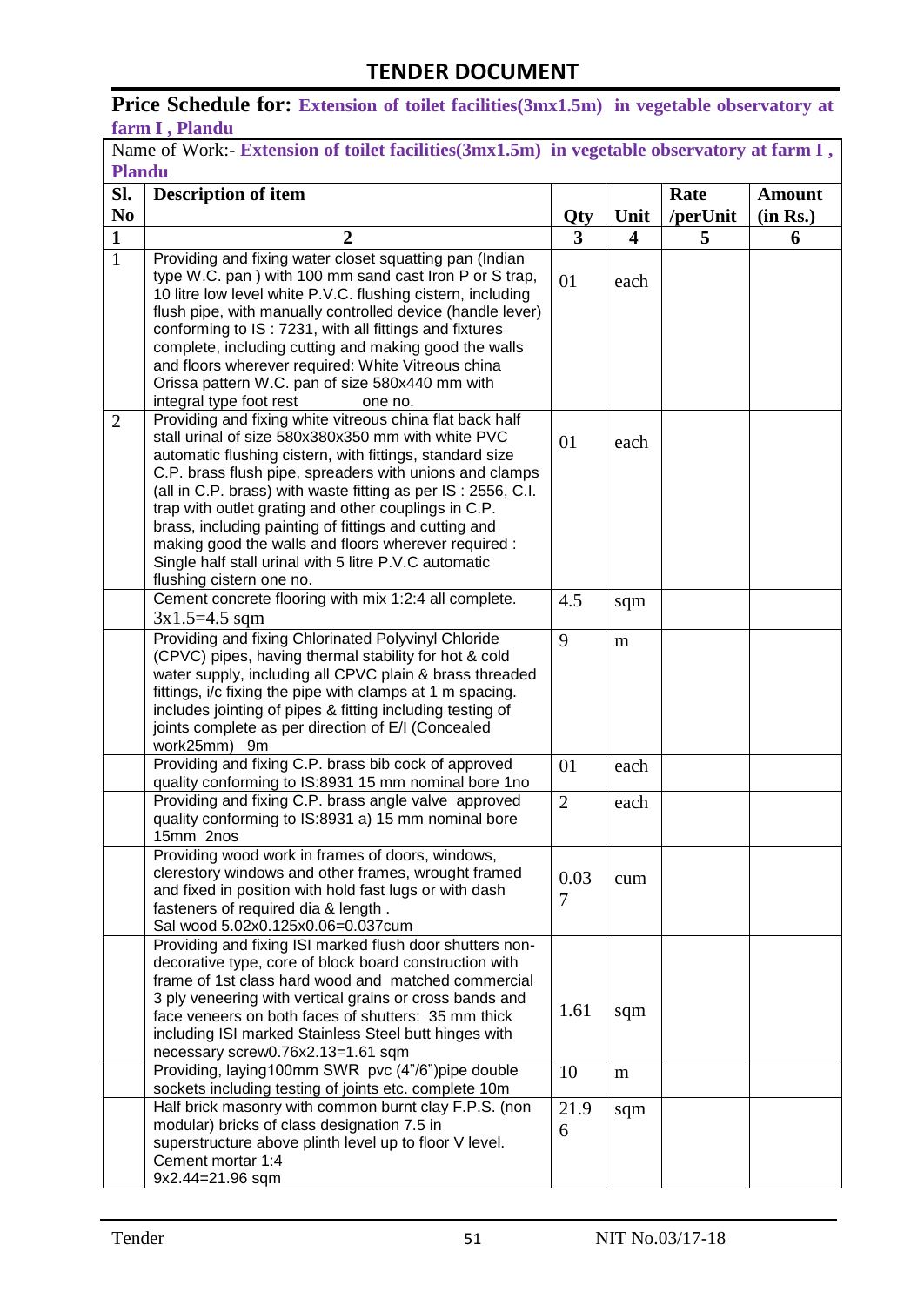| Plaster work 12mm th with CM 1:6<br>44sqm                                                                                                                                                                                                                                                                                                                                                                                                                                                                                                                                                                                   | 44  | sqm |           |  |  |
|-----------------------------------------------------------------------------------------------------------------------------------------------------------------------------------------------------------------------------------------------------------------------------------------------------------------------------------------------------------------------------------------------------------------------------------------------------------------------------------------------------------------------------------------------------------------------------------------------------------------------------|-----|-----|-----------|--|--|
| Providing corrugated G.S. sheet roofing including<br>vertical / curved surface fixed with polymer coated J or L<br>hooks, bolts and nuts 8 mm diameter with bitumen and<br>G.I. limpet washers or with G.I. limpet washers filled with<br>white lead, including a coat of approved steel primer and<br>two coats of approved paint on overlapping of sheets<br>complete (up to any pitch in horizontal/ vertical or curved<br>surfaces), excluding the cost of purlins, rafters and<br>trusses and including cutting to size and shape<br>wherever required0.63 mm thick with zinc coating not<br>less than 275 gm/ m 7 sqm | 7   | sqm |           |  |  |
| Distempering with oil bound washable distemper of<br>approved brand and manufacture to give an even shade<br>44-9=35sqm                                                                                                                                                                                                                                                                                                                                                                                                                                                                                                     | 35  | sqm |           |  |  |
| Painting wood work with Deluxe Multi Surface Paint of<br>required shade. Two or more coat applied @ 0.90 ltr/10<br>sqm over an under coat of primer of approved brand<br>and manufacture<br>1.25+ 5.19x2=11.63>12sqm                                                                                                                                                                                                                                                                                                                                                                                                        | 12  | sqm |           |  |  |
| Providing and laying Vitrified tiles(anti skid) in 500x500<br>sizes of approved make, in all colours & shade, in<br>skirting, riser of steps, over 12 mm thick bed of cement<br>mortar 1:3 including grouting the joint with white cement<br>& matching pigments etc. complete.4.5sqm                                                                                                                                                                                                                                                                                                                                       | 4.5 | sqm |           |  |  |
| Providing and fixing Ist quality ceramic glazed wall tiles<br>of approved make,, colour over12 mm thick bed of<br>cement mortar 1:3 and jointing with grey cement slurry<br>including pointing in white cement mixed with pigment of<br>matching shade complete 1m' ht<br>$9x1 = 9sqm$                                                                                                                                                                                                                                                                                                                                      | 9   | sqm |           |  |  |
| Total (Rs.)                                                                                                                                                                                                                                                                                                                                                                                                                                                                                                                                                                                                                 |     |     |           |  |  |
|                                                                                                                                                                                                                                                                                                                                                                                                                                                                                                                                                                                                                             |     |     | GST (Rs.) |  |  |
| <b>Grand Total (Rs.)</b>                                                                                                                                                                                                                                                                                                                                                                                                                                                                                                                                                                                                    |     |     |           |  |  |

**(Signature of Contractor/Firm with seal and date)**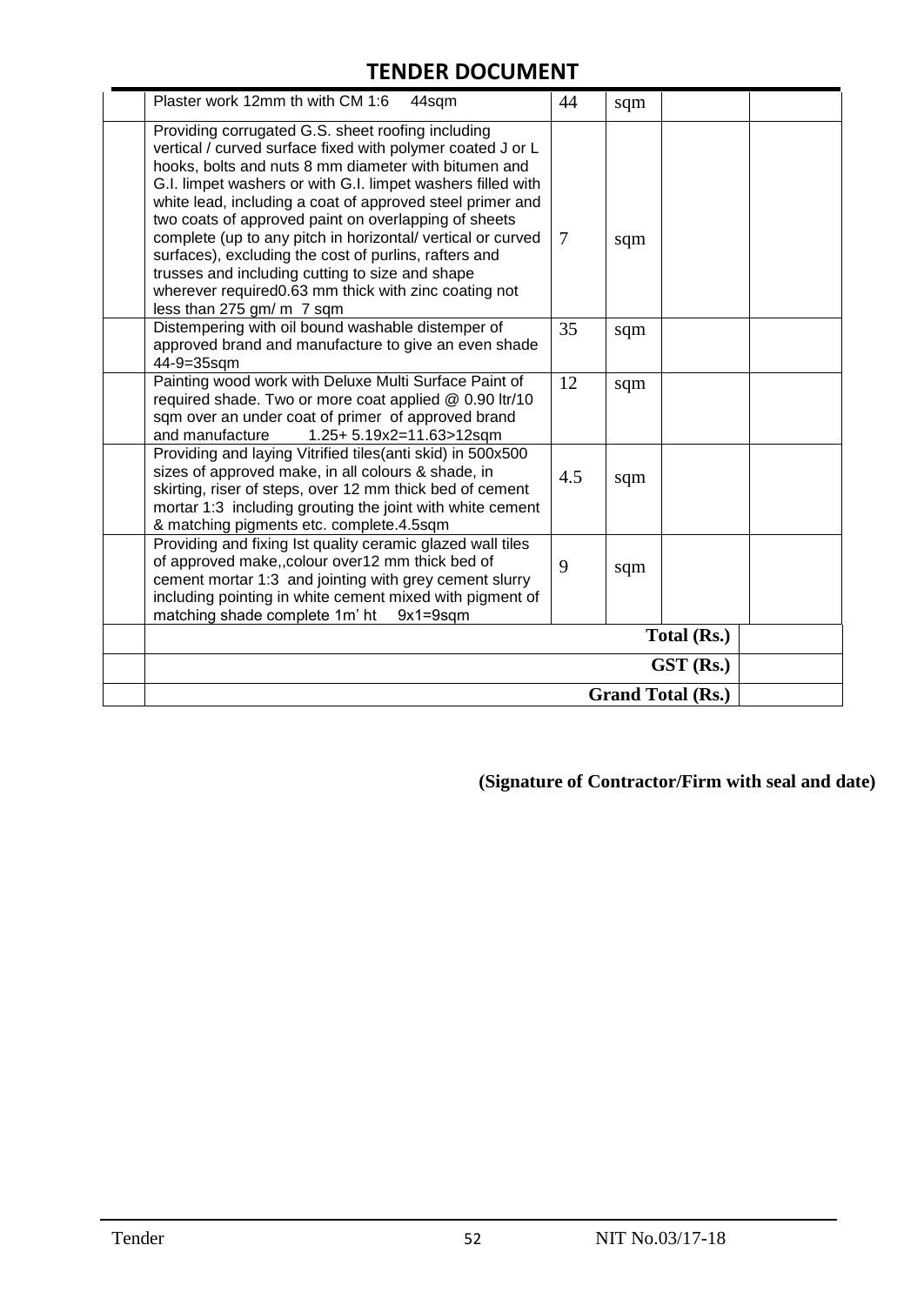#### **CONTRACT FORM**

|             |  | This Contract made the<br>day of                                                                         |
|-------------|--|----------------------------------------------------------------------------------------------------------|
| $(Month)$ , |  | (Year) between the Hon'ble President of Indian Council of                                                |
|             |  | Agricultural Research acting through the Director, ICAR Research Complex for Eastern                     |
|             |  | <b>Region</b> (Indian Council of Agricultural Research), <b>Patna – 800014</b> (Bihar) (name and address |
|             |  |                                                                                                          |
|             |  | (name and address of contractor) (hereinafter called "the <b>Contractor</b> " of the other party).       |

WHEREAS the Employer is desirous that the Contractor executes the Work of:-

**1. Extension of toilet facilities(3mx1.5m) in vegetable observatory at farm I , Plandu** (Ref. No………………………………….) (name and identification number of contract) (hereinafter called "the **Works**") at ICAR-RCER, Patna -800014 (Bihar) and the **Employer** has accepted the Bid by the **Contractor** for the execution and completion of such works and the remedying of any defects therein, at a contract price of **Rs……………(Rupees …………………………………… only)**

#### NOW, THEREFORE, IT IS HEREBY AGREED BETWEEN THE PARTIES AS FOLLOWS:

- 1. In this Contract, words and expressions shall assume the same meanings as are respectively assigned to them in the conditions of Contract hereinafter referred to and they shall be deemed to form and be read and construed as part of this Agreement.
- 2. In consideration of the payments to be made by the Employer to the Contractor as hereinafter mentioned, the Contractor hereby covenants with the Employer to execute and complete the works and remedy the defects therein in conformity in all aspects with the provisions of the contract.
- 3. The Employer hereby covenants to pay the Contractor in consideration of the execution and completion of the works and in remedying the defects wherein the Contract Price or such other sum as may become payable under the provisions of the Contract at the times and in the manner prescribed by the Contract.
- 4. The following documents shall be deemed to form and be read and construed as part of this Contract, viz.:
	- i) Letter of Acceptance
	- ii) Notice to proceed with the works
	- iii) Contractor's Bid
	- iv) Bidding data
	- v) General conditions of contract (including special conditions of contract)
	- vi) Specifications
	- vii) Drawings
	- viii) Bill of quantities
	- ix) Any other documents listed in the contract data as forming part of the contract